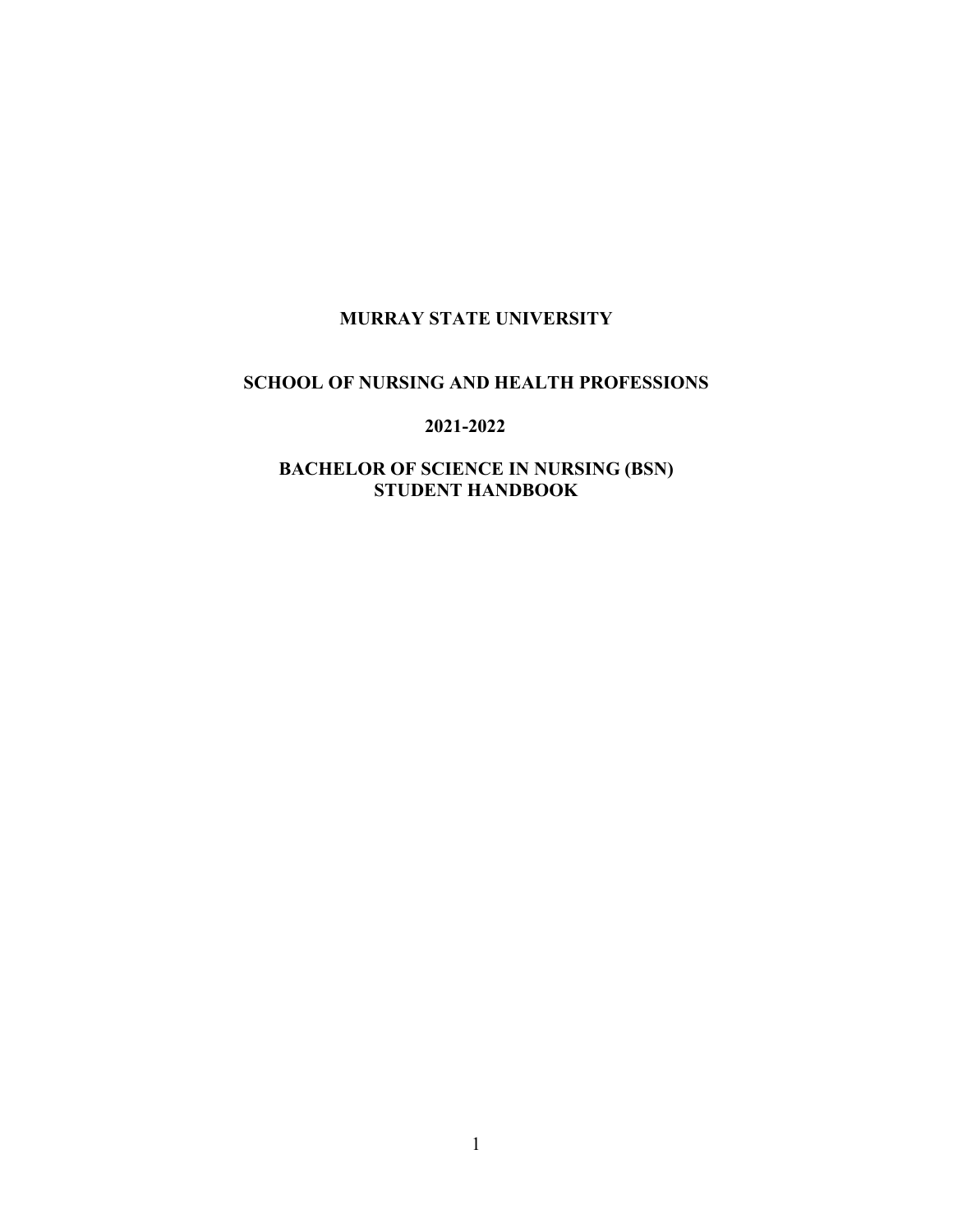# **Table of Contents**

| PHILOSOPHY AND PURPOSES OF THE SCHOOL OF NURSING  4                              |  |
|----------------------------------------------------------------------------------|--|
|                                                                                  |  |
|                                                                                  |  |
|                                                                                  |  |
|                                                                                  |  |
|                                                                                  |  |
|                                                                                  |  |
| English Proficiency Requirements for Admission to the BSN or RN-BSN Programs. 13 |  |
|                                                                                  |  |
|                                                                                  |  |
|                                                                                  |  |
|                                                                                  |  |
|                                                                                  |  |
|                                                                                  |  |
|                                                                                  |  |
|                                                                                  |  |
|                                                                                  |  |
|                                                                                  |  |
|                                                                                  |  |
|                                                                                  |  |
|                                                                                  |  |
|                                                                                  |  |
|                                                                                  |  |
|                                                                                  |  |
|                                                                                  |  |
|                                                                                  |  |
|                                                                                  |  |
|                                                                                  |  |
|                                                                                  |  |
|                                                                                  |  |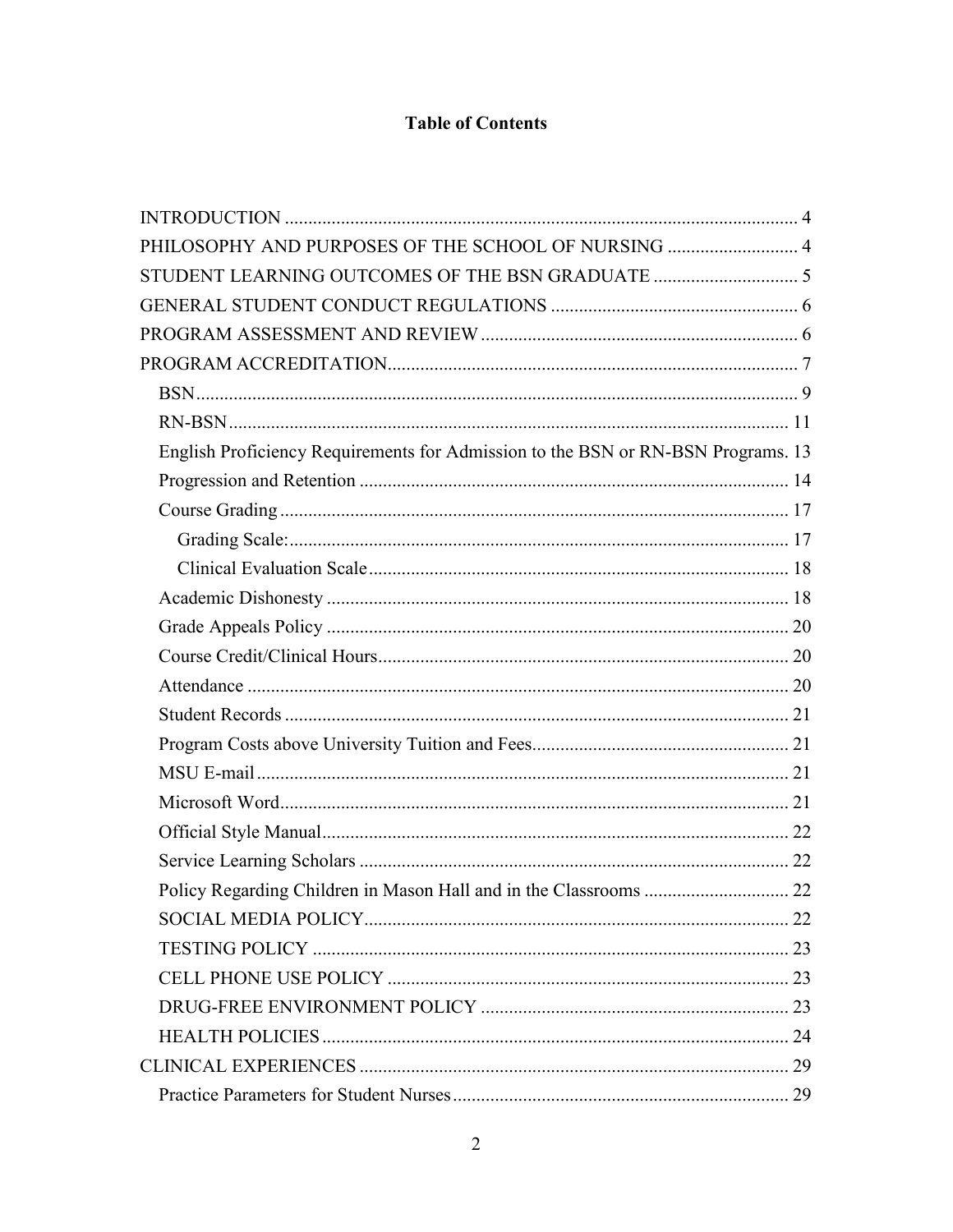| BIOTERRORISIM/HEALTH EMERGENCY FIRST RESPONSE TEAM  35                            |  |
|-----------------------------------------------------------------------------------|--|
|                                                                                   |  |
|                                                                                   |  |
|                                                                                   |  |
|                                                                                   |  |
|                                                                                   |  |
|                                                                                   |  |
|                                                                                   |  |
|                                                                                   |  |
|                                                                                   |  |
|                                                                                   |  |
|                                                                                   |  |
|                                                                                   |  |
| Verification of Acknowledgement and Acceptance of the Policies and Procedures Set |  |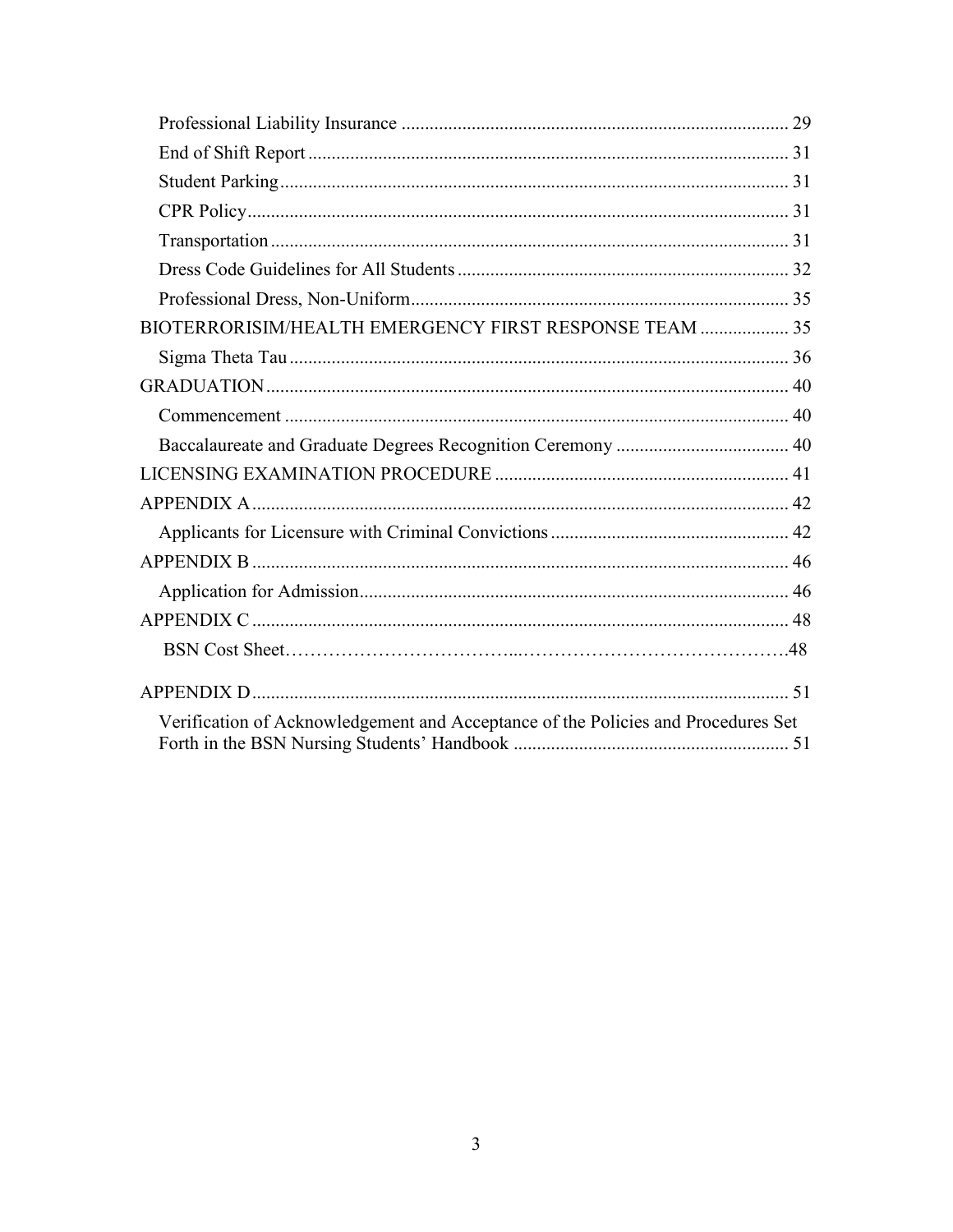#### **INTRODUCTION**

<span id="page-3-0"></span>The purpose of the Baccalaureate of Science in Nursing (BSN) Student Handbook is to provide the student with the Murray State School of Nursing's philosophy, an overview of the policies and procedures within the University and the School of Nursing, and pertinent information regarding the BSN program. The BSN Student Handbook, the Student Life Handbook, and the MSU Academic Bulletin are important documents and resources. It is the student's responsibility to be familiar with these materials.

This information has been compiled to assist you in understanding the program and related policies and procedures. The faculty reserve the right to make revisions in policy and /or procedure as indicated. The handbook is revised annually to reflect changes. Any significant changes are communicated to students via email, handouts, or announcements.

Baccalaureate education offers the opportunity for personal as well as academic growth. The faculty encourage you to become familiar with and participate in activities available to you in the School of Nursing, and the University community.

### **MISSION STATEMENT**

The mission of the School of Nursing is to educate generalists and advanced practice nurses to meet the health care needs of the service area, provide leadership in nursing and contribute to the body of nursing knowledge.

### **PHILOSOPHY AND PURPOSES OF THE SCHOOL OF NURSING**

<span id="page-3-1"></span>The philosophy of the School of Nursing utilizes professional nursing standards, The Essentials of Baccalaureate Education for Professional Nursing Practice and The Essentials of Doctoral Education for Advanced Practice Nursing, which support the mission and goals of Murray State University. It is the belief of the faculty that through this blending of academic and professional standards; nursing graduates exemplify characteristics of the MSU graduate.

The philosophy and purposes of the School of Nursing are congruent with the mission and goals of the University. The mission and goals reciprocally support the faculty's belief in a liberal education as basis for nursing practice. This document outlines the faculty's beliefs about person, environment, health, nursing, the teaching-learning process, the learner, and the teacher.

The faculty view the person as a constantly evolving holistic, culturally unique being who has needs and who assigns meaning to life experiences. The person has dignity, rights, worth and potential for reasoning, responsible behavior, and selfdirection. The person has the right to competent health care that is congruent with these beliefs and needs.

The faculty perceive the environment as anything external to and interacting with the person. The environment consists of individuals, families, communities, society, and space. Health is dynamic. The person functions at a maximum potential so that one's life is both meaningful and manageable. Health is determined by the strengths and weaknesses of a person's total being.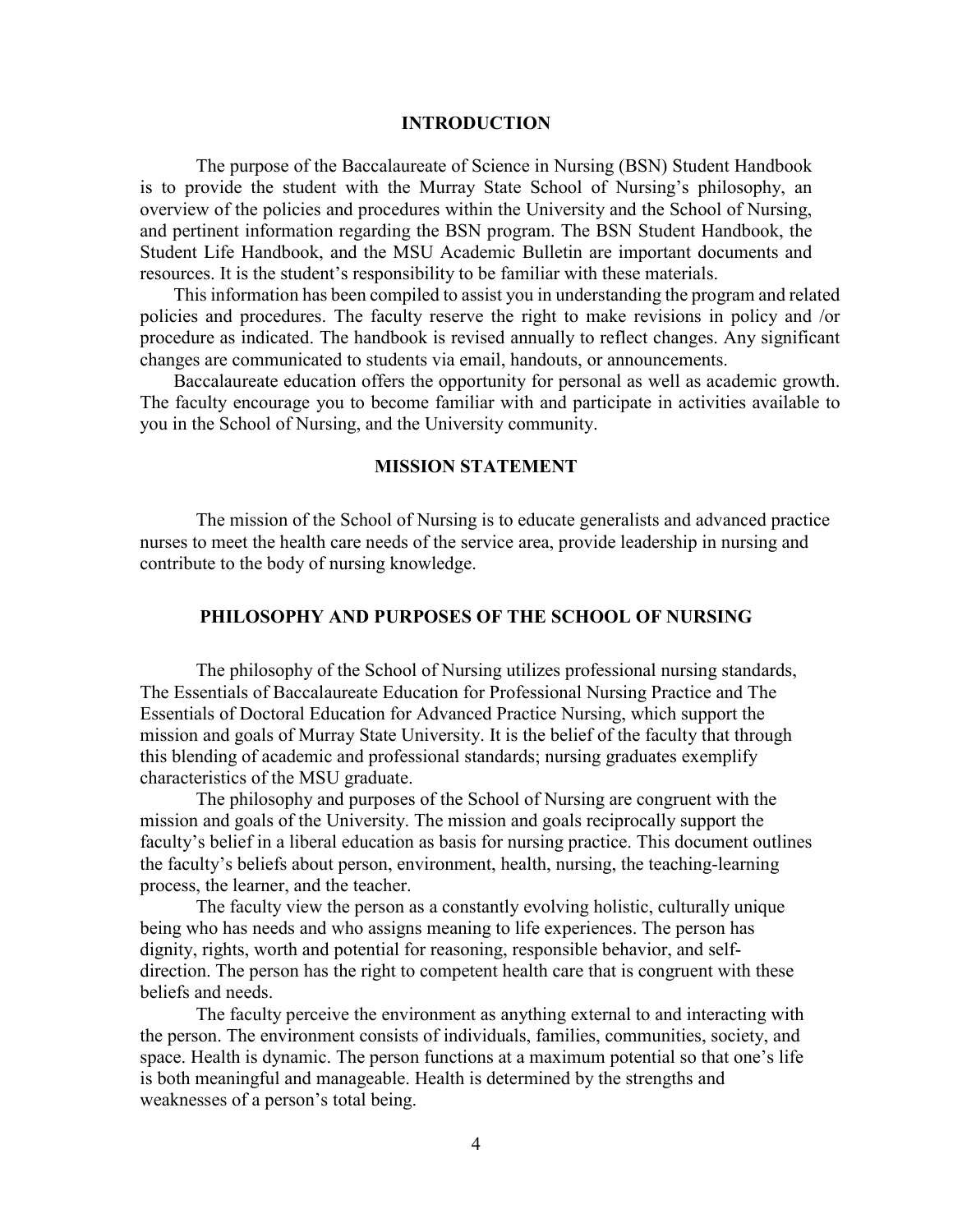Professional nursing is a scientific practice discipline that integrates and synthesizes theories from nursing, the physical and behavioral sciences and the humanities. Professional nursing involves a commitment to maximize the health of person and environment and is practiced through the interaction with individuals and groups in their respective environments. Professional nursing is guided by standards of practice to promote health and to diagnose and treat "human responses to actual or potential health problems," and where recovery is impossible, to give support toward a dignified and peaceful death (Social Policy Statement, 1980, p.9).

The professional nurse makes comprehensive assessments of individuals, families, and communities through the nursing process and develops quality-nursing care for culturally diverse societies. The professional nurse utilizes the research process to extend and expand nursing knowledge and improve care. Professional nurses are accountable for their behavior, function independently and collaboratively, recognize their limitations, and take responsibility for meeting personal and professional needs.

The nurse participates in social and political activities to foster positive changes in health care delivery.

The teaching-learning process is regarded as a complementary process occurring between the teacher and the learner. Within this process, teaching creates an environment for learning and fosters a spirit of inquiry. Learning proceeds both independently and collaboratively toward the acquisition of expanded knowledge, attitudes, and skills that enrich the learner's personal and professional life. The teaching-learning process occurs within an environment that provides flexibility in meeting the learning needs of students who enter the teaching-learning process with differing levels of previous education and diverse life experiences.

The learner is a self-directed, self-motivated individual with unique knowledge and life experiences. Learners initiate teaching-learning as they grow and develop. The teacher is a facilitator of learning, a clear communicator who transmits professional knowledge and values, and who exemplifies professionalism in nursing. (Approved Spring 2016)

### **STUDENT LEARNING OUTCOMES OF THE BSN GRADUATE**

<span id="page-4-0"></span>1. Communicates and collaborates effectively through oral, written, and technological methods.

2. Provides leadership to advance the profession to meet healthcare needs of society.

3. Practices safe and quality patient centered nursing care based on best evidence incorporating knowledge from a liberal education.

4. Analyzes the current healthcare issues in a dynamic and global community as they impact nursing practice.

5. Demonstrates professional values.

(Approved 2016)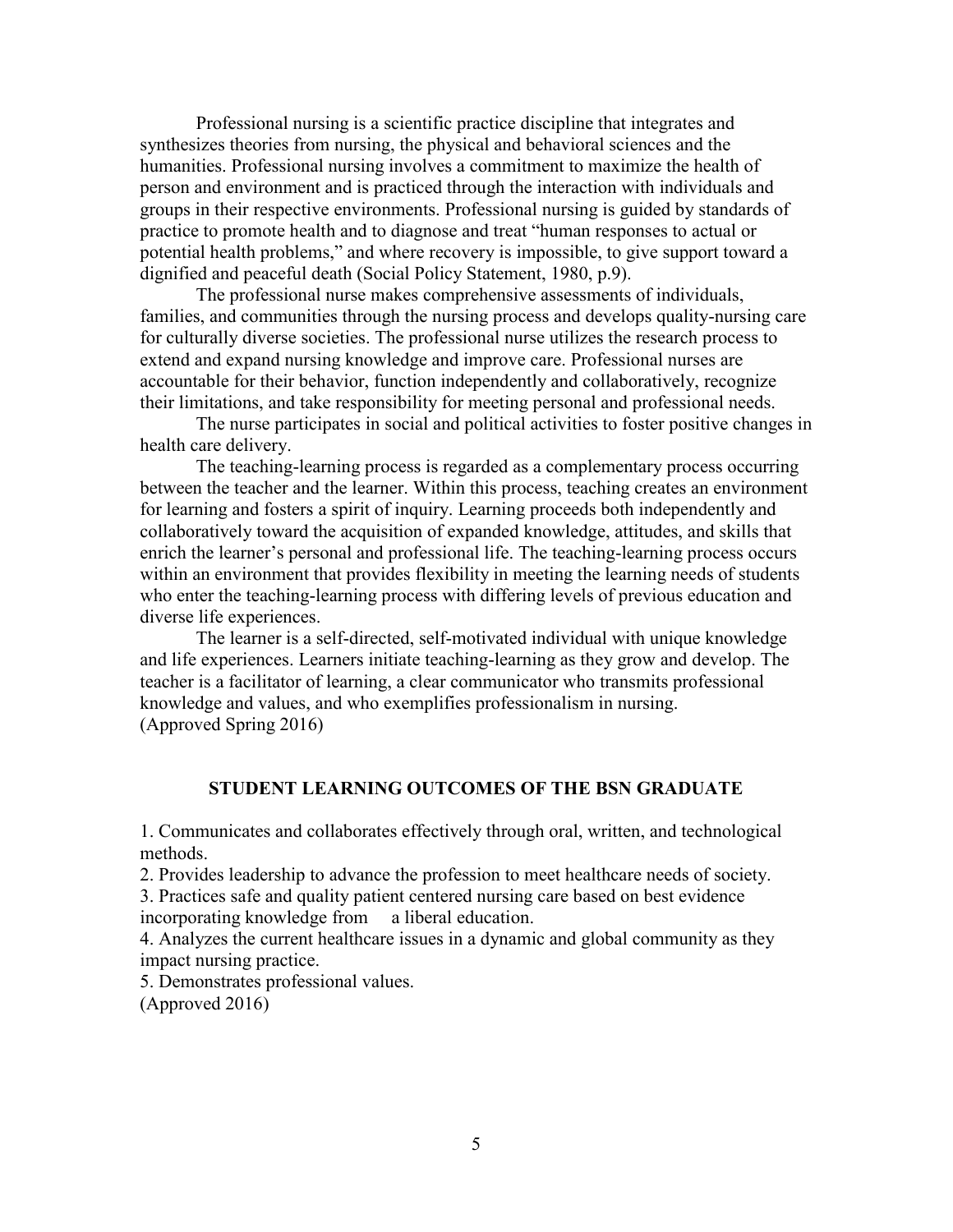### **GENERAL STUDENT CONDUCT REGULATIONS**

<span id="page-5-0"></span>In order to meet the above stated outcomes, the learning environment must be one of mutual respect and courtesy. Students are expected to behave in a respectful and courteous manner toward faculty, staff, clinical staff, and fellow students at all times. Failure to do so will result in removal from the classroom or clinical setting and could lead to failure of the course. Students are referred to the General Student Conduct Regulations and the Policy on Disruptive Activities published at the MSU website and Student Life Handbook and Student Life Policies.

### **PROGRAM ASSESSMENT AND REVIEW**

<span id="page-5-1"></span>The Systematic Plan of Assessment and Review (SPAR) is an organized plan developed and implemented by the faculty for evaluation of the BSN, RN-BSN, and DNP programs for the purpose of ensuring that the desired program outcomes are met and maintaining high quality in nursing education. The SPAR outlines the area to be evaluated, person(s) responsible, review method, dates for implementation, documentation of review, and expected outcomes. The ongoing assessment and review that is outlined by the SPAR is a component of continued accreditation of the programs offered by the School of Nursing. The SPAR data are reported to the Commission of Collegiate Nursing Education (CCNE), the Kentucky Board of Nursing, and the University and the council of Post-Secondary Education in Kentucky.

The program outcomes evaluated by the SPAR include communication, therapeutic nursing interventions, critical thinking, licensure and certification rates, graduation rates, employment patterns of graduates, and program satisfaction. Methods of program evaluation include clinical evaluation of student performance in areas of critical thinking, communication, and therapeutic nursing interventions, student scores on the HESI Predictor Exam, and successful completion of the NCLEX at the undergraduate level and Certification at the graduate level. The graduate survey that all students complete as part of their application for degree provides information about program satisfaction. The School of Nursing assesses program satisfaction of graduating students via the EBI. Follow-up surveys of graduates provide additional information about program satisfaction as well as employment patterns.

The SPAR evaluates the curriculum through review of course evaluations completed by students at the completion of each course. Evaluation of faculty and administrative personnel is included in the SPAR.

Quality in educational programs is dependent on ongoing evaluation of the individual components of the program and the desired outcomes of the program. Program evaluation is the responsibility of administration, faculty, and students. Student participation in program review through course evaluations, the HESI Exit Exam, and graduate and post graduate surveys provide a valuable contribution to the process. The complete SPAR can be reviewed in the nursing office.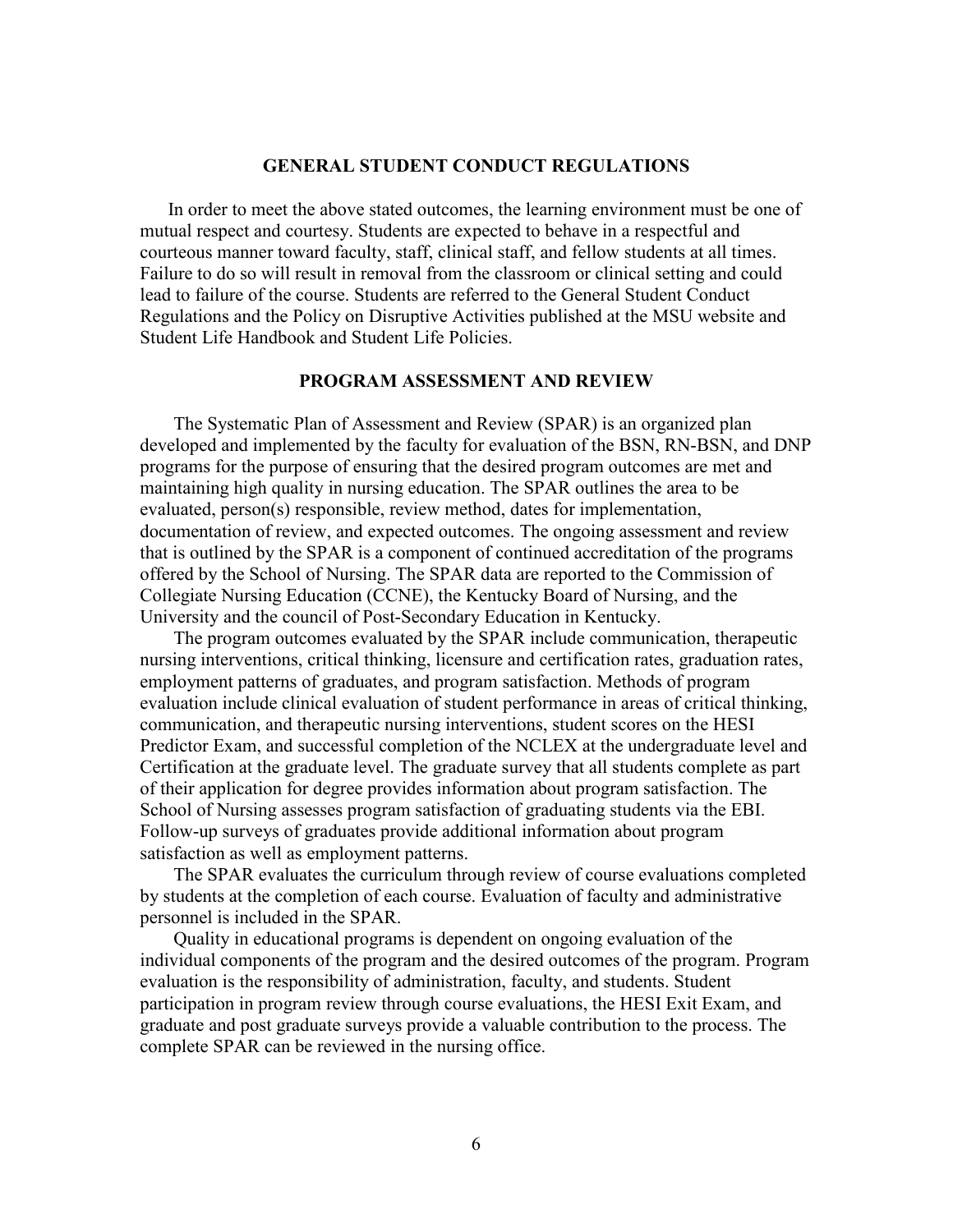### <span id="page-6-0"></span>**PROGRAM ACCREDITATION**

The BSN and DNP programs at Murray State University are accredited by the Commission on Collegiate Nursing Education, 655 K Street, NW, Suite 750, Washington, DC 20001, (202) 887-6791

## **OVERVIEW OF BACCALAUREATE NURSING PROGRAM**

The School of Nursing and Health Professions offers an undergraduate program of study leading to a Bachelor of Science Degree in Nursing. The program is accredited by the Commission on Collegiate Nursing Education (CCNE) and is approved by the Kentucky Board of Nursing. Graduates are prepared for entry level professional nursing practice and will have met the educational requirements for eligibility to write the state board licensing examination for registered nurses (NCLEX). The program also provides a foundation for continuing education and graduate level study.

Students who wish to apply for admission to the BSN or RN-BSN program must meet eligibility requirements specific to the program and in addition to those included in the general university admission standards. Applicants must be admitted to Murray State University. When the student has met the criteria for program admission they may make formal application for admission to the BSN program. The number of students admitted to the nursing program per semester is limited. The Academic Standards and Admissions Committee will review applications and make recommendations to the BSN Program Director for selection of students for admission into the BSN and RN-BSN programs each semester.

The School of Nursing and Health Professions is committed to student advisement as a method to enhance student success. Each student will be assigned a faculty adviser in the BSN Program when they are admitted to Murray State University and have declared nursing as their major. The student is responsible for seeking advisement and registering for the appropriate courses in accordance with policies established by the University and the BSN Program. The courses required to complete the BSN degree are in the *MSU Academic Bulletin* and the nursing curriculum outline. Copies of the BSN curriculum outline are available upon request at the main office of the School of Nursing and Health Professions and the Nursing web page.

Murray State University endorses the intent of all federal and state laws created to prohibit discrimination. Murray State University does not discriminate on the basis of race, color, national origin, sex, gender identity, sexual orientation, religion, age, veteran status, or disability in employment or application for employment, admissions, or the provision of services and provides, upon request, reasonable accommodation including auxiliary aids and services necessary to afford individuals with disabilities equal access to participate in all programs and activities.

In particular and without limiting the preceding and pursuant to and consistent with the requirements of Title VI of the Civil Rights Act of 1964 and its regulations 34 CFR 100 et seq.; Section 504 of the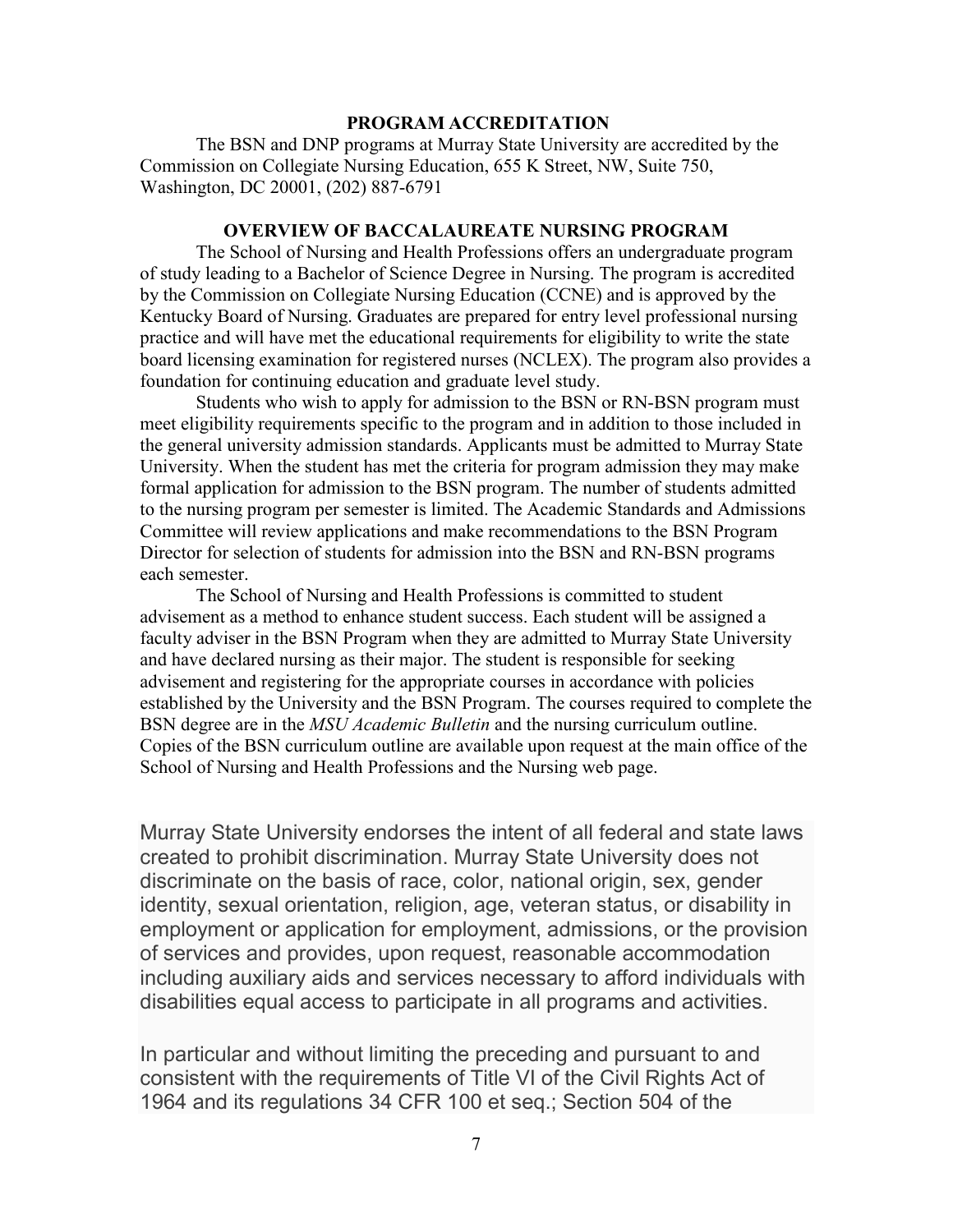Rehabilitation Act of 1973 and its regulations 34 CFR 104; Title IX of the Education Amendments of 1972, 20 USC 1681 et seq., and its regulations 34 CFR 106 et seq; and the Age Discrimination Act of 1975 and its regulations 34 CFR 110, Murray State University does not discriminate on the basis of race, color, national origin, sex, handicap, or age in its educational programs and activities. This nondiscrimination in education programs and activities extends to employment and admissions and to recruitment, financial aid, academic programs, student services, athletics, and housing. Murray State is required by Title IX and 34 CFR part 106 not to discriminate on the basis of sex and the prohibition against sex discrimination specifically includes a prohibition of sexual harassment and sexual violence. Examples of prohibited sexual harassment and sexual violence can be found in the "Policy Prohibiting Sexual Harassment" which can be accessed via the link referenced in Appendix I.

Inquiries concerning the application of these provisions may be referred to: 1) the Executive Director of Institutional Diversity, Equity, and Access/ Murray State University Title IX Coordinator, Murray State University, 103 Wells Hall, Murray, KY 42071 Telephone: (270) 809- 3155 Fax: (270) 809-6887; TDD: (270) 809-3361; Email: [msu.titleix@murraystate.edu;](mailto:msu.titleix@murraystate.edu) or 2) to the Assistant Secretary of the United States Department of Education, U.S. Department of Education, Office for Civil Rights, 400 Maryland Avenue, SW, Washington, D.C. 20202-1100; Telephone: 1-800-421-3481 FAX: 202- 453-6012; TDD: 1-800-877-8339; Email: [OCR@ed.gov](mailto:OCR@ed.gov)

For more information, contact the Title IX Coordinator and Executive Director of Institutional Diversity, Equity and Access, 103 Wells Hall, [\(270\) 809-3155](tel:12708093155) (voice), [\(270\) 809-3361](tel:+12708093361) (TDD).

Date Modified: August 2004, February 2008, November 2008 (amended), July 2013 (Office Title Change), August 2015, June 2018 (addition of gender identity and to replace the term sex for gender).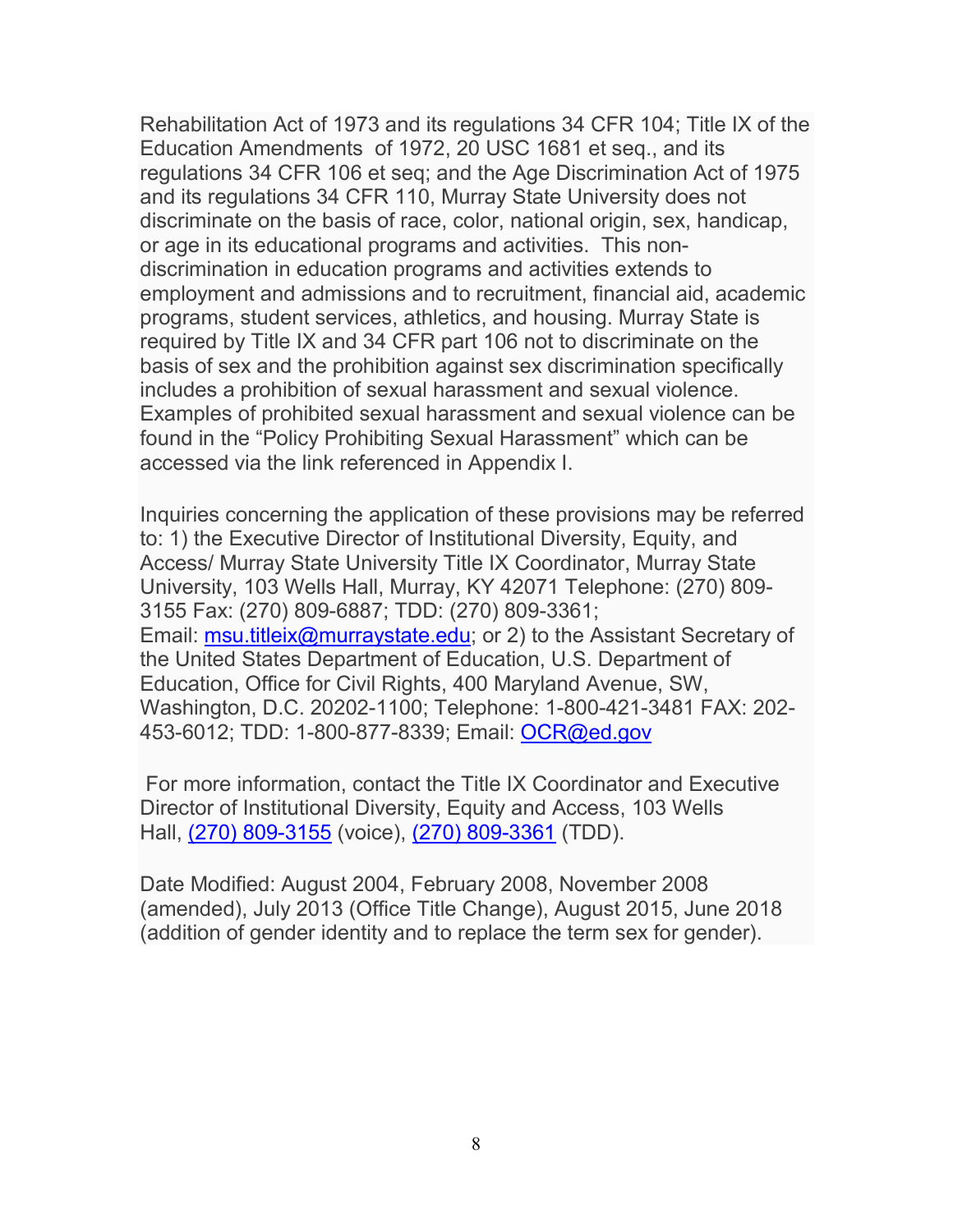#### **ADMISSION REQUIREMENTS**

#### **BSN**

<span id="page-8-0"></span>The Academic Standards and Admissions Committee make recommendations regarding admission into the nursing program at Murray State University to the BSN Program Director of the school. Admission is based on an evaluation of the applicant's ability and preparation as reflected by GPA and completion of required prerequisite courses. Enrollment is limited and selection is made based upon the highest GPA and grades in pre-requisite courses among those eligible to apply. Students are admitted into nursing spring and fall semesters.

The program reserves the right to make changes in policies and procedures in any portion of the student's program as may be necessary.

Students beginning the undergraduate nursing program are subject to the policies listed below:

- 1. Admission Requirements:
	- a) A minimum GPA of 3.0
		- The GPA for admission to the BSN program will be calculated as follows: 1) Students with a previous Baccalaureate degree – GPA will be calculated including only those courses required for the BSN degree curriculum. 2) Students with 120 or more credit hours earned – GPA will be calculated including only those courses required for the BSN degree curriculum. 3) Students with less than 120 credit hours earned –GPA used for admission decisions is that defined by the Degree Audit.
	- b) 47 semester hours of credit or more
	- c) Successful completion of the following courses: ENG 105, MAT 140, CHE 111, BIO 227 & 228, BIO 229 & BIO 230, NTN 230, COM 161; & PSY 180, PHI 202, & EDP 260.
	- d) A "C" or above in all course work required for the BSN
	- e) Students requesting to transfer from another nursing program or who have attended another nursing program in the past must provide a letter from the previous program indicating that they are in good standing to be considered for admission to the BSN program at Murray State. (See Progression Policy, #7)
	- f) Where unusual or extenuating circumstances are indicated, the BSN Program Director may admit a student who does not meet the above criteria.
- 2. Procedure for Admission:
	- a) Fulfill the requirements of and be accepted by the university. Applications can be found online.
	- b) Send a written request to the Registrar's Office for copies of all transcripts, examination scores, etc. be sent to MSU.
	- c) Apply to the BSN Program (Appendix B). Include proof of immunization status (including measles, mumps, rubella, varicella, diphtheria, tetanus, pertussis), TB screening, and CPR certification to the School of Nursing. An application and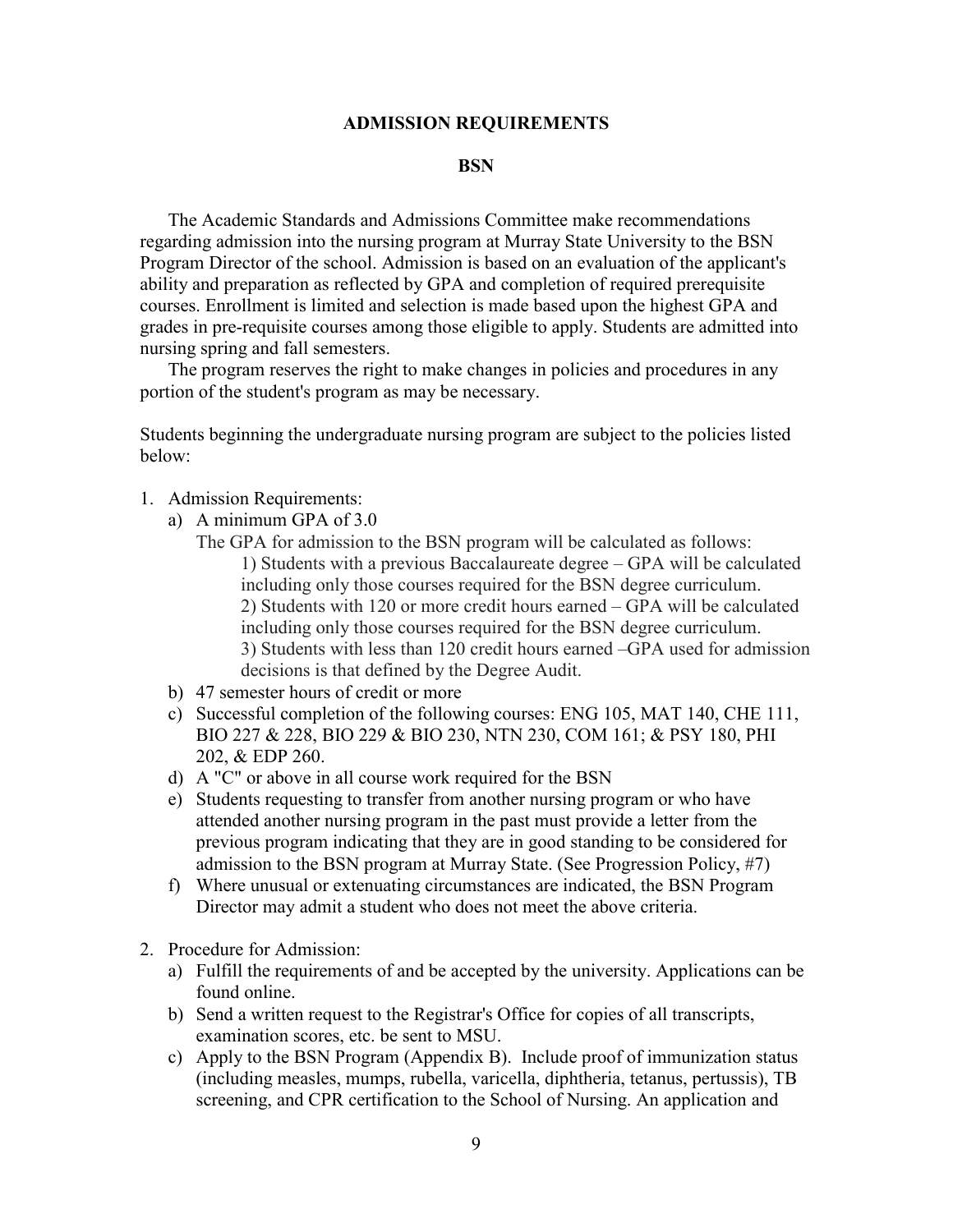proof of immunization/TB form may be obtained from the faculty adviser or the Nursing office.

- d) A nursing faculty adviser will be assigned to the student when the student is admitted to the university and records are received.
- e) For Fall semester admission, all materials for review by the Academic Standards and Admissions Committee should be submitted by May 1. For Spring semester admission, materials should be submitted by December 1.
- 3. Admission is determined based on a scoring formula that includes GPA and grades in prerequisite courses. See the MSU Website for a complete explanation of the admission score rubric.
- 4. The student is expected to contact her/his adviser for assistance in developing a plan of study.
- 5. Financial Aid information may be obtained by writing:

Office of Student Financial Aid Sparks Hall Murray State University Murray, KY 42071

6. College Level Examination Program (CLEP): For more information contact:

University Counseling Services C104 Applied Science Building Murray, KY 42071 Phone (270) 809-6851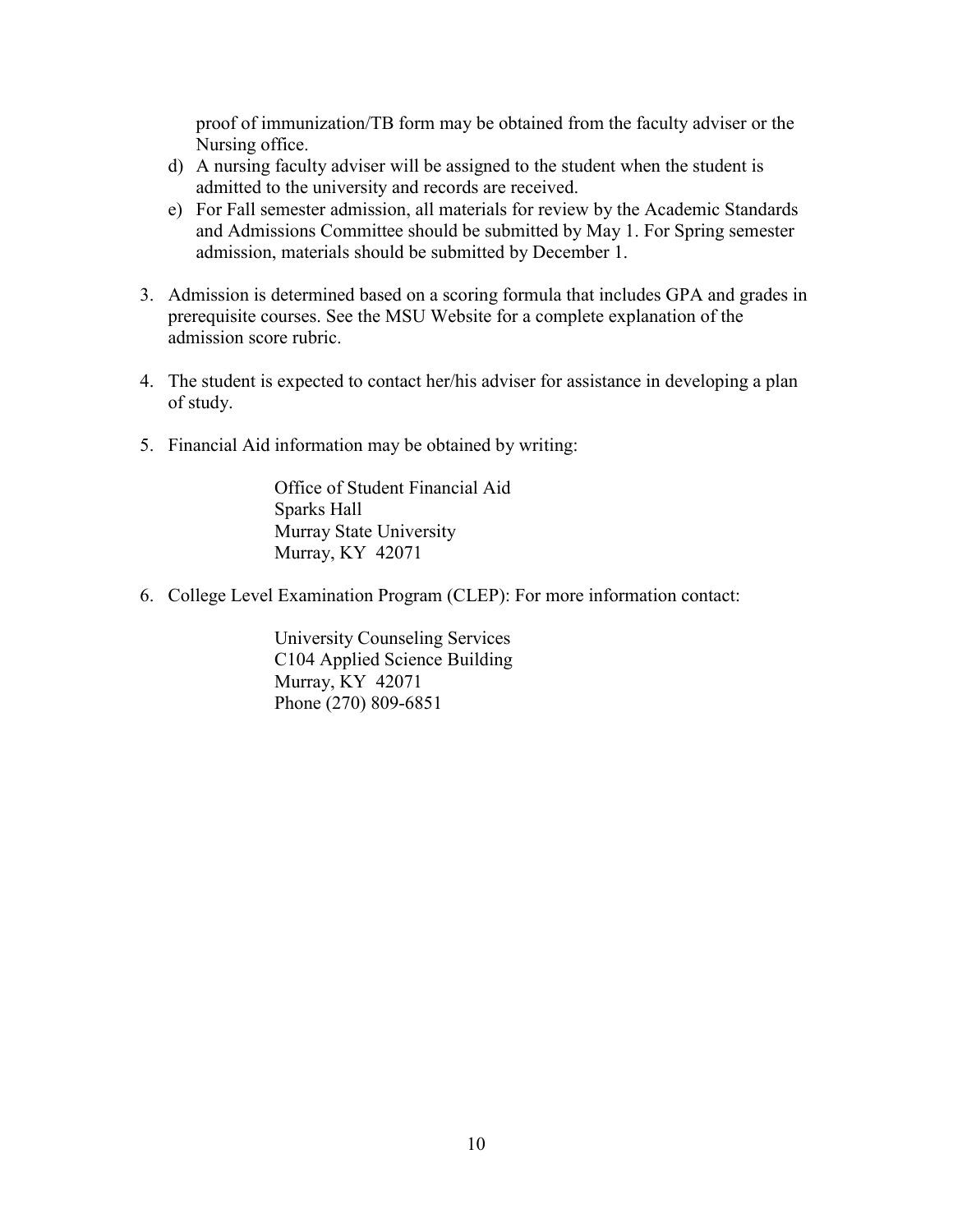## MURRAY STATE UNIVERSITY SCHOOL OF NURSING AND HEALTH PROFESSIONS ADMISSION POLICIES FOR REGISTERED NURSE STUDENTS

### <span id="page-10-0"></span> **RN-BSN**

The School of Nursing and Health Professions of Murray State University offers associate and diploma educated registered nurses an opportunity to obtain a Bachelor of Science in Nursing degree. The BSN degree requires completion of 120 hours, 42 of which constitute the area of nursing. Registered nurses may receive 12 semester hours of nursing credit.

Required nursing courses are: NUR 309\* Research and Evidence Based Practice for Registered Nurses (3hr), NUR 314 Professional Nursing Practice (3hr), NUR 341 Nursing Assessment (3hr), NUR 403 Community Health Nursing (4hr), NUR 404 Leadership and Management in Nursing (4hr), NUR 360 Professional Development for Registered Nurses I (5hr), NUR 448 Professional Development for Registered Nurses II (5hr), and a Nursing Elective (3hr). NUR 500 Nursing Experiences (Upper Division Credit Validation at \$25/credit hour) (12hr).

\*An approved statistics course is a required prerequisite to NUR 309.

Admission into the RN-BSN Program is based upon:

- 1. Completion of all admission requirements and acceptance by Murray State University.
- 2. A grade of "C" or above in all required courses including transfer credit. No course below a "C" may be transferred to Murray State University from another college and be counted for credit toward the BSN degree.
- 3. Successful completion of the following courses or equivalent: ENG 105, PSY 180, MAT 140, COM 161, CHE 111 or CHE 105 or Microbiology, BIO 227 & 228, and BIO 229 & 230 (or equivalents).
- 4. A grade point average of 2.5 or above.
- 5. Contact with the RN/BSN Coordinator.
- 6. Compliance with the requirements of the School of Nursing Health Policy.
- 7. A current license to practice nursing in the state where the student will complete clinical courses.
- 8. Liability insurance in the amount \$1,000,000/\$3,000,000.
- 9. Recommendation from the Academic Standards and Admissions Committee to the BSN Program Director of the School of Nursing and Health Professions.
- 10. Where unusual or extenuating circumstances are indicated, the BSN Program Director may admit a student who does not fully meet the above criteria.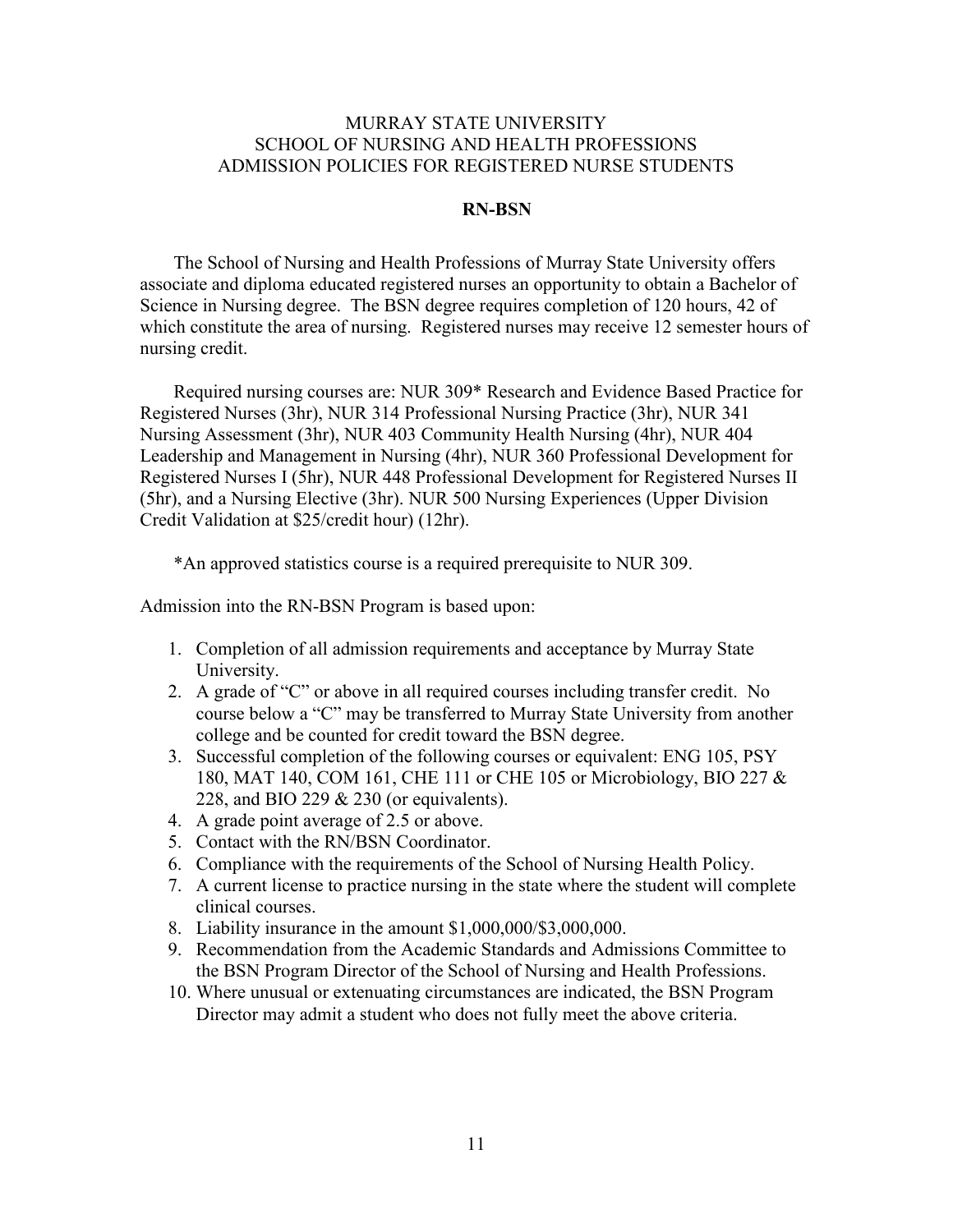# **Progression and Graduation**

After admission to the nursing program, the RN student must complete all BSN requirements for graduation within 10 semesters (5 years), not including summer terms.

| <b>STEP</b>    | <b>PROCESS</b>                                                         | <b>CONTACT</b>         |
|----------------|------------------------------------------------------------------------|------------------------|
|                | Submit MSU Admission Application and pay \$40.00 fee                   | Regional Campus or     |
| $\mathbf{1}$   | https://www.murraystate.edu/admissions/transfer/index.aspx             | <b>Transfer Center</b> |
|                |                                                                        | 270.809.3350           |
|                | Submit <b>ALL</b> official transcripts from each institution of higher | <b>Transfer Center</b> |
| $\overline{2}$ | education attended. A sealed official transcript must be received      |                        |
|                | from each post-secondary school attended before admission can be       |                        |
|                | approved. Transcripts should be sent to:                               |                        |
|                | <b>Murray State University</b>                                         |                        |
|                | <b>Transfer Center</b>                                                 |                        |
|                | <b>302 Lowry Center</b>                                                |                        |
|                | <b>Murray, KY 42071</b>                                                |                        |
|                | AFTER receiving notification of admission to MSU (via                  | Regional Campus or     |
| 3              | Admissions Office Letter) establish your MyGate access with            | <b>Transfer Center</b> |
|                | designated username and password sent from the Admissions              |                        |
|                | Office. Submit residency documents as requested such as car            |                        |
|                | registration/license.                                                  |                        |
|                | Note: The acceptance letter into the university does not confirm       |                        |
|                | admission into the RN BSN Program.                                     |                        |
|                | <b>Submit RN BSN Program Admission Application online at:</b>          | RN BSN Program         |
| $\overline{4}$ | https://www.murraystate.edu/academics/CollegesDepartments/nurs         | 270.809.2193           |
|                | ing-and-health-professions/nursing/RNtoBSN/index.aspx                  |                        |
|                |                                                                        |                        |
| 5              | <b>AFTER</b> receiving RN BSN Program Acceptance, contact your         | <b>MSU</b> MyGate      |
|                | faculty advisor (see MyGate) to register for courses.                  |                        |
| 6              | Apply for MSU Scholarships:                                            | Scholarship Office     |
|                | https://www.murraystate.edu/admissions/scholarships/index.aspx         | 270.809.3225           |
|                | and Financial Aid:                                                     | Financial Aid Office   |
|                | https://www.murraystate.edu/admissions/financialaid/index.aspx         | 270.809.2546           |
|                | Note: Students must be admitted to MSU before consideration for        |                        |
|                | scholarships                                                           |                        |

# **RN BSN Program Admission Procedure**

| MSU Henderson Regional Campus      | 270.831.5111 |
|------------------------------------|--------------|
| MSU Hopkinsville Regional Campus   | 270.707.1525 |
| MSU Madisonville Regional Campus   | 270.825.4379 |
| <b>MSU Paducah Regional Campus</b> | 270.442.4753 |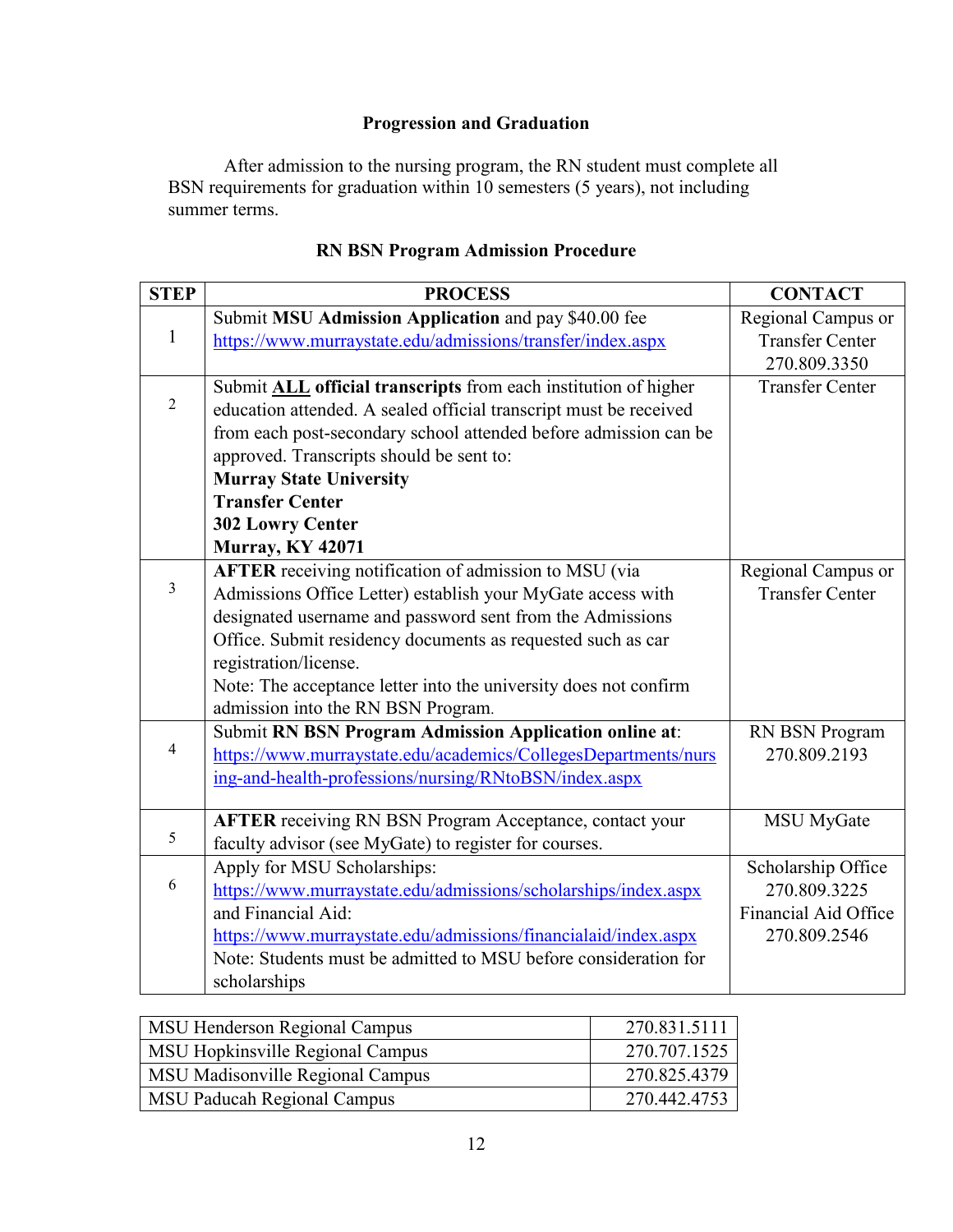### <span id="page-12-0"></span>**English Proficiency Requirements for Admission to the BSN or RN-BSN Programs**

Academic success in nursing as well as safe patient care is dependent on a certain level of English proficiency. In addition to the University requirements for admission, nursing applicants must meet the following requirements.

1. The Test of English as a Foreign Language internet-based test (TOEFL iBT) is required for all non-licensed nursing applicants with English as a second language. The minimum requirements are as follows:

The minimum cumulative score of: 86 combined AND minimum individual scores of:

26 in Speaking 20 in Writing 20 in Reading 20 in Listening

2. Registered nurses holding current United States licensure may be required to take the TOEFL iBT or other testing before or during the course of the program, if recommended by the BSN Program Director.

Approved February 8, 2010 (Faculty Meeting)

## **ACADEMIC POLICIES**

The Murray State University nursing program is designed to ensure that those individuals who receive the Bachelor of Science in Nursing degree meet the initial competencies of professional nursing practice.

KRS 314.011 includes the following definition of nursing competencies: "'Competency' shall mean the application of knowledge and skills in the utilization of critical thinking, effective communication, interventions, and caring behaviors consistent with the nurse's practice role within the context of the public's health, safety and welfare." Nursing competence is further delineated in the American Nurses Association Standards of Professional Performance, the American Nurses Association Standards of Clinical Nursing Practice, the American Association Code of Ethics for Nurses, and the International Council of Nurses Code for Nurses.

The essence and nature of nursing is unique in that it deals with a community of interest. Students are directly involved and interact within the healthcare system. The nature of this interaction is based upon respect for integrity. The Murray State University School of Nursing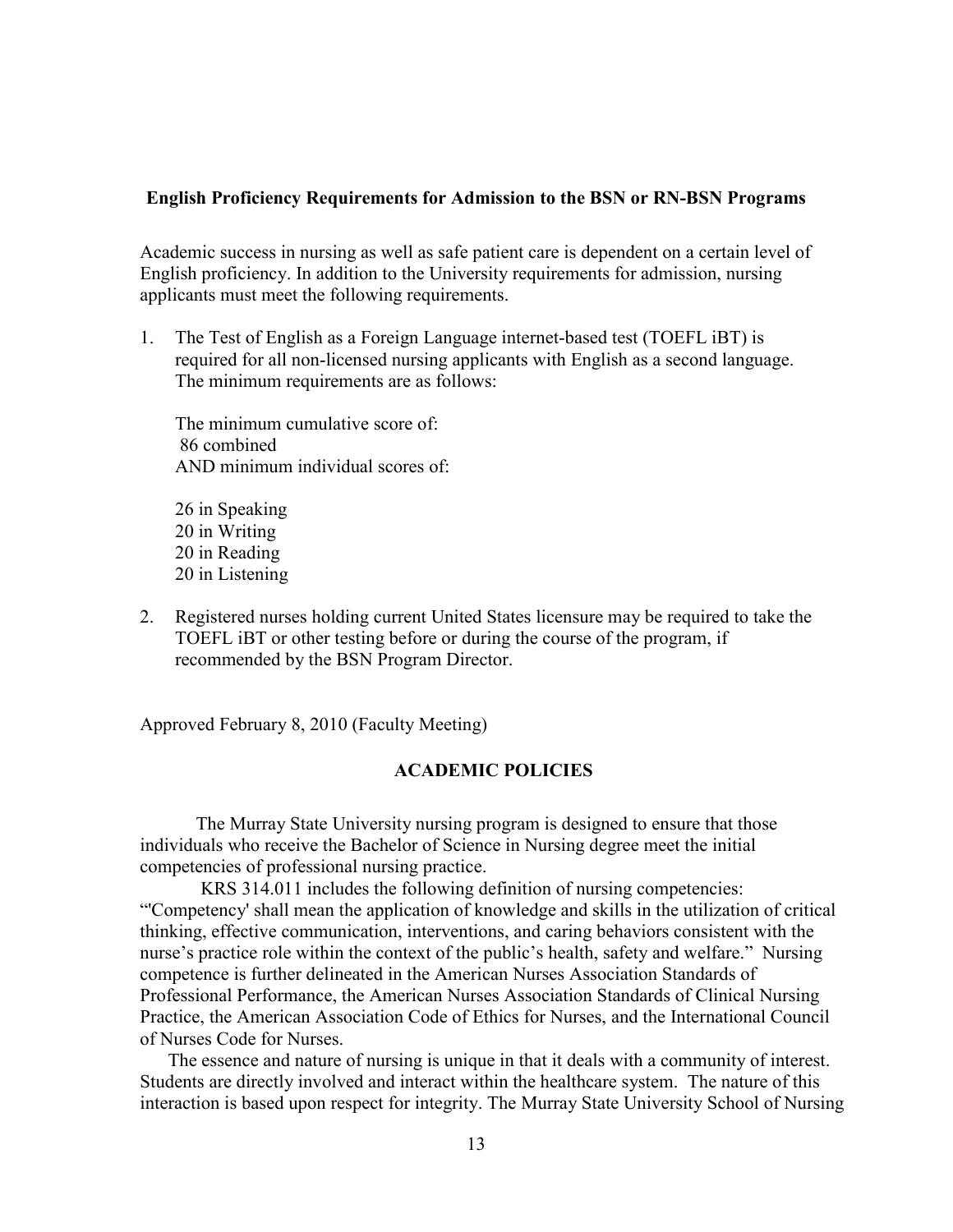and Health Professions takes seriously its moral, ethical, legal, and educational obligation to maintain high standards. Faculty, administration, and students alike share the responsibility of insuring that these standards are not breached.

Students enrolled in the BSN Program are expected to demonstrate and maintain the following characteristics and values:

- 1. **Self-awareness**. The knowledge of his/her strengths and weaknesses should facilitate the student's ability to work effectively with others and enhance professional growth.
- 2. **Professional Practice Behavior**. He/she should work collaboratively with others using professional knowledge, skills, and values. The student must demonstrate the acceptance of clients' diversity and treat all in a non-judgmental way. Empathy, caring, and support are necessary to enable the student to respond appropriately to the needs of clients.

### **Academic Advising Procedure**

The academic advising procedure within the School of Nursing and Health Professions is as follows:

- 1. Each student will be assigned an advisor.
- 2. Faculty will receive an updated list of all advisees shortly after the start of semester.
- 3. Each advisor will:
	- a. Assist the student in planning schedule.
	- b. Maintain a check of the student's progress.
	- c. Record advising recommendations on the Degree Audit "notes".

d. Check the graduation application for senior students against the transcript and permanent record and make appropriate changes. The initial completion of the application is the student's responsibility.

e. Report change of majors of advisees to the School of Nursing and Health Professions administrative assistant.

4. It is the student's ultimate responsibility to assure that prerequisite requirements for the course and degree requirements are met.

## **Progression and Retention**

- <span id="page-13-0"></span>1. The student must maintain an overall GPA of 2.0 or will be dropped from the nursing program.
- 2. The student must make a C or above in all courses in the nursing curriculum.
- 3. Progression in the program is based on completion of each nursing course in sequence.
- 4. Persons failing a course due to academic dishonesty will be reviewed individually with careful consideration being given to the nature of the incident and the threat to the public. In the event that an incident threatens the safety of the public, the course faculty will recommend dismissal from the program to the BSN Program Director.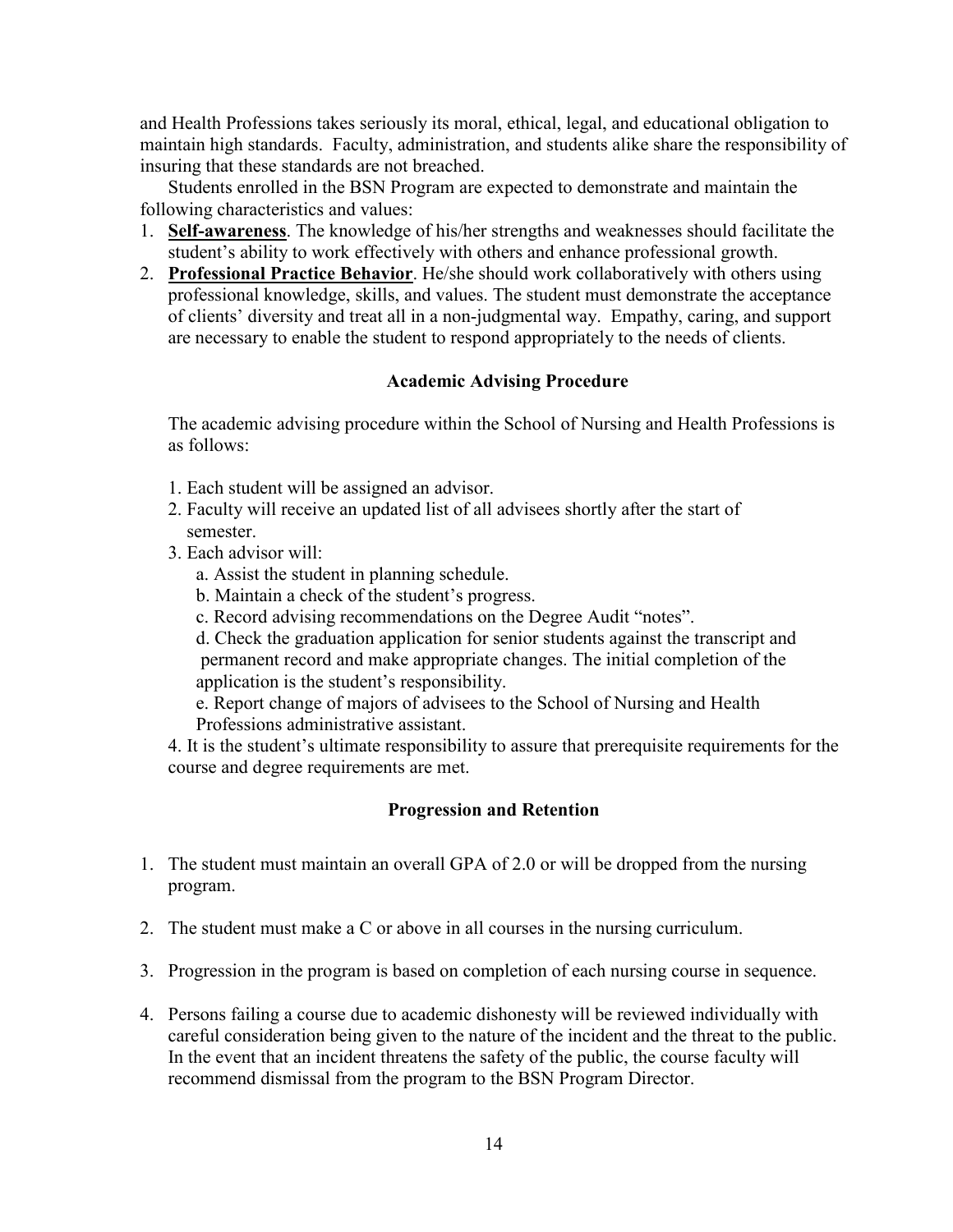- 5. A student will be dismissed from the program and is not eligible for readmission to the same option (BSN or RN-BSN) If:
	- a) A student fails a required nursing course twice.
	- b) A student fails two different required nursing courses.
	- c) A student withdraws from a required nursing course twice
	- d) A student withdraws from two different nursing courses
	- e) A student fails one required nursing and withdraws from one required nursing course.
- 6. Once a student has a clinical failure, the student will receive an E for the course and may not withdraw from the course regardless of the university calendar
- 7. A transfer student applying to the pre-licensure program must submit a letter of good standing from the program from which they are transferring to be eligible for consideration for admission. If a pre-licensure transfer student is in good standing and earned a D or E in a required nursing course in a previous program that D or E counts as the first failure in MSU's program. Should that student make below a C in a second required nursing course at MSU, then the student will be dropped from the program. (Passed 10-12-09 Faculty meeting)
- 8. For BSN students, failure of a nursing elective course does not constitute a failure of a nursing course leading to program dismissal
- 9. If a student has withdrawn from one nursing course, failed one nursing course, or a course required for progression, a student must send a letter of intent to ASAC to reenter nursing courses based upon GPA, space available, and or completion of course for progression.
- 10. If a student is not in nursing courses for a year, they may be required to repeat a completed course or courses.
- 11. If a student withdraws from nursing courses for medical reasons, including mental health, the student must provide documentation of resolution in order to be eligible for readmission. Readmission will be on a space available and GPA.
- 12. A student in academic jeopardy must seek counsel from their instructor and assigned adviser prior to failure or dropping a course.
- 13. Students must maintain documented current evidence of CPR, immunizations, liability insurance, background checks, and drug screens each semester in order to stay in the program. Failure to keep immunizations, insurance, TB skin testing, and CPR updated/current could result in failure of a clinical course. If a student is out of the program for a period of time, the background check and drug screen must be repeated.
- 14. A nursing student may not change a required nursing course from credit to audit.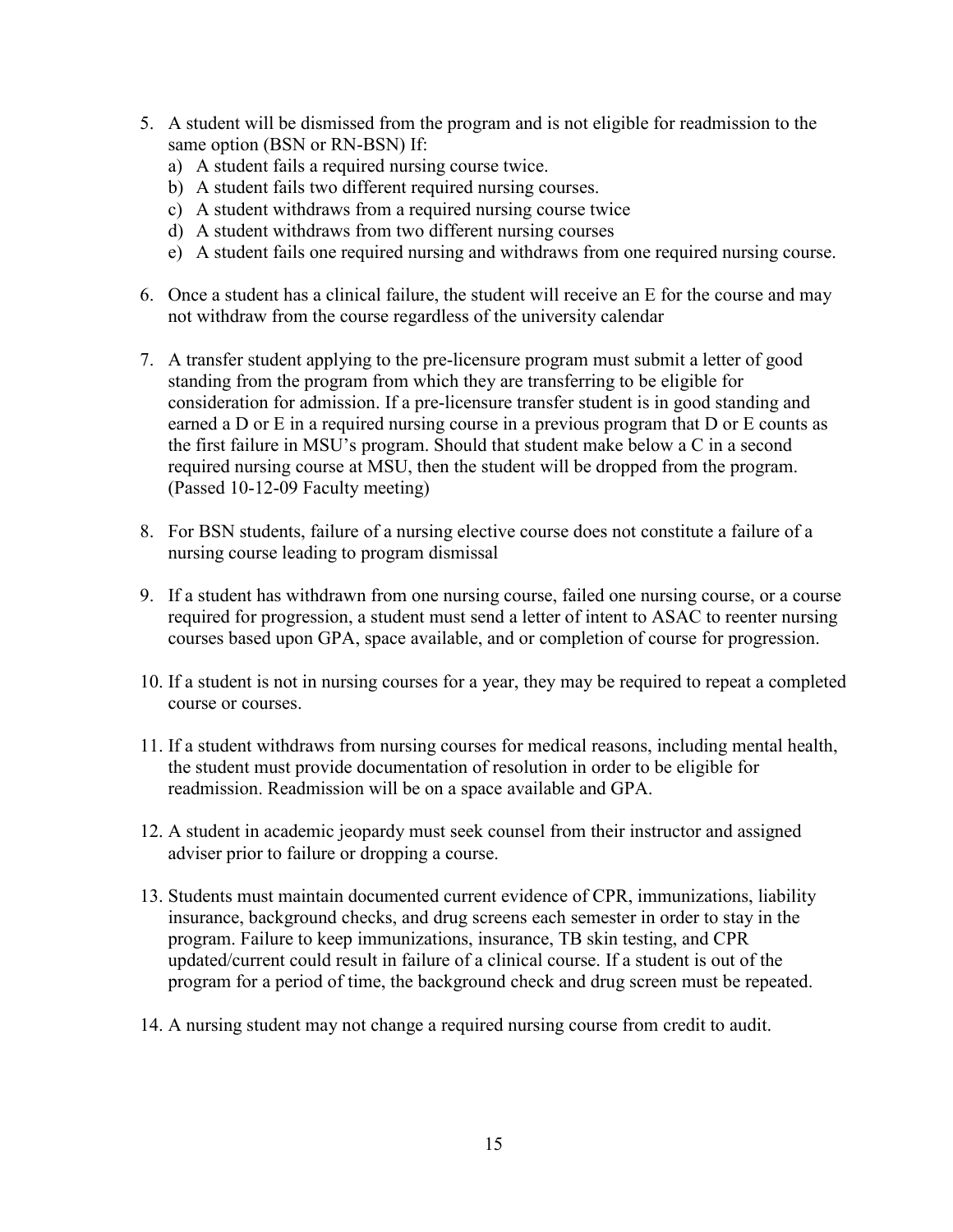- 15. After admission to the nursing program, the maximum number of semesters a student is allowed to complete the nursing curriculum is eight. Due to the part time nature of the RN-BSN option, the maximum number of semesters for completion is ten.
- 16. Second degree Baccalaureate students and transfer students who are fully certified in University Studies must have a C or better in the curriculum. Nursing curriculum is defined as any course required for graduation. This includes University studies courses.
- 17. Students must complete 132 hours of practicum experience during the final semester prior to graduation. If a student does not complete graduation requirements for the University in the semester they complete their practicum, they must repeat the practicum in the semester that they will complete all requirements.
- 18. When extenuating circumstances are indicated, the BSN Program Director or Dean of the School of Nursing and Health Professional may at his or her discretion and in consultation with the Academic Standards and Admission Committee admit, readmit or take other appropriate action. All actions of the committee and the Dean shall be made a part of the record.
- 19. A nursing student in good standing who opts to participate in a one semester Study Abroad Program shall reenter into all nursing courses that were postponed due to the Study Abroad Program. Proper documentation of successful completion of the Study Abroad program must be presented to the student's adviser upon reentry into the nursing courses. The student must demonstrate mastery of skills prior to beginning the postponed nursing courses. The course instructor of the postponed nursing courses will be responsible for ensuring the mastery of skills check-off.
- 20. Prelicensure Last Semester Senior Policy: All non-nursing courses must be completed before the last semester. Prelicensure students enrolled in the last senior semester may only take NUR 408, NUR 412, & NUR 407. Exceptions to this policy may occur only with the approval of the BSN Program Director or Dean.
- 21. Each course content builds on the next so that past information/content may be encountered in subsequent classes.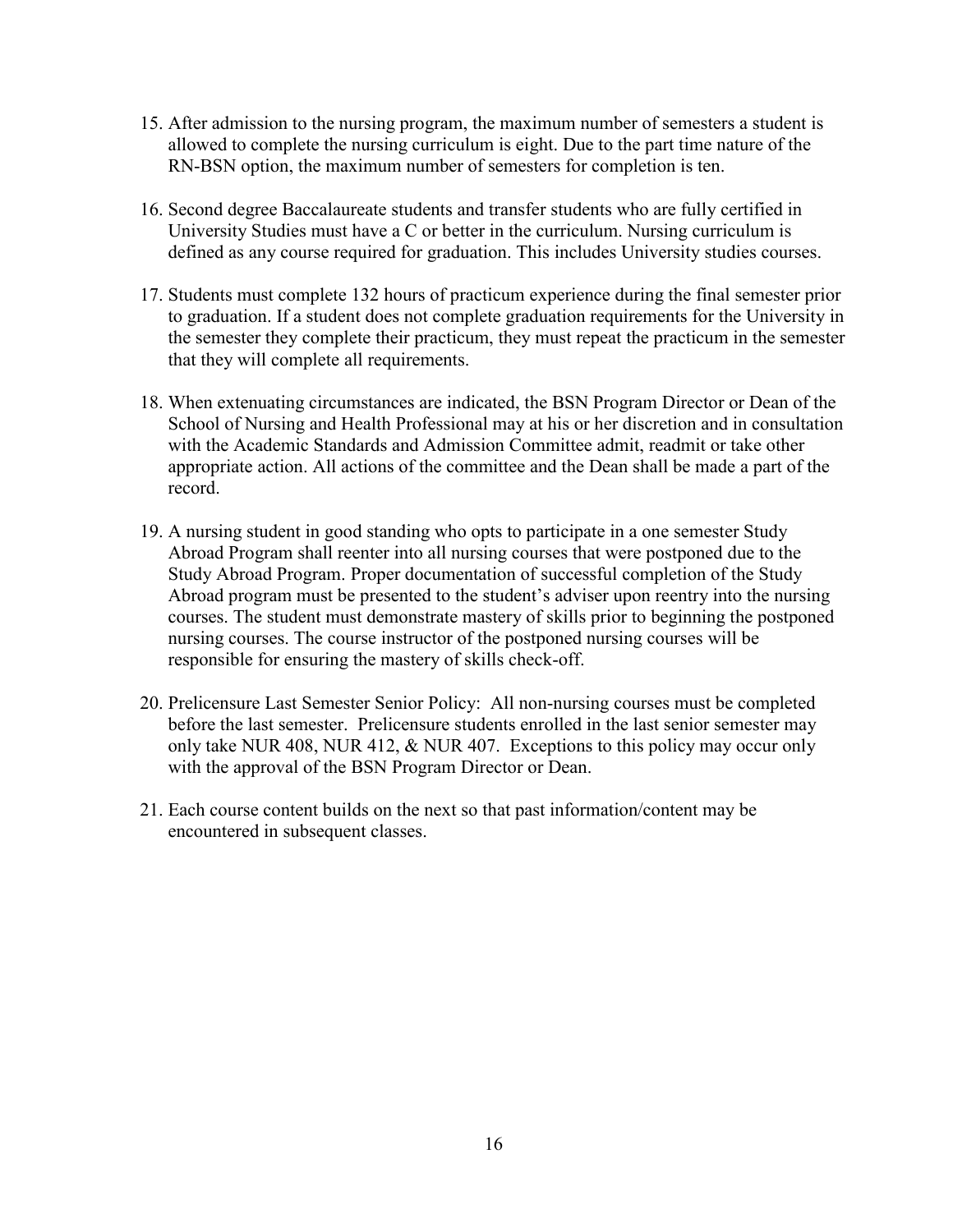## **Course Grading**

<span id="page-16-0"></span>The University grading policy is printed in the Murray State University Academic Bulletin. In addition to the university policy, nursing students must make a "C" in any course that will count toward graduation. Any course in which the student receives a grade less than "C" must be repeated. Nursing students receive grades in nursing theory and a pass or fail in clinical practice. A student making less than a "C" in theory or failing a clinical practice must repeat the entire course (both clinical and theoretical portions). A student who fails (receives less than a "C" in) two nursing courses or the same course twice in the curriculum may not continue in the nursing program. A student must complete all course pre-requisites prior to enrolling in and taking any class.

**A cumulative test score average of 74% on the unit exams and the final exam (averaged together) or above must be achieved in order for the student to pass a course. If a student fails to achieve a cumulative test score average of 74% or above, the cumulative test average will be assigned as the final grade in the course.**

**\*\*When a course includes both didactic and clinical components, successful completion of both components is required to pass the course.**

- A Exceptionally high quality, valued at 4 quality points for each credit hour
- B Good, Valued at 3 quality points for each credit hour
- C Fair, 2 quality points for each credit hour
- D Unsatisfactory; Unacceptable; Equivalent to failure, valued at 1 quality point per credit hour
- E Failure, no credit, valued at no points, but count as hours attempted
- P Pass, used in specific pass/fail courses, no quality points, no penalty
- AU Audit, no credit. Nursing courses may not be audited
- I Incomplete, computed as hours attempted and no quality points.
- X Absent from examination. No credit, valued at no quality points, but counted as hours attempted
- W Withdraw- see policy regarding withdrawal from nursing courses in the section on progression

## <span id="page-16-1"></span>**Grading Scale:**

The following grading scale is applied to all BSN courses taught in the School of Nursing:

- A 92-100
- B 83-91
- C 74-82
- D 65-73
- E below 65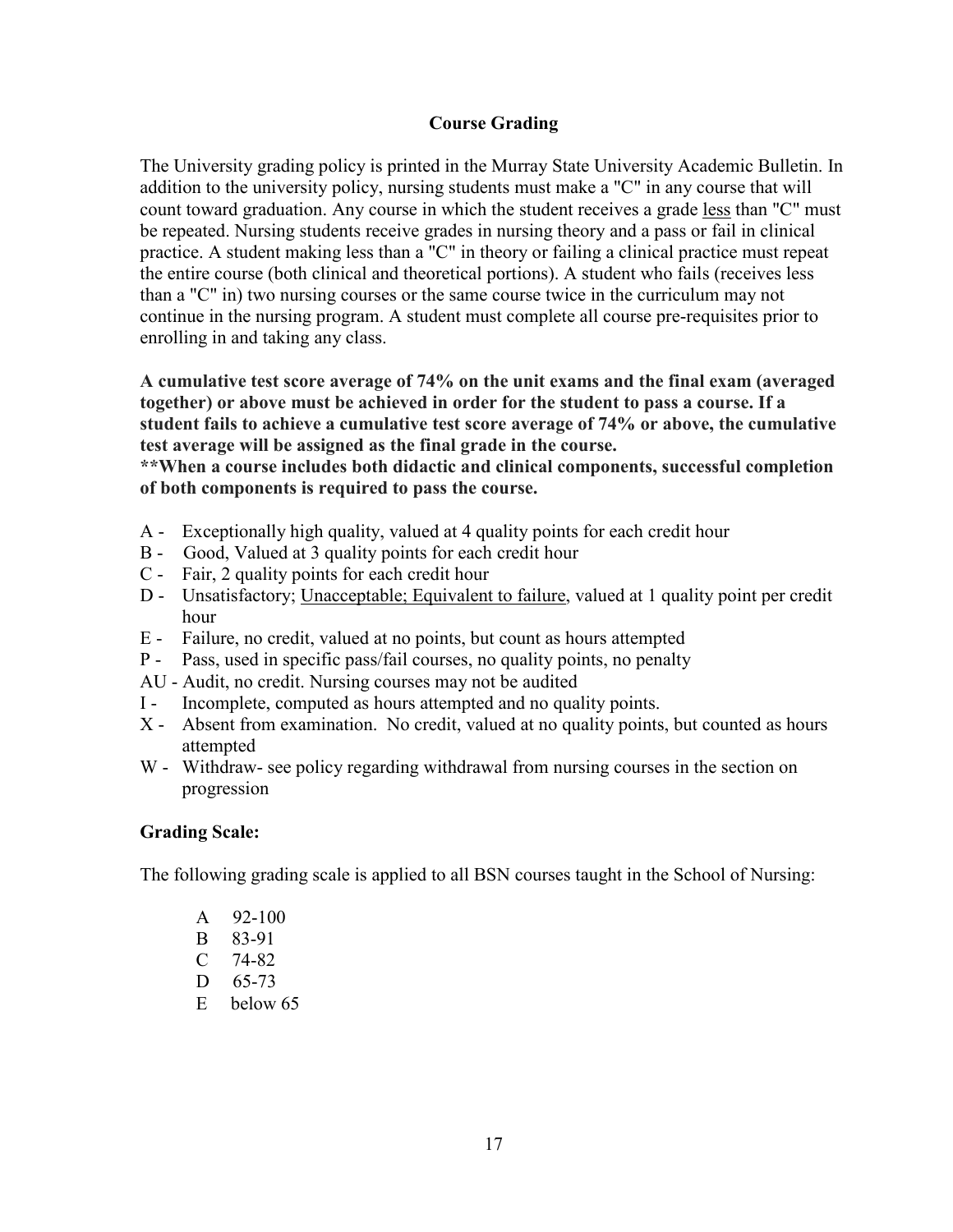## **Clinical Evaluation Scale**

<span id="page-17-0"></span>Student performance in the clinical setting will be evaluated using an evaluation tool based on ANA Standards of Nursing Practice. Each course has adapted an evaluation tool to the needs of the particular course. All evaluation tools use the following scale to grade student performance. Criteria for passing or failing a clinical rotation is course dependent and is outlined in the syllabus for that course and on the evaluation tool.

| <b>Self-Directed</b> | Performs nursing skills and functions with minimal supervision or direction. Is      |  |  |  |  |  |
|----------------------|--------------------------------------------------------------------------------------|--|--|--|--|--|
|                      | self-directed and takes initiative to seek out new learning experiences.             |  |  |  |  |  |
|                      | Performs within scope of learning and demonstrates awareness of their                |  |  |  |  |  |
|                      | limitations by safe practice. Seeks out instructor assistance when appropriate.      |  |  |  |  |  |
| <b>Supervised</b>    | Performs required nursing skills and functions with direction of faculty. Acts       |  |  |  |  |  |
|                      | within scope of learning and demonstrates safe practice. Utilizes faculty            |  |  |  |  |  |
|                      | feedback to improve on performance. Seeks out instructor assistance when             |  |  |  |  |  |
|                      | appropriate.                                                                         |  |  |  |  |  |
| <b>Assisted</b>      | Performs required nursing skills and functions under close supervision and           |  |  |  |  |  |
|                      | direction of faculty. Requires faculty feedback to improve performance. Acts         |  |  |  |  |  |
|                      | within scope of learning and demonstrates safe practice. Seeks out instructor        |  |  |  |  |  |
|                      | assistance when appropriate.                                                         |  |  |  |  |  |
| Provisional          | Unable to perform required nursing skills and functions without constant             |  |  |  |  |  |
|                      | supervision. Fails to demonstrate ability, or sense of direction, initiative, and/or |  |  |  |  |  |
|                      | motivation to perform nursing skills. Does not act on faculty feedback to            |  |  |  |  |  |
|                      | improve performance.                                                                 |  |  |  |  |  |
| <b>Unsafe</b>        | Lacks awareness of own learning and practice limitations (does not know that         |  |  |  |  |  |
|                      | they do not know what they are doing). Performs in a manner that may                 |  |  |  |  |  |
|                      | jeopardize patient, staff, or student safety.                                        |  |  |  |  |  |
|                      | Or violates patient confidentiality.                                                 |  |  |  |  |  |
|                      | Or fails to perform in accordance with State Laws pertaining to nursing practice     |  |  |  |  |  |
|                      | and health care.                                                                     |  |  |  |  |  |
|                      |                                                                                      |  |  |  |  |  |

## **Academic Dishonesty**

<span id="page-17-1"></span>The School of Nursing and Health Professions' definition of academic dishonesty is consistent with the current *MSU Undergraduate Bulletin* and the *MSU Student Life Policies*. The profession of nursing has ethical, legal and moral obligations to the public; to uphold those obligations the School of Nursing's definitions and policies on dishonesty are **more** comprehensive than those stated in the *MSU Student Life Policies*. Therefore, decisions made by the School of Nursing and Health Professions are based on the following definitions:

Murray State University takes seriously its moral and educational obligation to maintain high standards of academic honesty and ethical behavior. Instructors are expected to evaluate students' academic achievements accurately, as well as ascertain that work submitted by students is authentic and the result of their own efforts, and consistent with established academic standards. Students are obligated to respect and abide by the basic standards of personal and professional integrity.

## **Violations of Academic Honesty include:**

**Cheating** - Intentionally using or attempting to use unauthorized information such as books, notes, study aids, or other electronic, online, or digital devices in any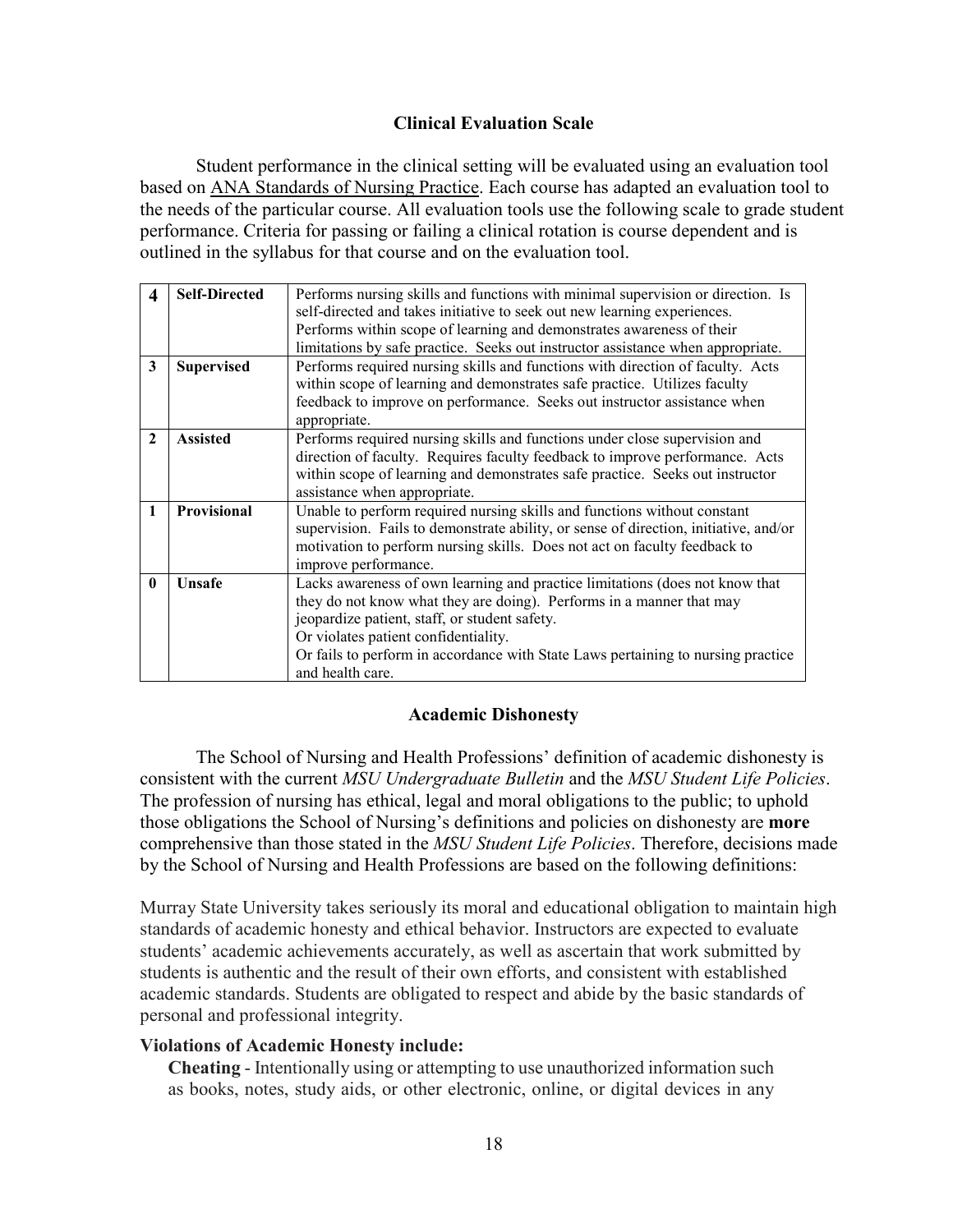academic exercise; as well as unauthorized communication of information by any means to or from others during any academic exercise.

**Fabrication and Falsification** - Intentional alteration or invention of any information or citation in an academic exercise. Falsification involves changing information whereas fabrication involves inventing or counterfeiting information. **Multiple Submission** - The submission of substantial portions of the same academic work, including oral reports, for credit more than once without authorization from the instructor.

**Plagiarism** - Intentionally or knowingly representing the words, ideas, creative work, or data of someone else as one's own in any academic exercise, without due and proper acknowledgement.

## *Complicity in Academic Dishonesty—Knowingly helping or attempting to help another to commit an academically dishonest act. (Additional School of Nursing policy)*

Instructors should outline their expectations that may go beyond the scope of this policy at the beginning of each course and identify such expectations and restrictions in the course syllabus. When an instructor receives evidence, either directly or indirectly, of academic dishonesty, he or she should investigate the instance. The faculty member should then take appropriate disciplinary action.

Disciplinary action may include, but is not limited to the following:

1) Requiring the student(s) to repeat the exercise or do additional related exercise(s).

2) Lowering the grade or failing the student(s) on the particular exercise(s) involved.

3) Lowering the grade or failing the student(s) in the course.

**If the disciplinary action results in the awarding of a grade of E in the course, the student(s) may not drop the course.** 

Faculty reserve the right to invalidate any exercise or other evaluative measures if substantial evidence exists that the integrity of the exercise has been compromised. Faculty also reserve the right to document in the course syllabi further academic honesty policy elements related to the individual disciplines.

A student may appeal the decision of the faculty member with the department chair in writing within five working days. Note: If, at any point in this process, the student alleges that actions have taken place that may be in violation of the Murray State University Non-Discrimination Statement, this process must be suspended and the matter be directed to the Office of Institutional Diversity, Equity and Access. Any appeal will be forwarded to the appropriate university committee as determined by the Provost.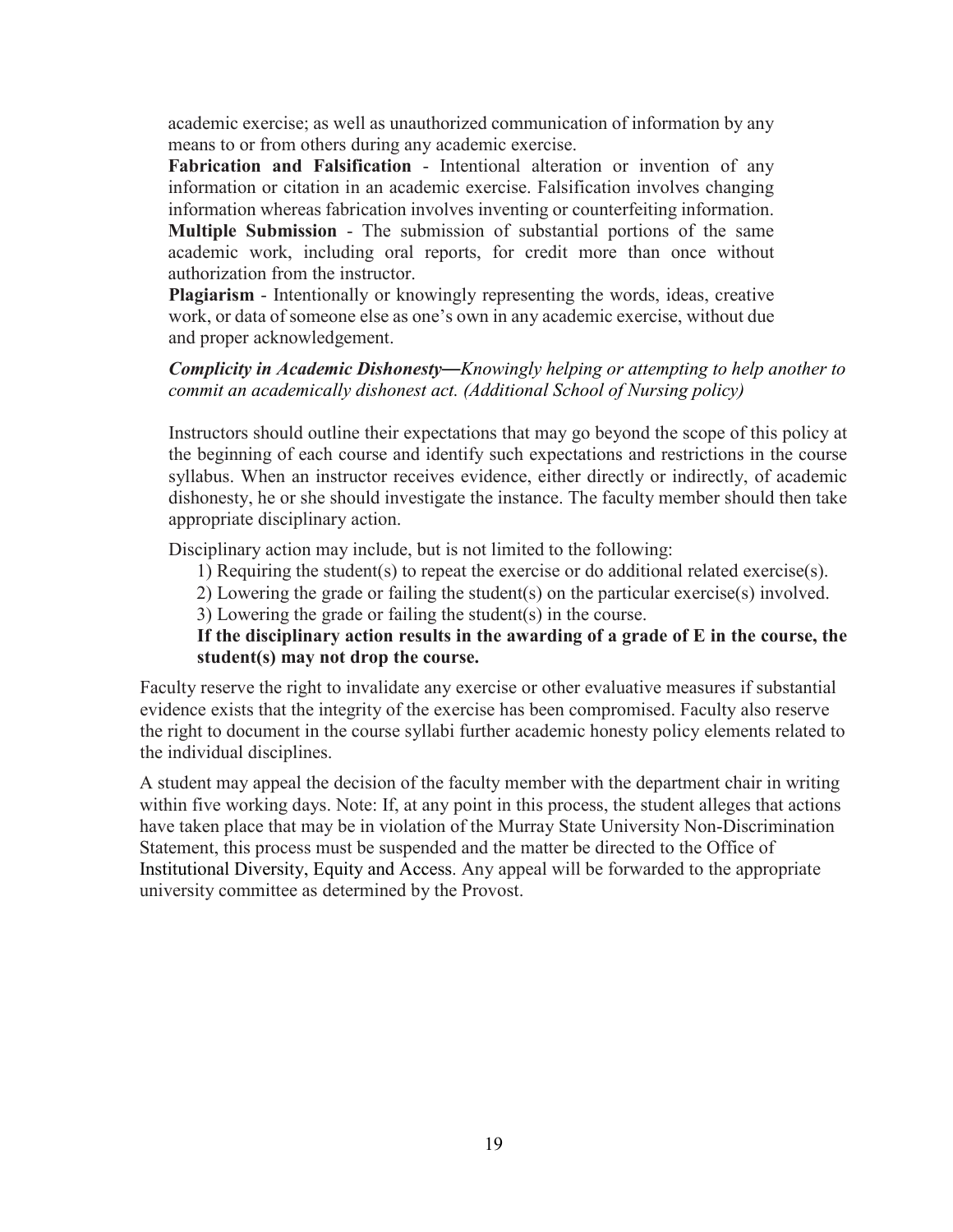### <span id="page-19-0"></span>**Grade Appeals Policy**

In the event that a difference of opinion arises between students and faculty regarding the assignment of a course grade the BSN Program will follow the Murray State University grade appeals policy found in the current MSU Academic Bulletin.

\*\*Students will not be able to continue in nursing classes if an academic appeal is in process or pending. \*\*

Murray State University recognizes that differences of opinion or interpretation may arise between students and faculty members regarding the assignment of course grades. The university urges that a student first seek resolution through informal discussion with the appropriate faculty member. The following policy has been adopted as a formal avenue for the resolution of a student grievance or appeal, in the event that such differences cannot be resolved informally. The university recognizes the right of a student to present a grievance to an established committee and to have that grievance considered on its merit by an expeditious and orderly process.

For general student complaints, please refer to the *Murray State University Academic Bulletin.*

### **Course Credit/Clinical Hours**

<span id="page-19-1"></span>The course credit clinical hours ratio in the BSN Program is 1 credit hour to 3 clinical hours. For example, in NUR 206 (5-cr) - 3 hours of lecture per week and 6 hours of clinical per week equals 5 credits given for the class.

### **Attendance**

<span id="page-19-2"></span>Students absent from class must accept the responsibility to plan with the instructor for make-up work within a two-week period. Anticipated absences should be reported to the instructor prior to the class missed. Emergency absences should be reported to the instructor on the day the class is missed, or according to the individual instructor's direction. Unexcused absences may lead to failure of the course.

Classes and laboratory experiences have objectives and activities which are clearly defined in the course syllabus. Rescheduling of a laboratory experience may not be possible and make-up labs are offered at the discretion of the instructor. If the student and instructor can work out a plan whereby the student can achieve these objectives independently, this may be acceptable. Objectives that the student cannot meet through independent study will require faculty supervision and will be rescheduled only at the faculty's discretion for excused absences.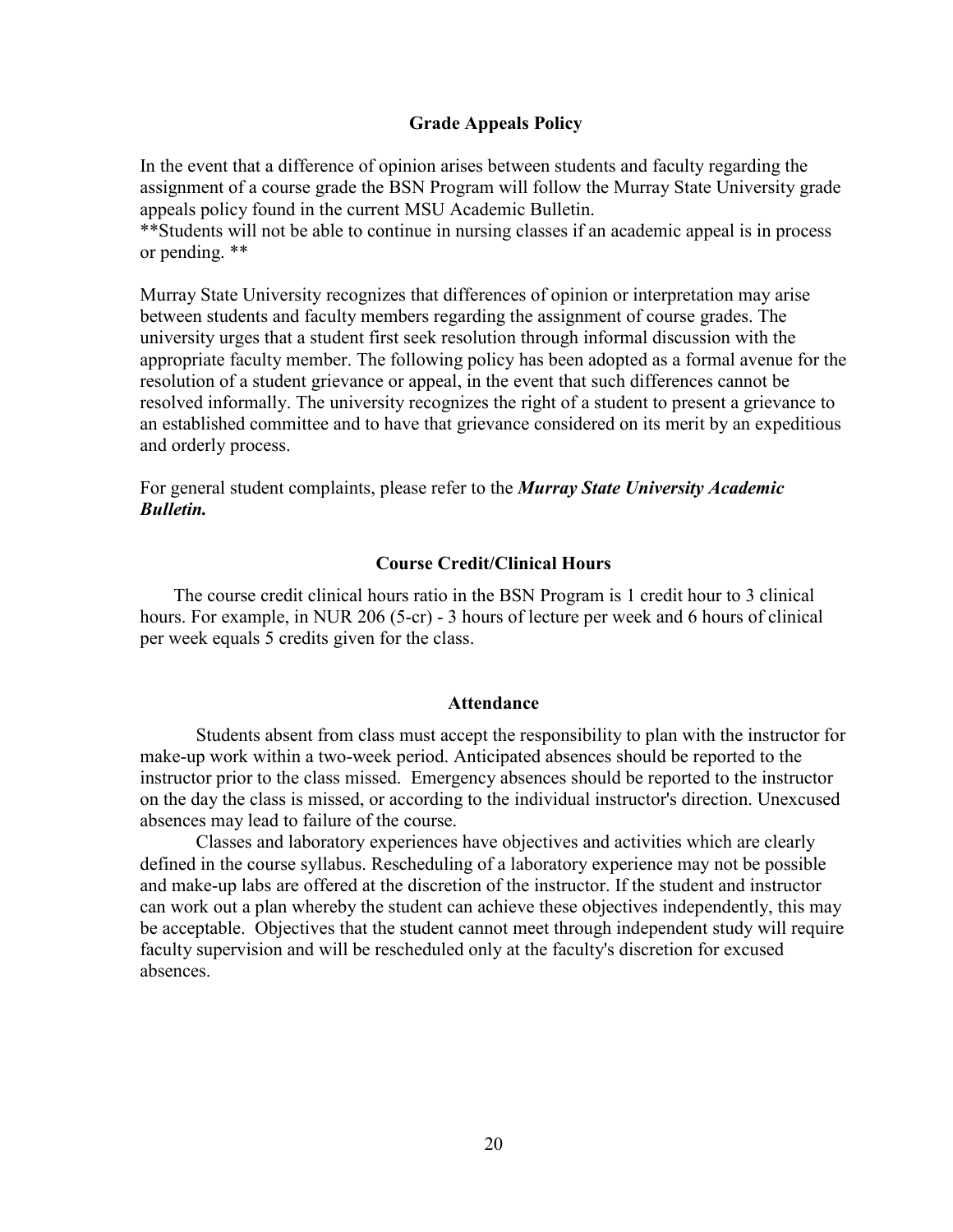### **Student Records**

<span id="page-20-0"></span>Students who have been accepted and are enrolled in nursing must have a current record in the School of Nursing Office. The following should be reported:

- 1. Changes in home address, University address, or telephone number.
- 2. Withdrawal from school or transfer to another major.

Students wishing to change majors may obtain appropriate forms from the academic advisor.

### **Program Costs above University Tuition and Fees**

<span id="page-20-1"></span>Students entering nursing courses should anticipate additional program costs over and above university tuition and fees. These costs include travel, books, uniforms, shoes, stethoscope, scissors, watch, name pin, and recognition ceremony fees. Additional fees for testing throughout the program are the student's responsibility. In the last semester; fees for licensure, graduation, testing, travel, nursing pin, and NCLEX fees are expensive. Please plan accordingly.

The additional costs are subject to change relative to price increases and general economic conditions.

### **MSU E-mail**

<span id="page-20-2"></span>It is a requirement that all students us their official MSU email address. This is one of the official means of communication between faculty and students. Failure to check and maintain MSU email will not be accepted as an excuse for lack of knowledge regarding clinical or classroom assignments and other informational items. Each student must use the BSN list serve.

#### **Microsoft Word**

<span id="page-20-3"></span>Microsoft Word is the only word processing software supported by the University. Therefore, all written assignments in the nursing program must be submitted using Microsoft Word. Digital assignments will not be accepted in other word processing programs. Microsoft PowerPoint is strongly recommended.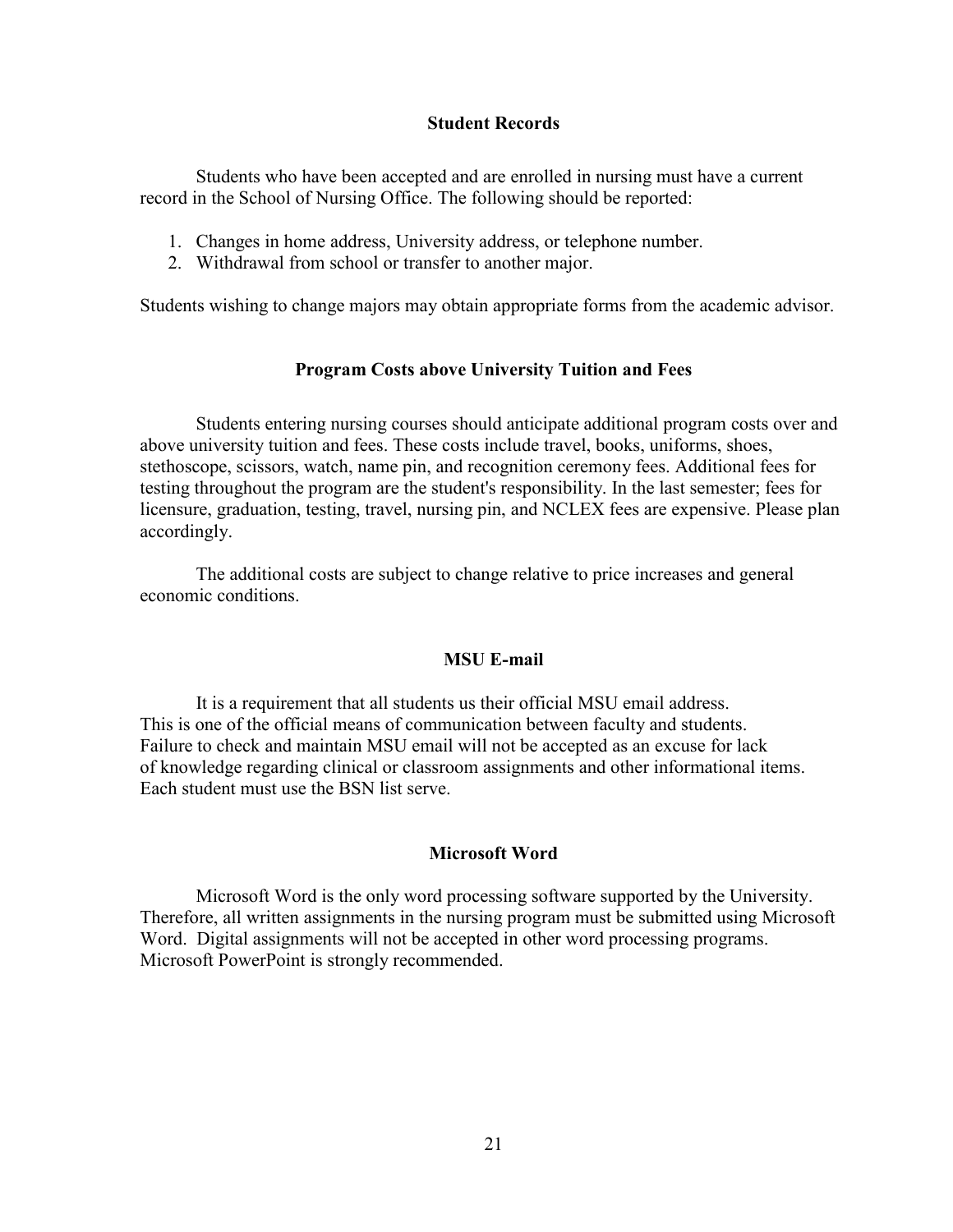### **Official Style Manual**

<span id="page-21-0"></span>All formal papers must be completed using the current American Psychological Association (APA) Style Manual which may be purchased from the University Bookstore or accessed online.

### **Service Learning Scholars**

<span id="page-21-1"></span>The purpose of the Service Learning Scholars project is to identify, recognize, and encourage service learning at MSU. Students participate in community services that meet needs in the community. The Service Learning Scholars designation is recognized on the student's transcript, at Honors Day, and by special insignia at graduation. To become a Service Learning Scholar, a student must complete twelve hours of credit in Service Learning designated courses and earn an overall GPA of 2.75 and a minimum GPA of 3.0 in designated classes. The School of Nursing has 3 courses with the service learning designation: NUR 205- Pharmacology in Nursing, NUR 305- Nursing Care of the Childrearing Family, and NUR410- Community Health Nursing. Additional information may be found at: http://www.murraystate.edu/headermenu/Offices/ServiceLearning/servicelearning\_students.as px

### **Policy Regarding Children in Mason Hall and in the Classrooms**

- <span id="page-21-2"></span>1. Children visiting Mason Hall: There are occasions when it is necessary or helpful for students to be able to bring their children to class. **Children who are visiting in the building must be supervised at all times.** This is for the safety of the child, as well as in consideration of other students who are in class or studying in the building. If a child is unsupervised, the parent will be asked to leave with their child. Children are not allowed to use the computers in the computer lab.
- 2. Children in the Classroom: It is up to the individual instructor whether or not to allow children in their classroom. Students should understand that some class content may not be suitable for young children. Permission must be obtained from the instructor prior to bringing a child to class. If children become disruptive it is expected that the student will take them out of the classroom. If they do not they will be asked to leave. Children are not allowed to use the computers in the computer lab. Children will not be allowed in any classroom during testing.

## **SOCIAL MEDIA POLICY**

<span id="page-21-3"></span>According to the Kentucky Board of Nursing Opinion Statement (12/2017), students should be aware of the potential consequences of disclosing patient-related information via social media. Inappropriate use of social media is a violation of Kentucky nursing law. Students must adhere to facility policies, relevant state and federal laws, and professional standards regarding patient privacy and confidentiality. According to the American Nurses Association's Code of Ethics for Nurses (2015),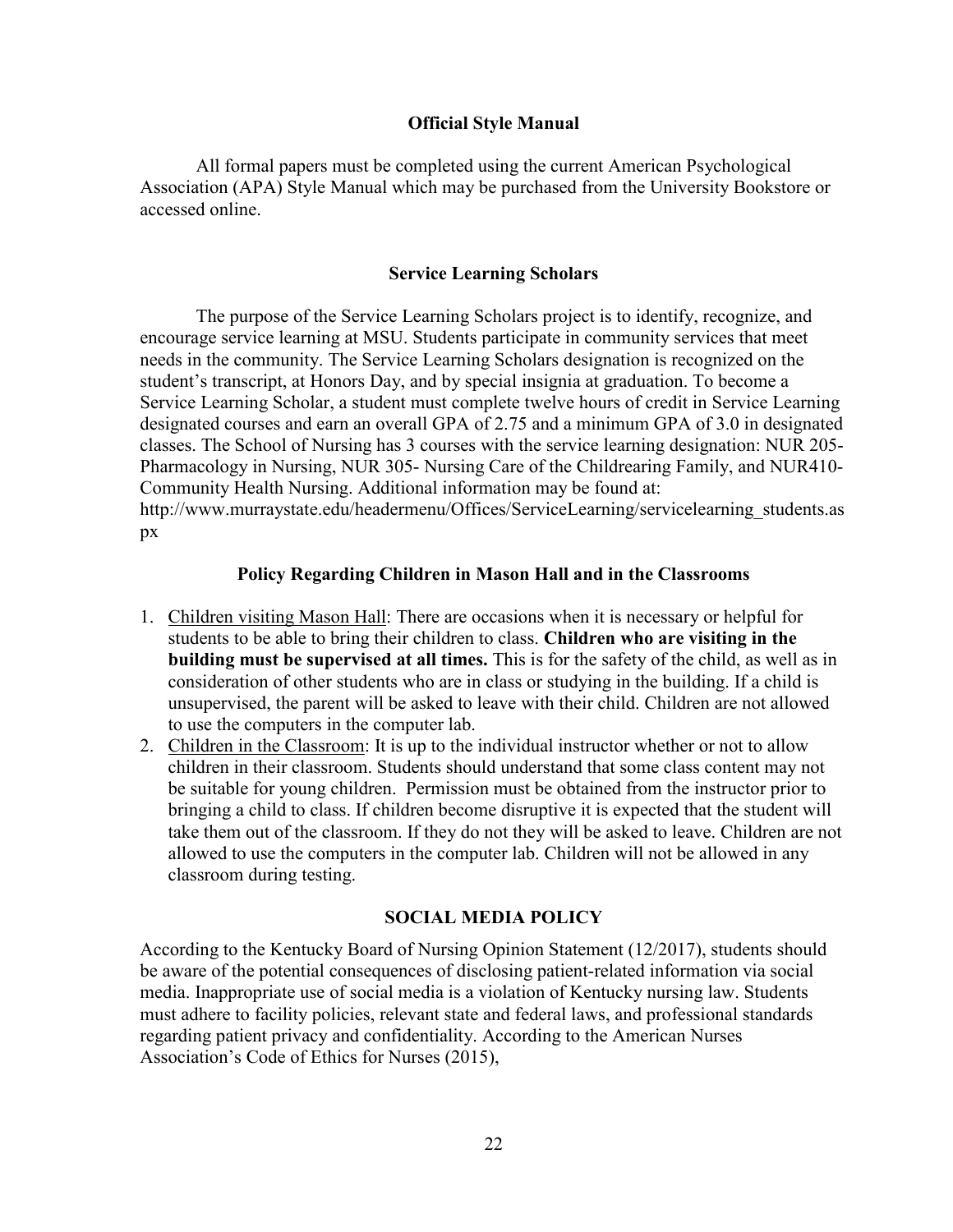The nurse has a duty to maintain confidentiality of all patient information, both personal and clinical in the work setting and off duty in all venues, including social media or any other means of communication. Because of rapidly evolving communication technology and the porous nature of social media, nurses must maintain vigilance regarding postings, images, recordings, or commentary that intentionally or unintentionally breaches their obligation to maintain and protect patients' rights to privacy and confidentiality.

Students in the BSN program are expected to use social media responsibly. Inappropriate use of social media that leads to:

- violation of the HIPAA policy of any participating facility;
- the involvement of the faculty or the students of the program in any kind of dispute or conflict with other faculty, students, or third parties;
- a harassing, demeaning, or hostile environment for any faculty or student;
- disruption of the smooth and orderly flow of education provided by the faculty;
- harm to the goodwill and reputation of the BSN program among its immediate constituents, or in the community at large (including peer institutions); or
- erosion of the public's confidence in the program,

The student(s) responsible will be subject to disciplinary action up to and potentially including dismissal from the program, depending upon the severity and persistent nature of the offense. Use of social media that involves any kind of criminal activity or harms the rights of others may result in criminal prosecution or civil liability to those harmed, or both.

## **TESTING POLICY**

<span id="page-22-0"></span>While taking an exam, all personal items including, but not limited to: classroom lecture notes, personal notes, textbooks, cell phones, and/or smart watches will be stored away from the testing area. **Violations of this policy will result in a zero for the exam.**

## **CELL PHONE USE POLICY**

<span id="page-22-1"></span>No cell phones will be in use during classroom or patient care areas unless approved by the faculty or clinical preceptor. Failure to comply will result in dismissal from class or clinical, and will be considered as a class or clinical absence, and the student will be assigned a zero for any work that day.

## **DRUG-FREE ENVIRONMENT POLICY**

<span id="page-22-2"></span>Students are expected to maintain and abide by the following drug-free environment policy and any affiliated institution policies.

1. No student will engage in the illegal use, distribution, possession, or sale of drugs.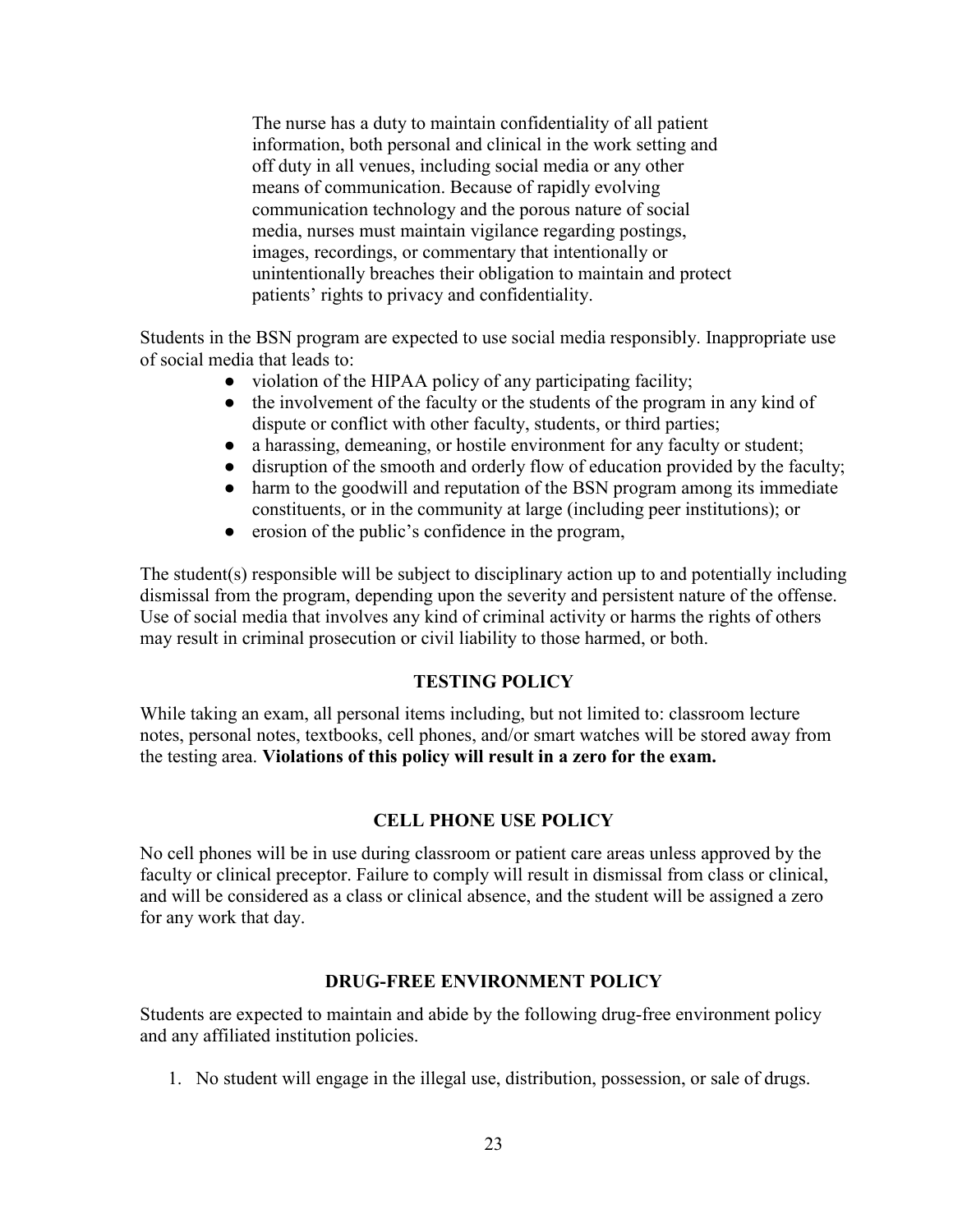- 2. No student will report to class, clinical or other student activities while impaired by intoxicants, non-prescription narcotics, hallucinogenic drugs, marijuana, or other prescription or non-prescription controlled substances.
- 3. No student will bring any intoxicants, controlled substances without a legal prescription, or illegal substances such as, narcotics, hallucinogenic drugs, or marijuana, into any facility (didactic or clinical), any call-room, or housing provided by clinical affiliated institutions.
- 4. Students may be asked to submit to random screening for drugs and/or alcohol at any time that they are present in either clinical or classroom. Refusal to submit to a drug screen will be considered as equivalent to a positive drug screen.
- 5. Students are required to report prescriptions for any substance(s) that have the potential to impair functioning in the clinical setting to the program director.
- 5. Students must immediately notify the program director of involvement in any investigation by law enforcement or a facility related to intoxicants, drugs, or controlled substances.
- 6. Violation of the drug free environment policy can result in:
	- a. Dismissal from the clinical area;
	- b. Dismissal from the program;
	- c. Other action as required by Kentucky Board of Nursing's reporting policy as directed in the **Policy Related to Violation of KRS 314 Nursing Laws.**

## **HEALTH POLICIES**

<span id="page-23-0"></span>All routine immunizations (including rubella and varicella or sufficient antibody titer) CPR, and T.B. testing must be documented prior to the first semester of nursing classes. Annual T.B. testing must be maintained throughout the nursing program. A form to be used for documentation (signed by the health care provider) is available in the School of Nursing (Appendix B). Students must submit immunization records, CPR, and T.B. screening information each semester to nursing faculty in clinical courses including NUR 200. Failure to keep immunizations, insurance, T.B. skin testing, and CPR updated/current could result in failure of a clinical course.

Students in clinical areas may be required to have further screenings and/or treatment to ensure patient safety and adhere to institutional policy. Students are responsible for associated costs and must take responsibility for completing these requirements.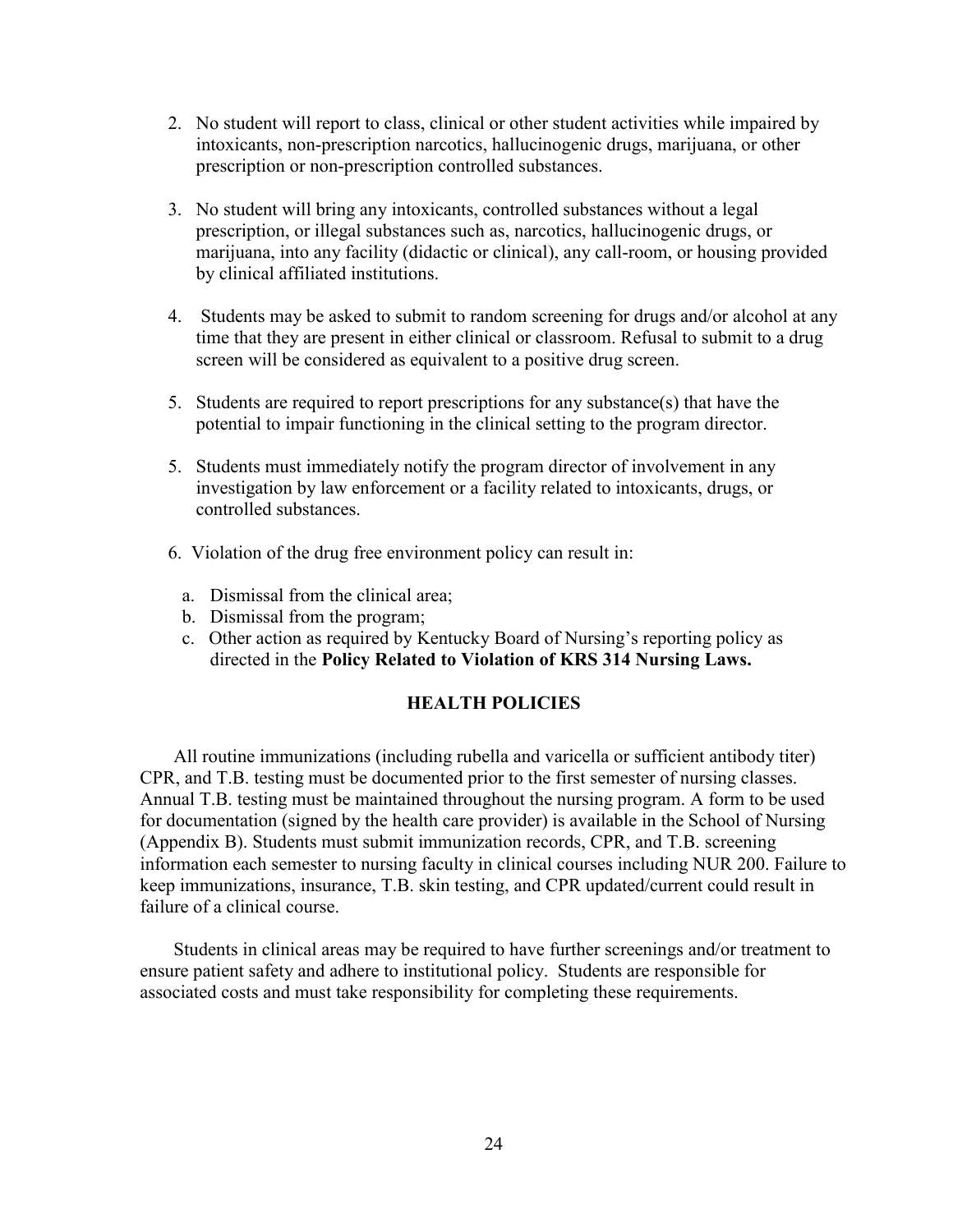## **Non-Discrimination Policy**

Murray State University endorses the intent of all federal and state laws created to prohibit discrimination. Murray State University does not discriminate on the basis of race, color, national origin, sex, gender identity, sexual orientation, religion, age, veteran status, or disability in employment or application for employment, admissions, or the provision of services and provides, upon request, reasonable accommodation including auxiliary aids and services necessary to afford individuals with disabilities equal access to participate in all programs and activities.

In particular and without limiting the preceding and pursuant to and consistent with the requirements of Title VI of the Civil Rights Act of 1964 and its regulations 34 CFR 100 et seq.; Section 504 of the Rehabilitation Act of 1973 and its regulations 34 CFR 104; Title IX of the Education Amendments of 1972, 20 USC 1681 et seq., and its regulations 34 CFR 106 et seq; and the Age Discrimination Act of 1975 and its regulations 34 CFR 110, Murray State University does not discriminate on the basis of race, color, national origin, sex, handicap, or age in its educational programs and activities. This non-discrimination in education programs and activities extends to employment and admissions and to recruitment, financial aid, academic programs, student services, athletics, and housing. Murray State is required by Title IX and 34 CFR part 106 not to discriminate on the basis of sex and the prohibition against sex discrimination specifically includes a prohibition of sexual harassment and sexual violence. Examples of prohibited sexual harassment and sexual violence can be found in the "Policy Prohibiting Sexual Harassment" which can be accessed via the link referenced in Appendix I.

Inquiries concerning the application of these provisions may be referred to: 1) the Executive Director of Institutional Diversity, Equity, and Access/ Murray State University Title IX Coordinator, Murray State University, 103 Wells Hall, Murray, KY 42071 Telephone: (270) 809-3155 Fax: (270) 809- 6887; TDD: (270) 809-3361; Email: [msu.titleix@murraystate.edu;](mailto:msu.titleix@murraystate.edu) or 2) to the Assistant Secretary of the United States Department of Education, U.S. Department of Education, Office for Civil Rights, 400 Maryland Avenue, SW, Washington, D.C. 20202-1100; Telephone: 1-800-421-3481 FAX: 202- 453-6012; TDD: 1-800-877-8339; Email: [OCR@ed.gov](mailto:OCR@ed.gov)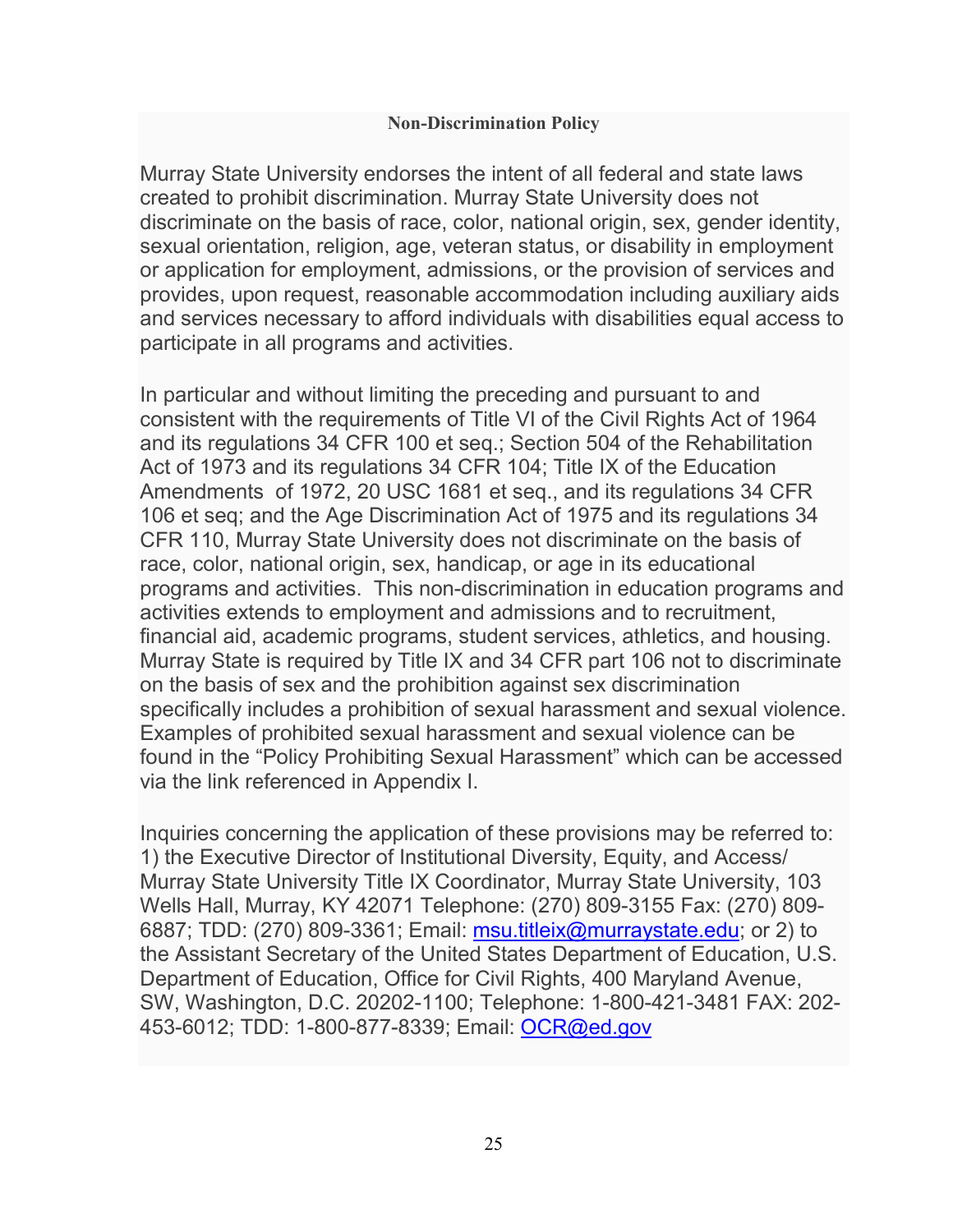For more information, contact the Title IX Coordinator and Executive Director of Institutional Diversity, Equity and Access, 103 Wells Hall, [\(270\)](tel:12708093155)  [809-3155](tel:12708093155) (voice), [\(270\) 809-3361](tel:+12708093361) (TDD).

Date Modified: August 2004, February 2008, November 2008 (amended), July 2013 (Office Title Change), August 2015, June 2018 (addition of gender identity and to replace the term sex for gender).

### **Starfish Student Success Network**

**The School of Nursing Cares About You and Your Success!** This program is part of the Murray State University student success initiative that utilizes the Starfish Student Success Network. Faculty will be using the system to communicate with you about your academic progress and get you help if you need it. Throughout the program, you may receive emails regarding your attendance, course grades or academic performance. To benefit, it is important that you check your Murray State email regularly and follow through on recommended actions. You may also be contacted directly by others on campus who care about your academic success and personal well-being. This may include your academic advisor and staff from Student Engagement and Success and other student support offices across campus. Starfish provides you with the opportunity to "Raise Your Hand" if you need help. Take advantage of this and other features by logging into your Starfish account through myGate. More information can be found at [murraystate.edu/starfish.](http://murraystate.edu/starfish)

### **Counseling Resources**

As a college student, there may be times when personal stressors interfere with your academic performance and/or negatively impact your daily life. If you or someone you know is experiencing mental health challenges at Murray State University, please contact the Counseling Center. You can drop by the Center, which is located in C104 Oakley Applied Science, any time between 9:00 and 3:00, Monday through Friday, to speak with an on-call counselor. You can also call the Center at 270-809-6851, email them at msu.counselingcenter@murraystate.edu, or visit the website at www.murraystate.edu/counselingcenter. The services are free and confidential. In a crisis situation, or after hours, please contact Murray State Police at 270-809-2222 or call 911 if you are off campus. You can also call the 24-hour crisis hotline at 800-592-3980 or contact the Crisis Text Line at 741-741.

The following outside resources are also available for immediate assistance when the Counseling Center is closed:

\*Regional Crisis Line: 800-592-3980 \*National Suicide Hotline: 800-273-8255 \*Lotus (formerly known as the Purchase Area Sexual Assault Center): 800-928-727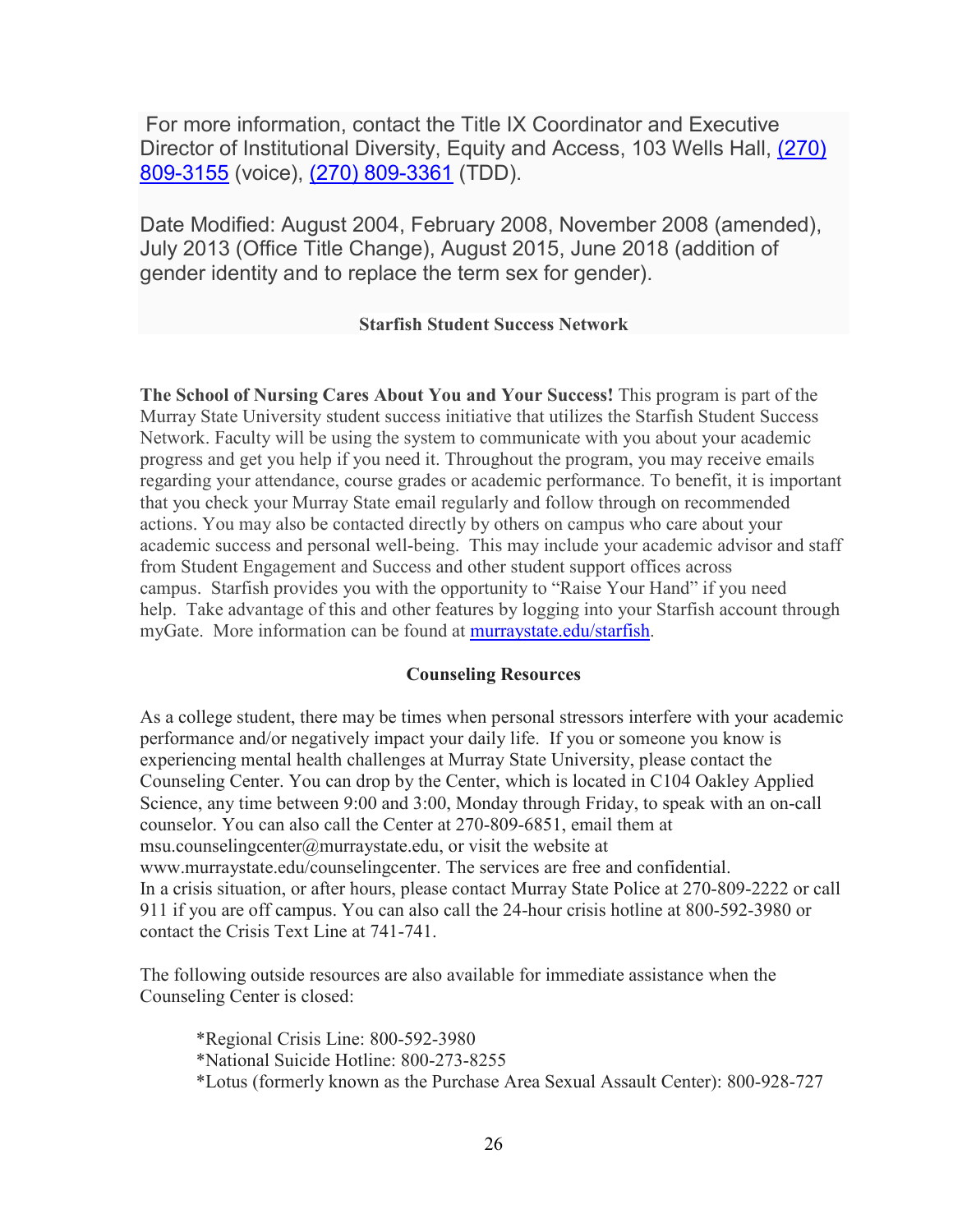### **HEALTH EDUCATION SERVICES INC. (HESI) TESTING PLAN**

- 1. HESI specialty tests WILL be administered in the following courses: NUR 206, NUR 307, NUR 308, NUR 400, & NUR 402 and the test score will count 5% of the final grade.
- 2. HESI specialty testing WILL NOT be conducted in NUR 200, NUR 202, NUR 205, NUR 301, NUR 306, & NUR 410.
- 3. Two Exit exams will be administered. These test results will be used only for remediation purposes. (The first in NUR 412 and the second in NUR 407.)
- 4. Remediation will be required of all students scoring below 900. (Please see the remediation plan for these guidelines.) Those students that do not complete remediation

will have a 0.5-point deduction from the final grade.

- 5. HESI Testing:
	- a. Classroom testing (Each nursing course will implement this):

1. If a student fails ANY unit test: the student is required to meet with the faculty and complete a remediation contract based on faculty suggestion.

2. Faculty will then monitor that student's progress on remediation. Students that fail to complete remediation will have 0.5-point deduction from the final grade.

b. HESI Specialty testing:

1. Based on rubric score, if students score in the top percentile (900 or above) AND if they have a 74% test average after the final exam, the lowest unit exam score will be dropped and replaced with the HESI score.

2. For HESI specialty exams, faculty may choose the better score achieved from the HESI conversion score OR the SON HESI rubric for HESI test grade assignment.

| <b>HESI</b> Score | Classroom Grade |
|-------------------|-----------------|
| >1000             | 100             |
| 950-1000          | 95              |
| 900-949           | 92              |
| 875-899           | 83              |
| 850-874           | 74              |
| 800-849           | 70              |
| 750-799           | 65              |
| 700-749           | 60              |
| $\leq 699$        | 55              |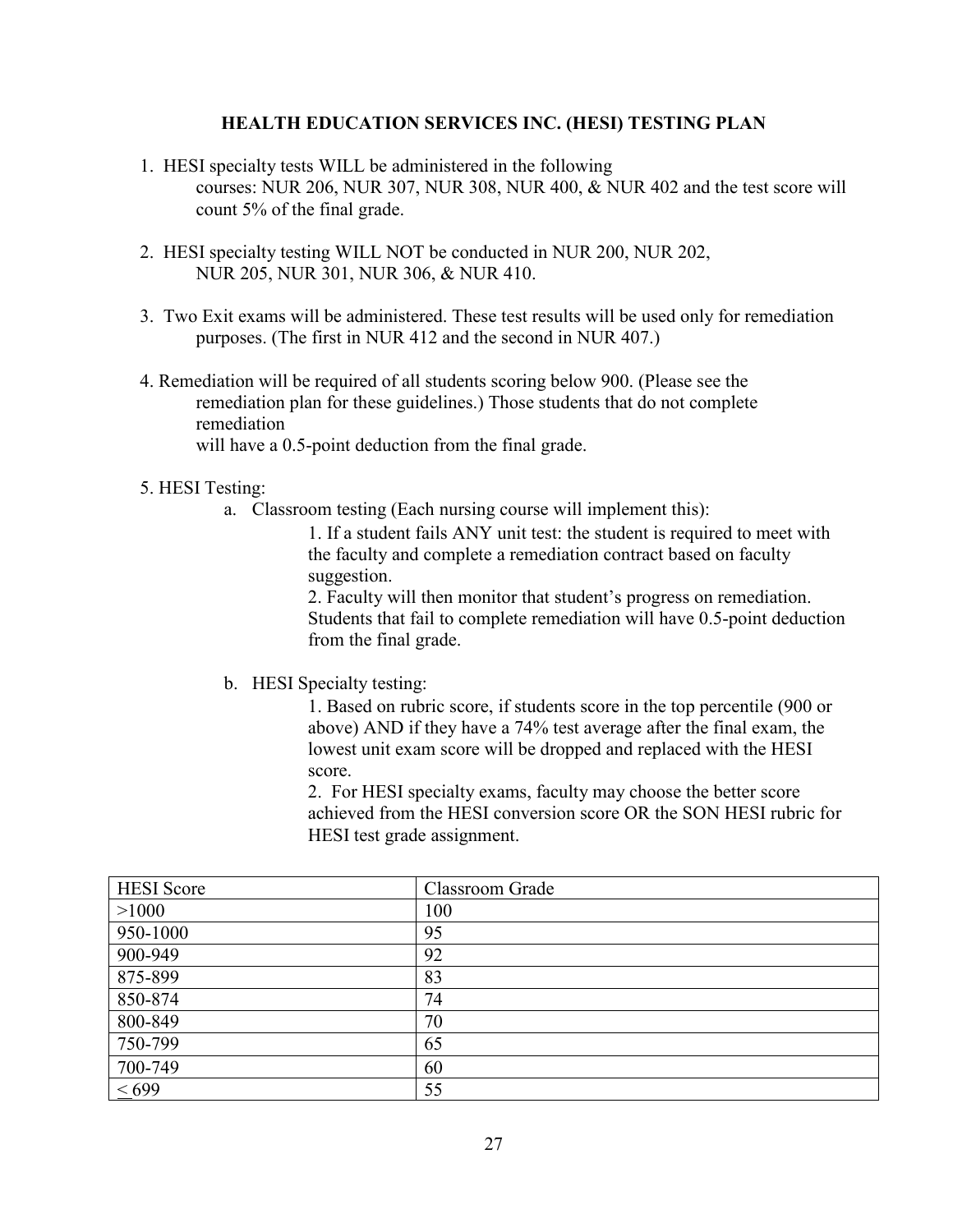6. HESI Remediation Plan: All students scoring below 900, a remediation plan will be developed using the following rubric:

| <b>HESI</b> | <b>Required Remediation</b>                                                                 |
|-------------|---------------------------------------------------------------------------------------------|
| Score       |                                                                                             |
| 875-899     | a. Student makes an appointment with faculty regarding the areas of weakness                |
|             | and develop a remediation plan.                                                             |
|             | b. Student will select 25 questions in the low content area                                 |
|             | c. Student will develop two 10 question custom quiz in Adaptive Quizzing in                 |
|             | two content areas of weakness based on the HESI Exam Student Report and                     |
|             | take quizzes in that content area until 80% is achieved.                                    |
| 850-874     | a. Student makes an appointment with faculty regarding the areas of weakness                |
|             | and develop a remediation<br>plan.                                                          |
|             | b. Student will select 50 questions in low content area                                     |
|             | c. Student will develop two 10 question custom quiz in Adaptive Quizzing in                 |
|             | two content areas of weakness based on the HESI Exam Student Report and                     |
|             | take quizzes in that content area until 80% is achieved.                                    |
| 800-849     | a. Student makes an appointment with faculty regarding the areas of weakness                |
|             | and develop a remediation<br>plan.                                                          |
|             | b. Student will select 75 questions in low content area                                     |
|             | c. Student will develop two 10 question custom quiz in Adaptive Quizzing in                 |
|             | two content areas of weakness based on the HESI Exam Student Report and                     |
|             | take quizzes in that content area until 80% is achieved.                                    |
| 750-799     | a. Student makes an appointment with faculty regarding the areas of weakness                |
|             | and develop a remediation plan.                                                             |
|             | b. Student will select 100 questions in low content area                                    |
|             | c. Student will develop three 10 question custom quiz in Adaptive Quizzing in               |
|             | two content areas of weakness based on the HESI Exam Student Report and                     |
| 700-749     | take quizzes in that content area until 80% is achieved.                                    |
|             | a. Student makes an appointment with faculty regarding the areas of weakness                |
|             | and develop a remediation plan.<br>b. Student will select 125 questions in low content area |
|             | c. Student will develop three 10 question custom quiz in Adaptive Quizzing in               |
|             | two content areas of weakness based on the HESI Exam Student Report and                     |
|             | take quizzes in that content area until 80% is achieved.                                    |
| $\leq 699$  | a. Student makes an appointment with faculty regarding the areas of weakness                |
|             | and develop a remediation plan.                                                             |
|             | b. Student will select 150 questions in low content area                                    |
|             | c. Student will develop four 10 question custom quiz in Adaptive Quizzing in                |
|             | two content areas of weakness based on the HESI Exam Student Report and                     |
|             | take quizzes in that content area until 80% is achieved.                                    |
|             |                                                                                             |

\*\*Students that do not complete remediation will have a 0.5-point deduction from the final grade. \*\*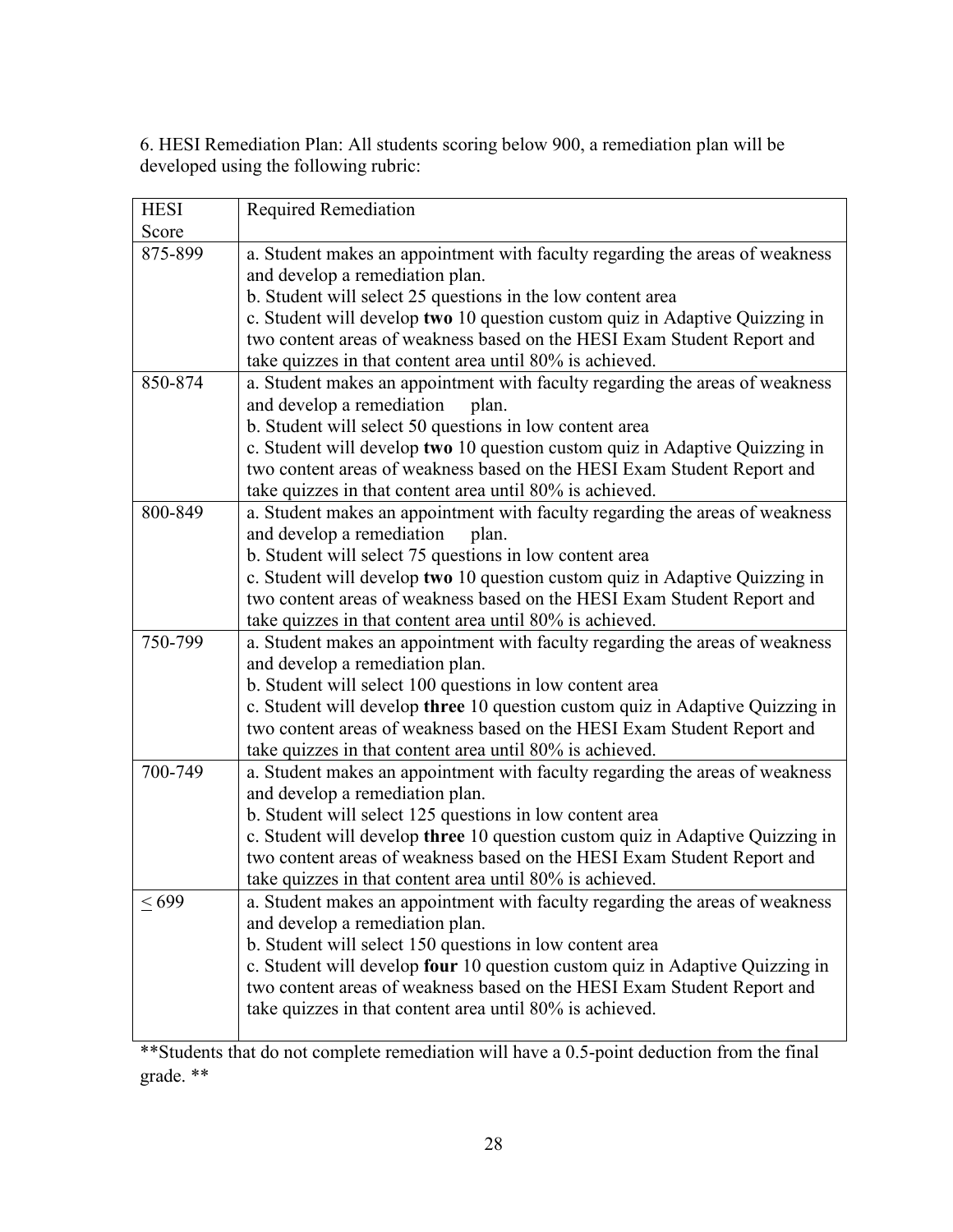### 7. HESI Exit Exam testing:

a. Exit Exam Test 1 will be given at the beginning of NUR 412. Exit Exam Test II will be given in NUR 407. These results will be used to create a remediation contract using NCLEX book and/or HESI adaptive quizzing on the low content areas. Students will work on practice questions throughout NUR 412 & 407 along with NCSBN modules. (A remediation plan will be developed for both exams. Students that do not complete the remediation plan in will have a 0.5-point deduction for the final grade.)

### **CLINICAL EXPERIENCES**

### **Practice Parameters for Student Nurses**

<span id="page-28-1"></span><span id="page-28-0"></span>The Commonwealth of Kentucky has a mandatory licensure law. An individual cannot practice nursing without proper licensure by the Kentucky Board of Nursing. The Kentucky Board of Nursing (KBN) has issued an Opinion Statement regarding employment of nursing students. This statement can be accessed on the KBN website [\(http://www.kbn.state.ky.us/\)](http://www.kbn.state.ky.us/). Students employed by an institution as nursing assistants or nurse externs are practicing as employees of the institution and not in the role of student nurse. Students admitted to the nursing program may only practice in the capacity of a Murray State University student nurse during clinical experiences as required by courses within the School of Nursing. Any student practicing as an MSU student nurse outside these settings is in violation of the Nurse Practice Act of the Commonwealth of Kentucky and is subject to prosecution for practicing nursing without a license and being dismissed from the program.

### **Professional Liability Insurance**

<span id="page-28-2"></span>Students are required to purchase liability insurance. Liability insurance coverage is mandatory throughout the student's undergraduate education. The policy must be renewed annually. Students must purchase a plan with a minimum of \$1,000,000/ \$3,000,000 coverage per year. The application may be obtained in the nursing office. The minimum required liability insurance is subject to change to meet future needs. An updated copy of proof of coverage must be submitted each semester for each clinical course. This is the student's responsibility.

Students are responsible for the cost of medical care. Injuries that may occur at clinical sites are not covered by Murray State University or the clinical agencies. Current validation of CPR certification, liability insurance coverage, and required immunizations must be submitted to faculty before clinical experiences. A copy of the signed Student Handbook Acknowledgement form must be on file in the main office or students will not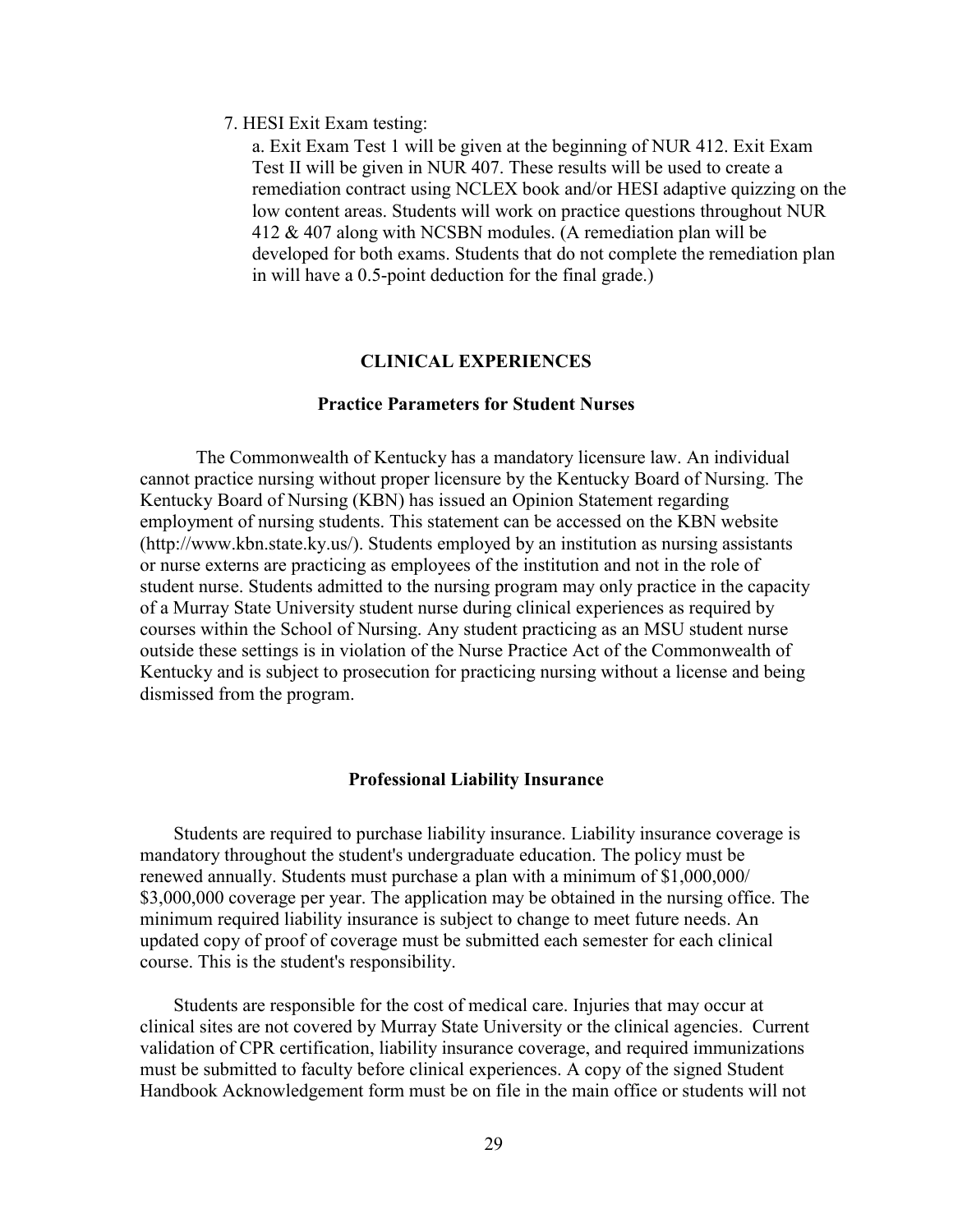be allowed to participate in clinical experiences. Students are to carry copies of evidence of CPR certification, liability insurance and current immunizations while in clinical agencies.

### **Planning for Clinical Experiences**

Faculty work with clinical agencies in advance to plan clinical experiences, thus students must follow a plan of study arranged with an adviser. Students who do not follow this plan, or who must repeat a nursing class will be accommodated on a space available basis.

Students should expect travel to clinical sites and are responsible for their own transportation, lodging (if required), and related costs. Furthermore, students are responsible for the cost of their own health care insurance and for health care-related expenses. It is required that each student maintain current immunizations, TB testing, and American Heart Association CPR certification. Failure to keep immunizations, insurance, TB skin testing, and CPR updated/current could result in failure of a clinical course.

During the final semester, students will be enrolled in a clinical practicum designed to facilitate the transition from school to practice. As students may be in clinical assignments throughout the week, it is necessary to have completed all nonnursing courses prior to the final semester. It is possible that some experiences off campus may be used, and students are advised to plan accordingly.

#### **Absences**

Please notify your instructor at home the night before or the morning of your scheduled clinical day. If the instructor cannot be reached, the student is expected to call the assigned facility and report her/his absence, and the instructor's name. The instructor will receive the message upon arrival at the facility.

### **Accountability**

Students are responsible for arriving at the clinical agency on time and preparing for the day's activity. Failure to do so may result in exclusion from class or from clinical experience and/or failure.

#### **Personal Belongings**

Students are asked to leave all personal belongings at home or locked in the trunk of their car. Small items needed may be carried in the uniform pocket. Agencies are not responsible for lost or stolen articles.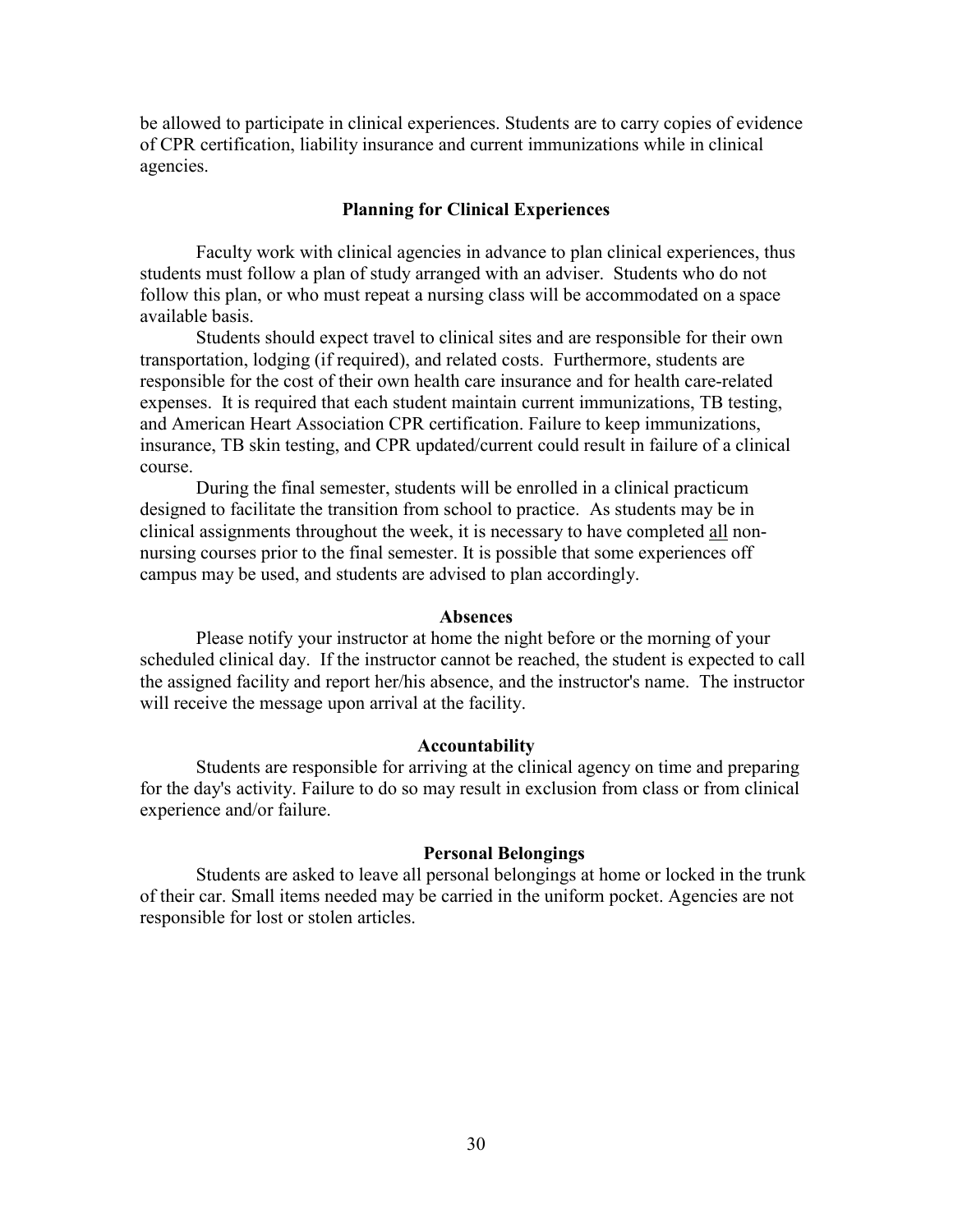#### **End of Shift Report**

<span id="page-30-0"></span>Students are expected to have a post conference with their instructor before leaving the clinical agency. Any pertinent information relating to the student's clients should be related to the agency personnel before leaving as this provides for continuity of care. Reporting off provides the facility's caregiver the opportunity to ask questions of the student as the facility maintains responsibility of the client's care once the student leaves.

#### **Student Parking**

<span id="page-30-1"></span>Specific parking instructions relative to each agency will be given to students prior to the first clinical day.

#### **CPR Policy**

<span id="page-30-2"></span>American Heart Association CPR (cardiopulmonary resuscitation) certification for health care providers is a prerequisite for admission to the nursing program. It is the student's responsibility to maintain certification for the duration of the program. A copy of the student's certification card will be submitted to faculty in all clinical courses. The certification card should also be carried to clinical sites by the student. If a student fails to maintain CPR certification they are not eligible to participate in clinical activities which can lead to failure of the course.

### **Transportation**

<span id="page-30-3"></span>Students should expect to travel to clinical sites, and are responsible for their own transportation, lodging (if required), and related costs. Students are expected to provide their own transportation to clinical experiences in all nursing courses. Car-pooling with other nursing students is possible and will reduce costs but is not always available. In no event will the University or its employees assume responsibility for injuries to a student arising out of personal transportation whether provided by student, faculty member or outside individual.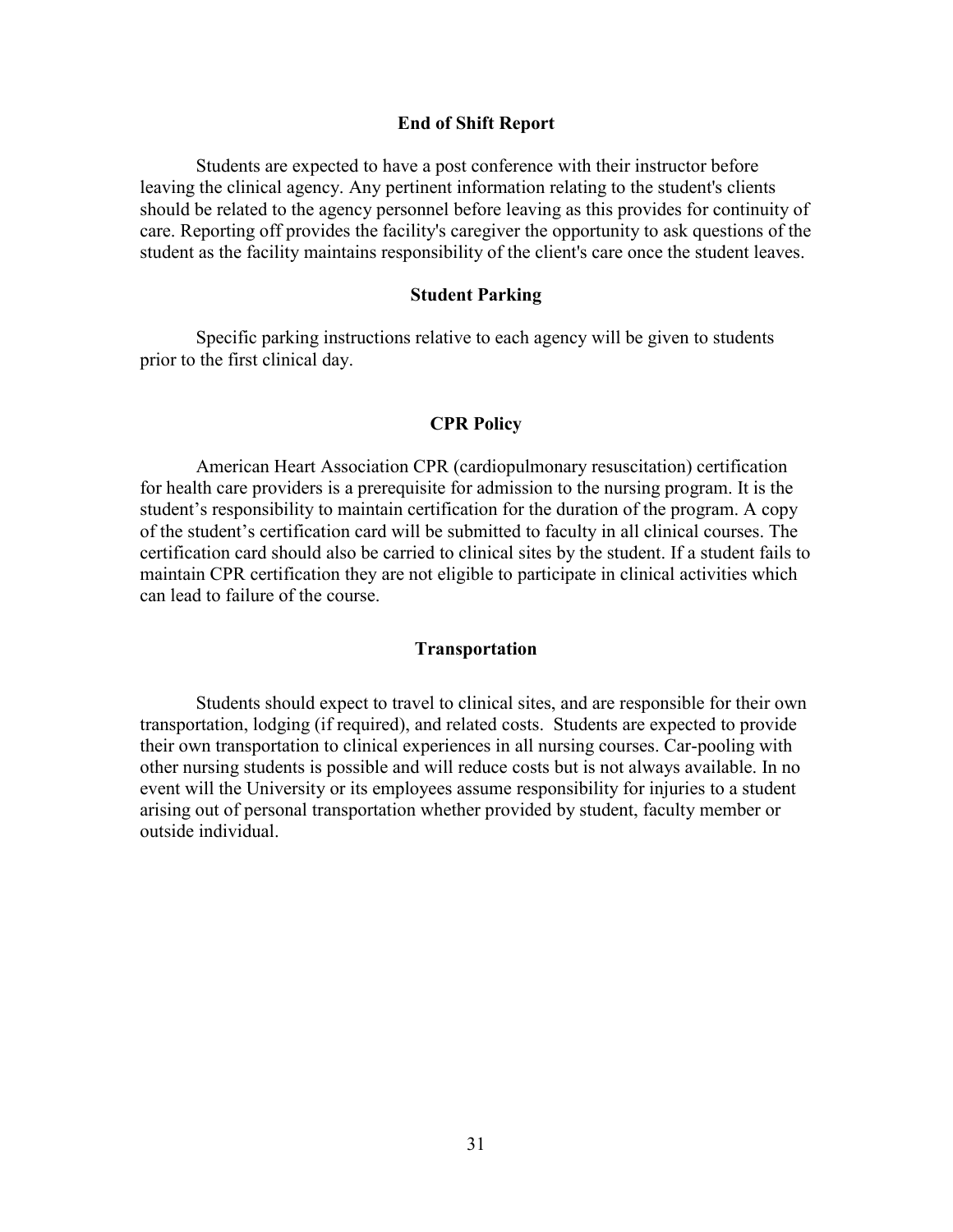### **STUDENT UNIFORM AND DRESS CODE**

The following guidelines for dress in the clinical setting have been approved by the faculty of the School of Nursing. All students are expected to adhere to the appropriate dress code anytime they are in a clinical setting. If a student fails to follow the dress code he/she may be dismissed from clinical that day and receive an unexcused absence.

## **All students are expected to be neat, clean and abide by the dress code of the agency and/or the MSU School of Nursing.**

All students will order a picture name badge that is to be worn on the left side of the lab coat. The badge can be purchased at the Racer ID office. Please wear professional dress when having your picture made for your badge. (Refer to the student handbook for appropriate dress code)

A School of Nursing patch will be worn on the left sleeve of the student's uniform and white lab coat. Patches are available at the Murray State University Store.

## **Uniform Code**

1. Uniforms must be clean and wrinkle free. Students must be clean and well groomed.

2. Uniforms are navy blue scrubs. Long sleeve shirts may be worn under the scrub top. They must be solid (white, navy, black, or gray) in color.

3. Students should also wear a white lab coat over the uniform to their clinical facility. Lab coats may be removed during clinical.

### **Dress Code Guidelines for All Students**

### <span id="page-31-0"></span>**Hair**

- 1. Hair should be clean, worn back and off the collar, or pulled back and off the shoulders. Hair may not fall forward when leaning forward, including pony-tails. Hair must be of a natural color.
- 2. Ornamental hair devices should not be worn in the hospital, on observational visits, or to collect patient data. Headbands must be of a solid color (white, navy, black, or gray), 2" or less in width and have no decoration.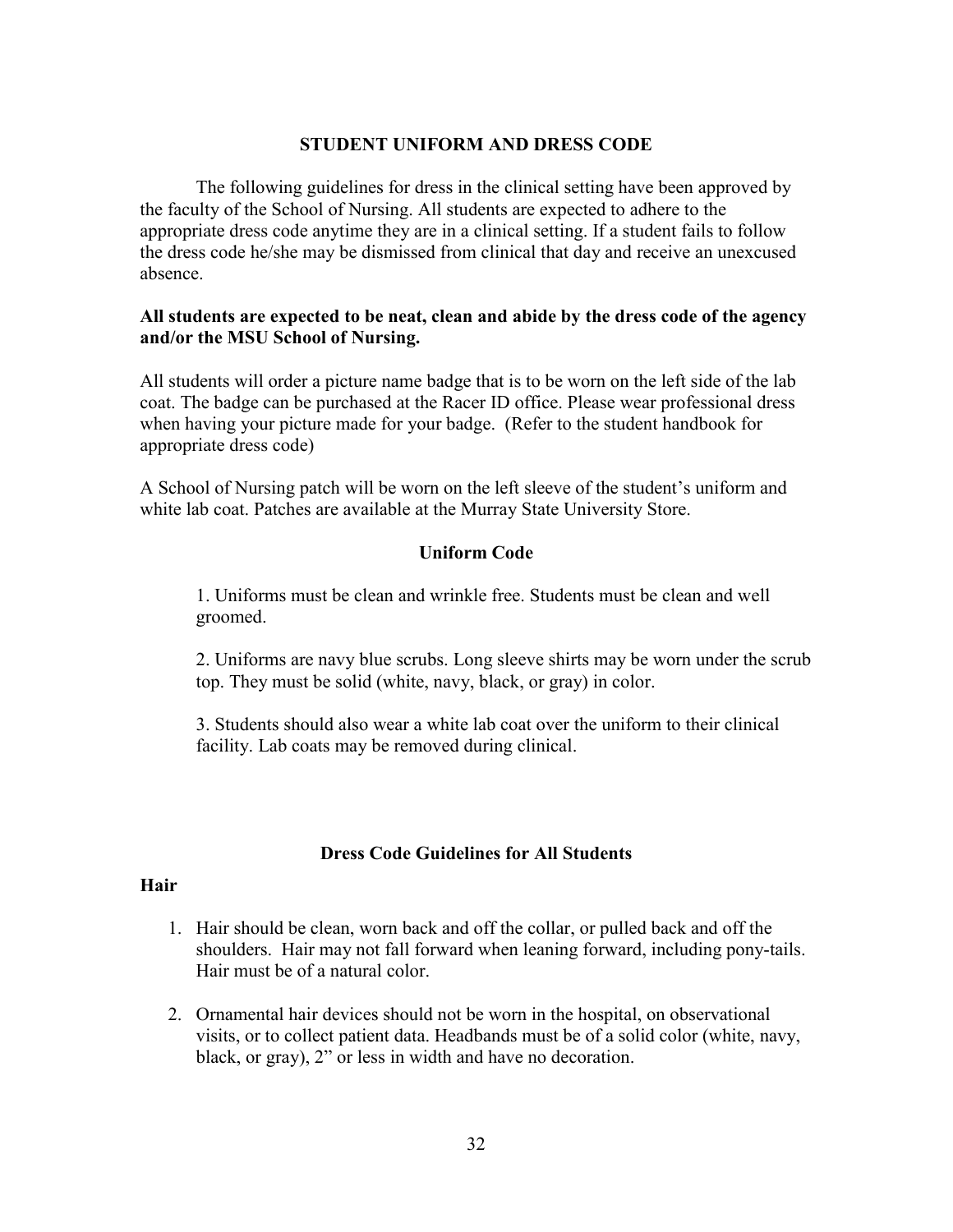3. Beards and mustaches may be worn if neat, trimmed, and clean. Hair should be clean, neat, and off the collar.

## **Jewelry**

- 1. Students with pierced ears may wear one silver or gold stud earring in the lower lobe of each ear. The earrings should have no jewels or ornaments. No earrings may be worn if student cannot wear post style.
- 2. Wedding bands may be worn during clinical except when doing surgical or obstetrical rotations.
- 3. Correct name badges are to be worn on the left side of the uniform.
- 4. Wristwatch or item for seconds is needed.
- 5. Fashion jewelry of any style is not acceptable.
- 6. Stethoscope covers are not permitted

## **Make-up**

- 1. Make-up, if worn, should be applied moderately.
- 2. Nails should not extend beyond the tips of the fingers and should be kept clean and neat. No nail polish is to be worn. No Acrylic nails are to be worn.

## **Shoes and Stockings**

- 1. Shoes must be clean and polished and kept in good repair. Closed toe and closed back shoes are required. Shoes must be predominately white with a small amount of gray or navy color. White-low-cut athletic shoes may be worn.
- 2. If shoes have shoe strings, they must be washed frequently.
- 3. Students may wear white, gray, black, or navy hose or socks.

## **Tattoos and Piercings**

- 1. All tattoos should be covered while in the clinical setting. If a student has a tattoo that cannot be covered, such as the hand or neck area they should consult with the course instructor. Students are discouraged from obtaining tattoos that cannot be easily covered while in the program.
- 2. Piercings, with the exception of earrings as described above, are not allowed in the clinical area. All piercings which are not covered by the standard uniform including facial piercings and tongue piercings must be removed (not covered) or the student cannot participate in clinical.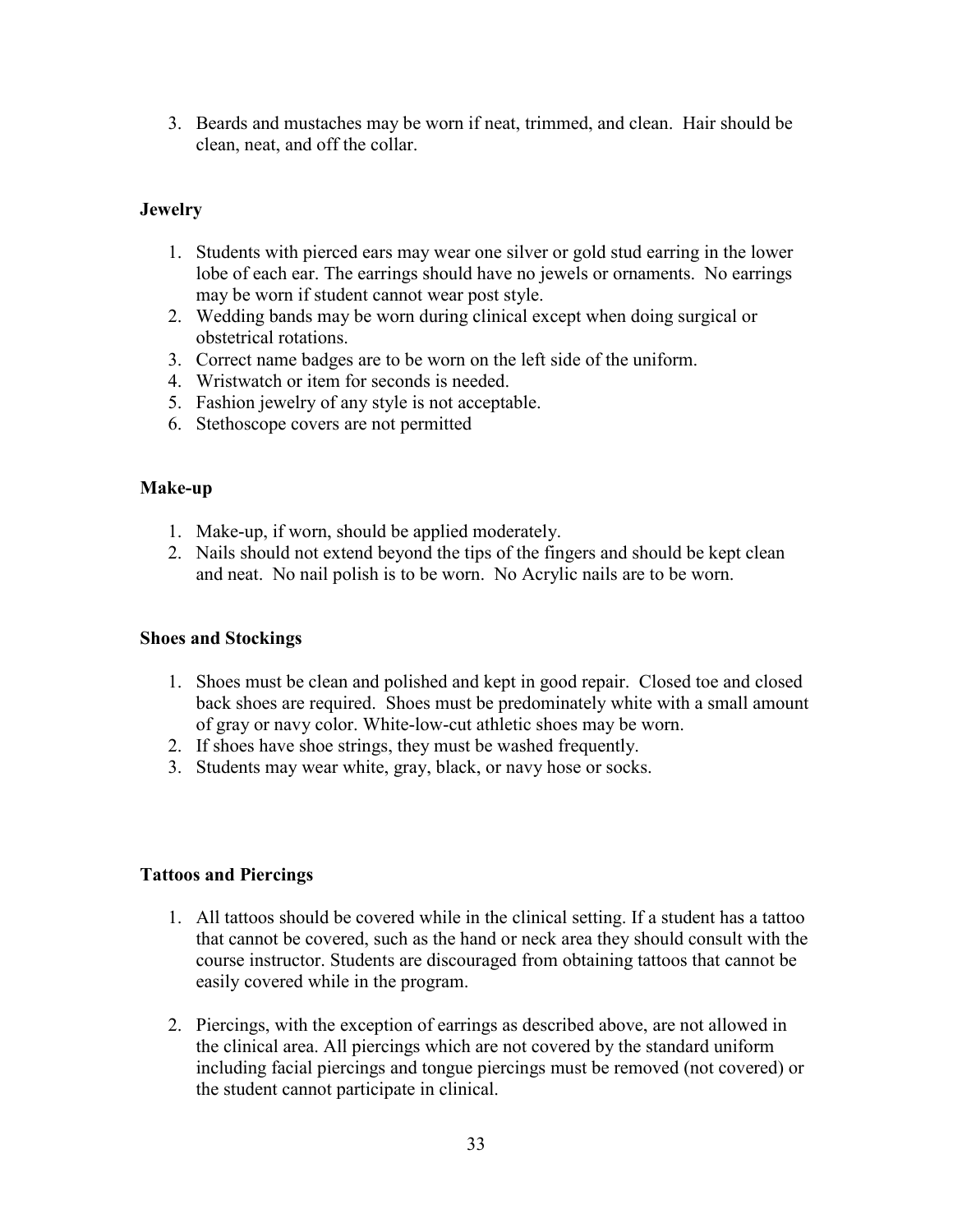### **Bloodborne Pathogens Policy**

Students of the SONHP at MSU must seek appropriate treatment, follow-up and counseling after exposure to blood or body fluids.

An exposure is defined as:

• A needle or other puncture wound from a source contaminated with body fluids.

• Direct contact of non-intact skin (open lesion, chapped, or abraded skin) with large amounts of blood or prolonged contact with blood.

• Mucous membrane contact from a known source of blood or body fluids (a splash in the eye, mouth, or any other mucous membrane lining.)

1. In the event that a student is exposed to a bloodborne pathogen during a scheduled clinical experience the agency's exposure policy should be followed.

The student will:

- Notify the appropriate agency representative and clinical faculty.
- Initiate immediate treatment by:

o Cleaning the wound/skin area with soap and water.

o Flushing mucous membranes with tap water or saline.

o Serious injuries requiring suturing or physician intervention should be promptly evaluated according to agency's direction or according to insurance requirements of the student.

• Faculty will report the exposure to the appropriate supervisors (facility administration and SONHP Dean or Program Director) and assist the student in completing any required agency documentation.

• The exposed individual is responsible for any costs related to testing and treatment of self and testing of the source.

2. In the event that a student is exposed to a bloodborne pathogen during a scheduled clinical experience while NOT in a traditional clinical setting (i.e. community-based experiences such as school health or community screening) the following procedure should be followed:

• Provide immediate first aid treatment as described above.

• Proceed to the closest emergency facility to initiate post-exposure screening, treatment and counseling.

• The student is encouraged to seek post-exposure treatment within 2 hours of the exposure. If travel distance does not allow, the follow-up should be completed as soon as possible.

• The exposed individual is responsible for costs related to testing and treatment of self and testing of the source.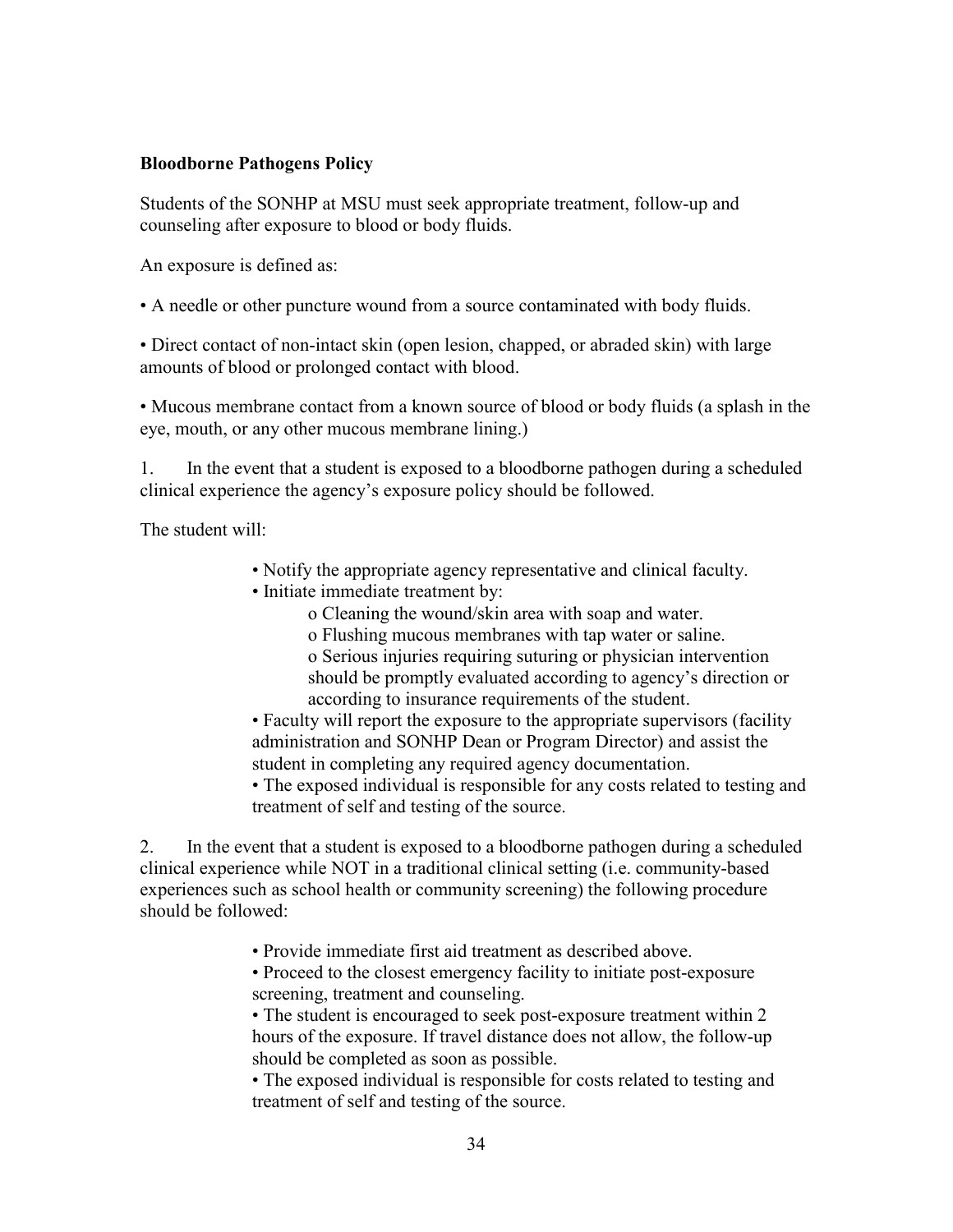3. The exposed student/faculty should obtain a copy of "Occupational Exposure to Bloodborne Pathogens" from the OSHA website.

#### **Professional Dress, Non-Uniform**

<span id="page-34-0"></span>Some clinical settings do not require a uniform; however professional attire is always required. Professional attire includes knee-length dresses & skirts, or dress slacks. No jeans or athletic shoes may be worn. Shorts are not acceptable. Gentlemen will be expected to wear dress slacks and dress shirts. In certain settings a tie may be required.

When wearing professional dress in the clinical setting a lab coat and name badge must be worn unless otherwise instructed. The student's skirt must be longer than the lab coat. Hair, jewelry, and make-up standards apply when wearing professional attire.

#### **STUDENT LOUNGE**

The student lounge is located in the basement and is furnished with couches, tables, and chairs. A refrigerator and microwave oven are available for students in the basement. The cleaning of these appliances is the students' responsibility.

### <span id="page-34-1"></span>**BIOTERRORISIM/HEALTH EMERGENCY FIRST RESPONSE TEAM**

Nursing students are included in the response plan developed by the Center for Disease Control (CDC) for a bioterrorism or health emergency. The current plan includes utilizing students to distribute medical packs and administer immunizations and/or other medications. Any student in a nursing program at any site, including Murray State University, is subject to being called into service or to return to the service area if they are in a distant location. The CDC revises the plan as needed based on governmental data. Should an emergency arise students will be alerted to their responsibility.

### **PROFESSIONAL ORGANIZATIONS AND COMMITTEES Murray State Student Nurses Association**

The Murray State Student Nurses Association (MSU-SNA) is a pre-professional organization for nursing students which fosters the promotion of nursing education, interactions with the community, and collaboration among nursing students. This organization is designed to benefit the nursing student through programs, activities, literature, and fellowship.

Nursing students, (freshman, sophomore, junior, and senior level) may join. Fees are announced per academic year. An election of officers is held each April. MSU-SNA members participate in blood pressure screening, blood drives, and other service activities. The organization offers educational programs, guest speakers, and co-sponsors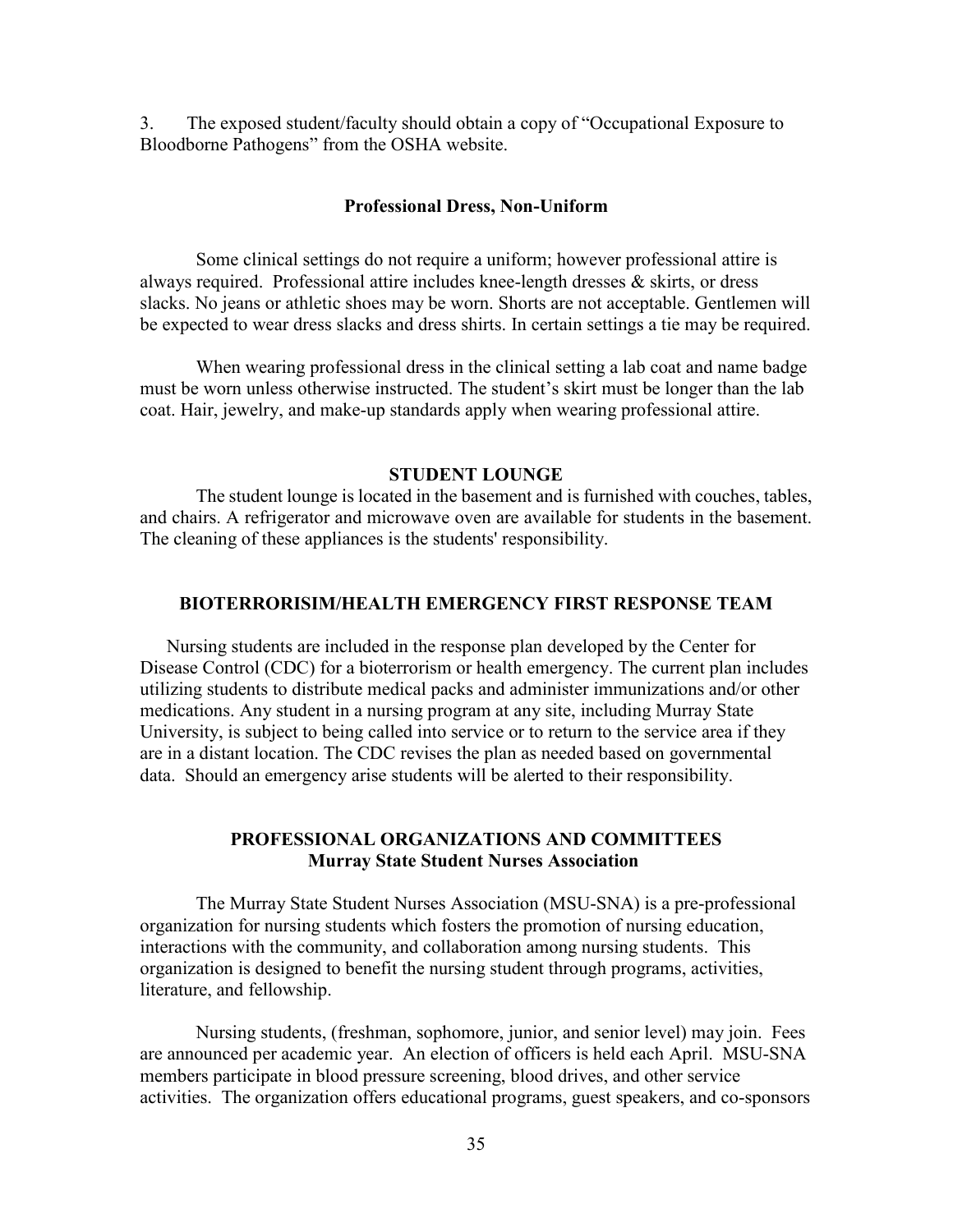the Bio-Ethics Conferences. Benefits include scholarship opportunities, *Imprint*, the national publication for nursing students, student rates to the Student Nurses' State and National Conventions, reduced subscription rate to the *American Journal of Nursing*, and many other benefits. Freshman may join as associate members and are entitled to all privileges except holding an office.

### **Sigma Theta Tau**

<span id="page-35-0"></span>The Murray State University Honor Society in Nursing held its charter ceremony on March 1, 1980. The Murray State University Chapter is known as Delta Epsilon and was the first official Chapter of Sigma Theta Tau in the Commonwealth of Kentucky. Membership in this organization is the highest academic honor in the profession of Nursing.

The purposes of this chapter are to:

- 1. Recognize superior achievement.
- 2. Recognize the development of leadership qualities.
- 3. Foster high professional standards.
- 4. Encourage creative work.
- 5. Strengthen commitment to the ideals and purposes of the profession.

Prospective members are invited to apply, are screened by the Eligibility Committee, recommended to the organization and upon acceptance are received by induction. Members are selected from those students who have completed at least one-half of the required curriculum (reached the second semester of their junior year or are in the senior year), and have demonstrated achievement in nursing. Undergraduate students shall have a minimum grade average of 3.0 on a 4.0 scale. Only a selected percentage can be inducted per graduating class (including RN-BSN).

### **Nursing Alumni Association**

The Nursing Alumni Association was formed to promote the advancement of the interests of Murray State University and the School of Nursing, and a closer fellowship among the alumni and former students of Murray State University's programs in nursing.

Membership includes all graduate, baccalaureate, and diploma graduates of Murray State's School of Nursing, and such non-alumni who by their interest and activity have distinguished themselves by their work for the University.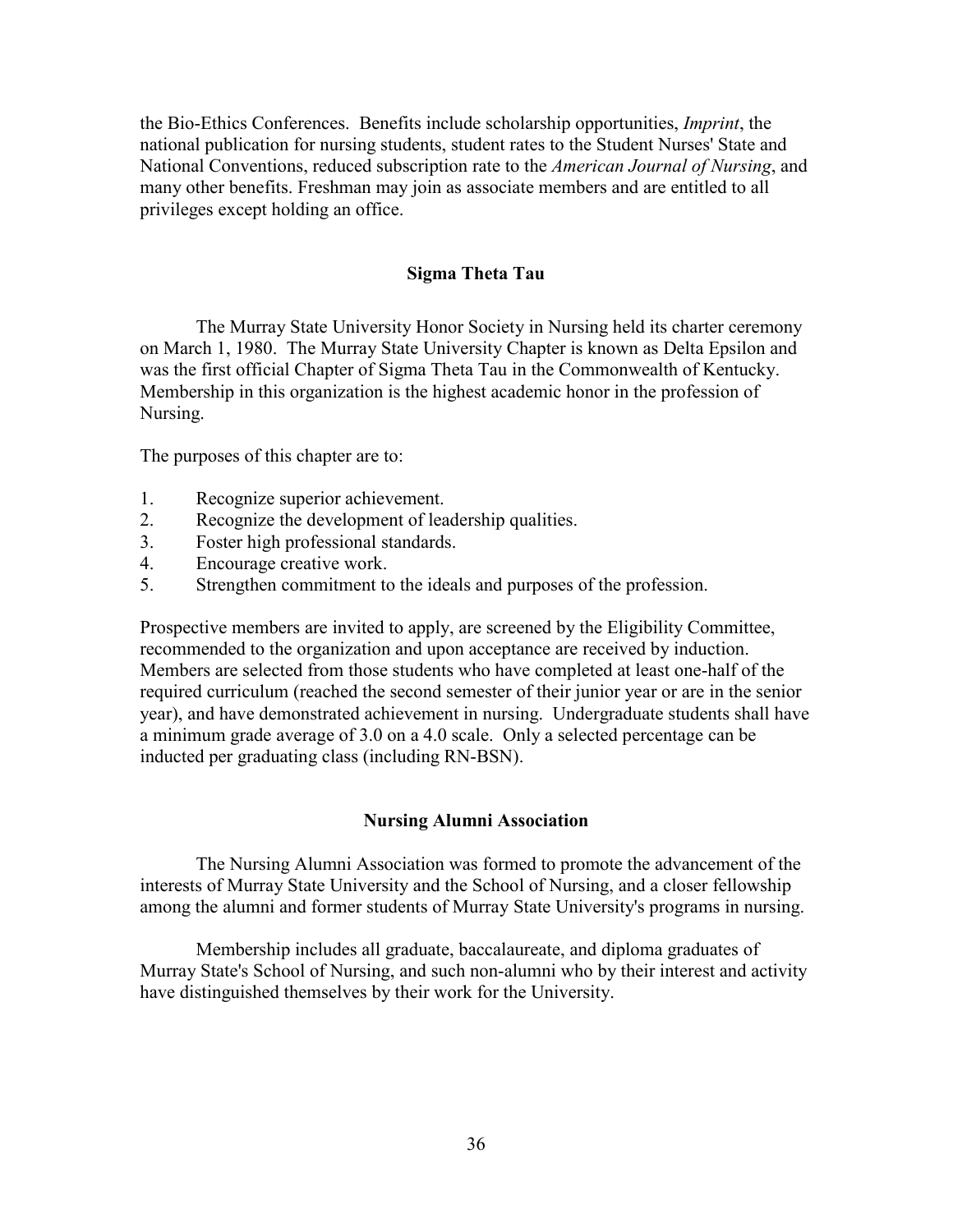## **Student Affairs Committee**

The purpose of this committee is to provide a forum for student problems, concerns, and welfare in general and is the governance conduit for recommendations from students to the Faculty Committee.

- A. Functions
	- 1. Provides for communication between students and faculty.
	- 2. Considers student issues and brings recommendations to the Faculty Committee.

3. Provides recommendations for the Student Ambassador program to assist in recruitment activities.

- 4. In concert with KANS, plans social events for the SON.
- 5. Report SPAR data to the committee and Faculty Committee for review.
- B. Membership

The Committee will consist of four faculty members. There shall be one representative each from the BSN, RN-BSN, and DNP Programs.

C. Term

The terms are on an annual basis.

D. Chairperson

The Chairperson shall be assigned by the Dean.

## **Undergraduate Academic Standards and Admissions Committee (ASAC)**

The purpose of this committee is to direct the admission, readmission, progression, and retention of all undergraduate students

A. Functions

1. Review and recommend admission criteria for the BSN and RN-BSN programs as needed and present them to the Faculty Committee for approval.

2. Make decisions regarding BSN and RN-BSN admissions, readmission,

progression, and retention. Communicate decisions to students.

3. Report Systematic Plan of Assessment and Review (SPAR) data to the committee and Faculty Committee for Review.

4. Collect demographic data of BSN and RN-BSN students.

5. Update recruitment literature, WEB site, application forms, handbook, etc. as needed to keep current.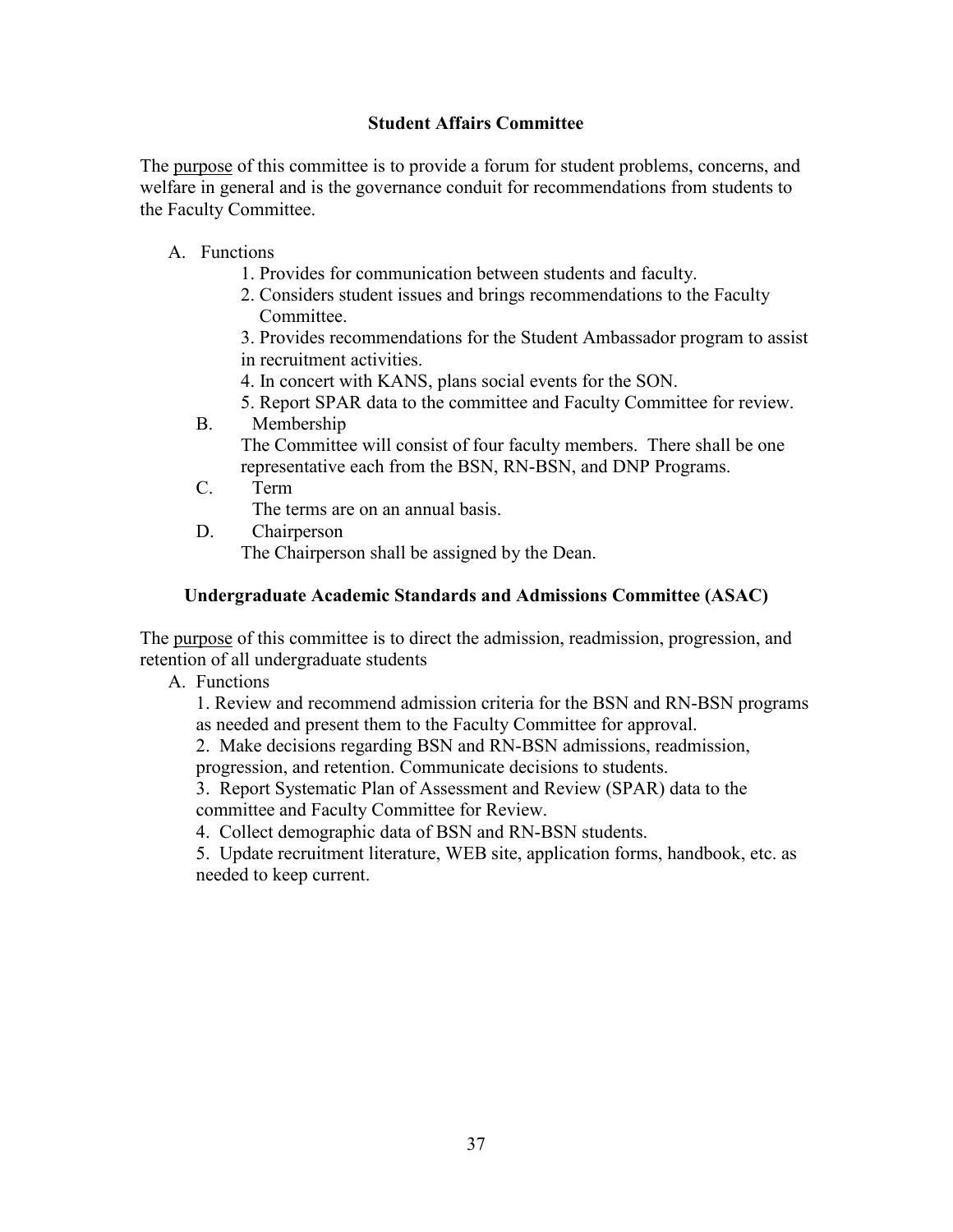## B. Membership

The committee shall consist of six faculty members and a Kentucky Association of Nursing Students (KANS) representative and a Student Affairs student representative.

C. Term

The terms are on an annual basis.

D. Chairperson The chairperson shall be appointed by the Dean.

## **BSN Pre-licensure Curriculum Committee**

The purpose of this committee is to provide oversight for the BSN pre-licensure curriculum in accordance with the SON mission, goals, and expected student outcomes. The committee will assure that the curriculum follows state regulatory requirements and accreditation standards.

- A. Functions
	- 1. Plan, implement, and evaluate the pre-licensure BSN curriculum.
	- 2. Present proposed curricular to the Faculty Committee for approval.
	- 3. Review and revise materials relevant to the pre-licensure BSN curriculum.
	- 4. Interact and collaborate with other university departments as needed to assure curricular quality.
	- 5. Report SPAR data to the committee and Faculty Committee for review.
	- 6. Assume leadership in stimulating faculty discussion of curricular trends.
- B. Membership

Faculty members shall have teaching responsibilities in the BSN curriculum. Membership shall be representative of the undergraduate curriculum. Two undergraduate students solicited from the KANS organization will serve as members of the committee.

C. Term

The terms are on an annual basis.

### **RN-BSN Curriculum Committee**

The purpose of this committee is to provide oversight for the RN-BSN curriculum in accordance with the SON mission, goals, and expected student outcomes. The committee will assure that the curriculum follows state regulatory requirements and accreditation standards.

### A. Functions

- 1. Plan, implement, and evaluate the RN-BSN curriculum.
- 2. Present proposed curricular changes to the Faculty Committee for approval.
- 3. Review and revise material relevant to the RN-BSN curriculum.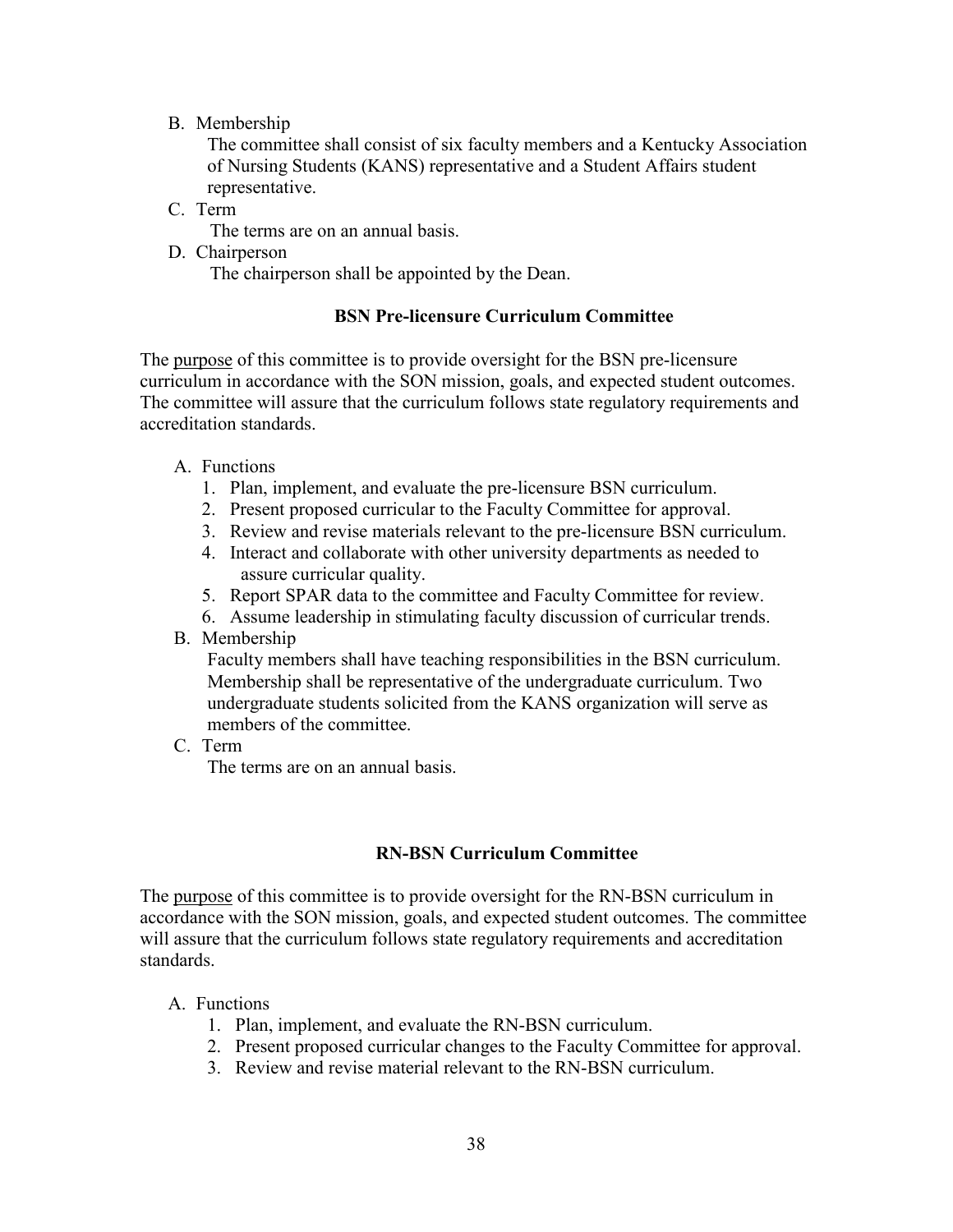- 4. Interact and collaborate with other university departments as needed to assure curricular quality.
- 5. Report SPAR data to the committee and Faculty Committee for review.
- 6. Assume leadership in stimulating faculty discussion of curricular trends in registered nurse education.
- B. Membership

Faculty members shall have teaching responsibilities in the RN-BSN curriculum. Membership shall be representative of the curriculum. Two Registered Nurse students solicited form the enrolled students will serve as members of the committee.

C. Term

The terms are on an annual basis.

D. Chairperson The chairperson shall be the RN-BSN Coordinator.

### **AWARDS**

### **Outstanding Senior Nursing Student**

An outstanding senior is selected from each graduating class by the School of Nursing faculty. To be eligible for this honor the following qualities are considered:

- 1. Extra-curricular activities.
- 2. Service in the community
- 3. Performance as a nursing student.
- 4. Dedication to the profession and to the school.
- 5. Scholastic achievement of 3.0 or higher desirable.

The School of Nursing awards the student selected for this honor with a plaque. The student is also recognized at the Murray State Honors Day Program and at the Recognition Program.

### **The Nightingale Award**

Each graduating class has the option of selecting a classmate to receive the Nightingale Award. The student selected should exhibit exemplary strength, integrity, dedication, and heart in the profession of nursing. This includes, but is not limited to, persistence, resilience, flexibility, level of competence, a desire to learn, and compassion for patients, families, and colleagues.

The selection will be by secret written ballot. The ballots will be placed in an envelope, sealed, and given to the BSN Program Director of the School of Nursing. The selection will be announced during the Recognition Ceremony and an engraved plaque will be given to the honoree.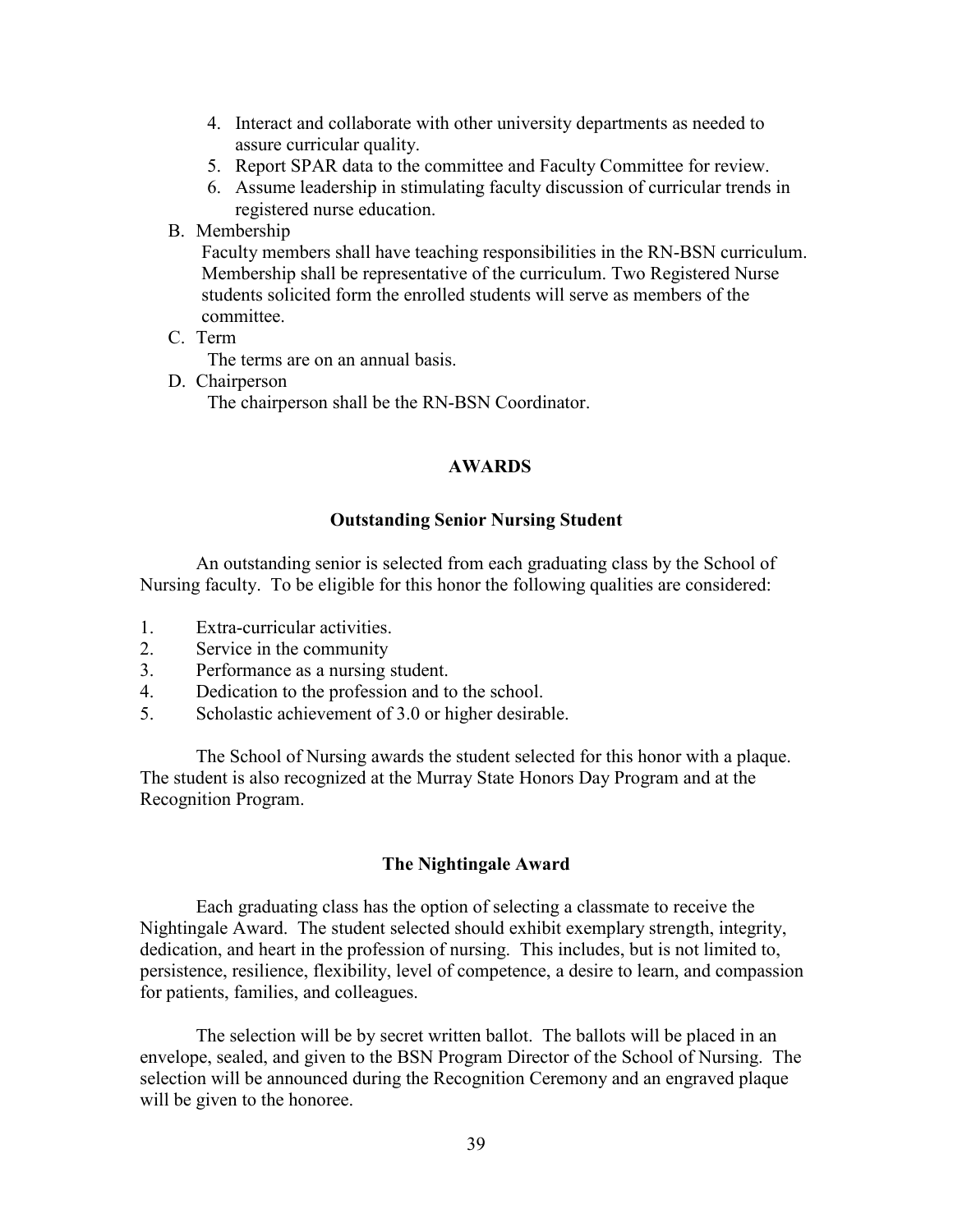### **GRADUATION**

<span id="page-39-0"></span>A candidate for graduation is required to obtain the application for degree and other materials for graduation from the office of the registrar. This takes place the semester before graduation. The student's adviser should be of aid in completing the degree application. This application procedure is the responsibility of the student.

#### **Commencement**

<span id="page-39-1"></span>Murray State University conducts a Commencement Ceremony each semester. The date and time are printed in the schedule of classes and is available on the MSU website. Information regarding Commencement is available both from the School of Nursing and Health Professions and University Administration. The School of Nursing and Health Professions strongly encourages every graduate to attend Commencement. Academic regalia and invitations are available through the University Bookstore.

### **Baccalaureate and Graduate Degrees Recognition Ceremony**

<span id="page-39-2"></span>As a celebration of student accomplishment, a ceremony is held at the end of each semester recognizing students completing the Baccalaureate and graduate degrees in Nursing. Students are recognized for outstanding scholastic achievement and leadership in school and professional organizations. Students receiving other school honors or awards are recognized.

The B.S.N. and graduate students wear academic robes without caps. The highlight of the program for the Baccalaureate graduate is receiving the school pin. Graduate candidates are awarded the appropriate hood. Parents and friends are invited to attend and share this occasion with the graduates.

The administrative assistant plans the recognition ceremony with informational input from the graduating senior and graduate degree classes.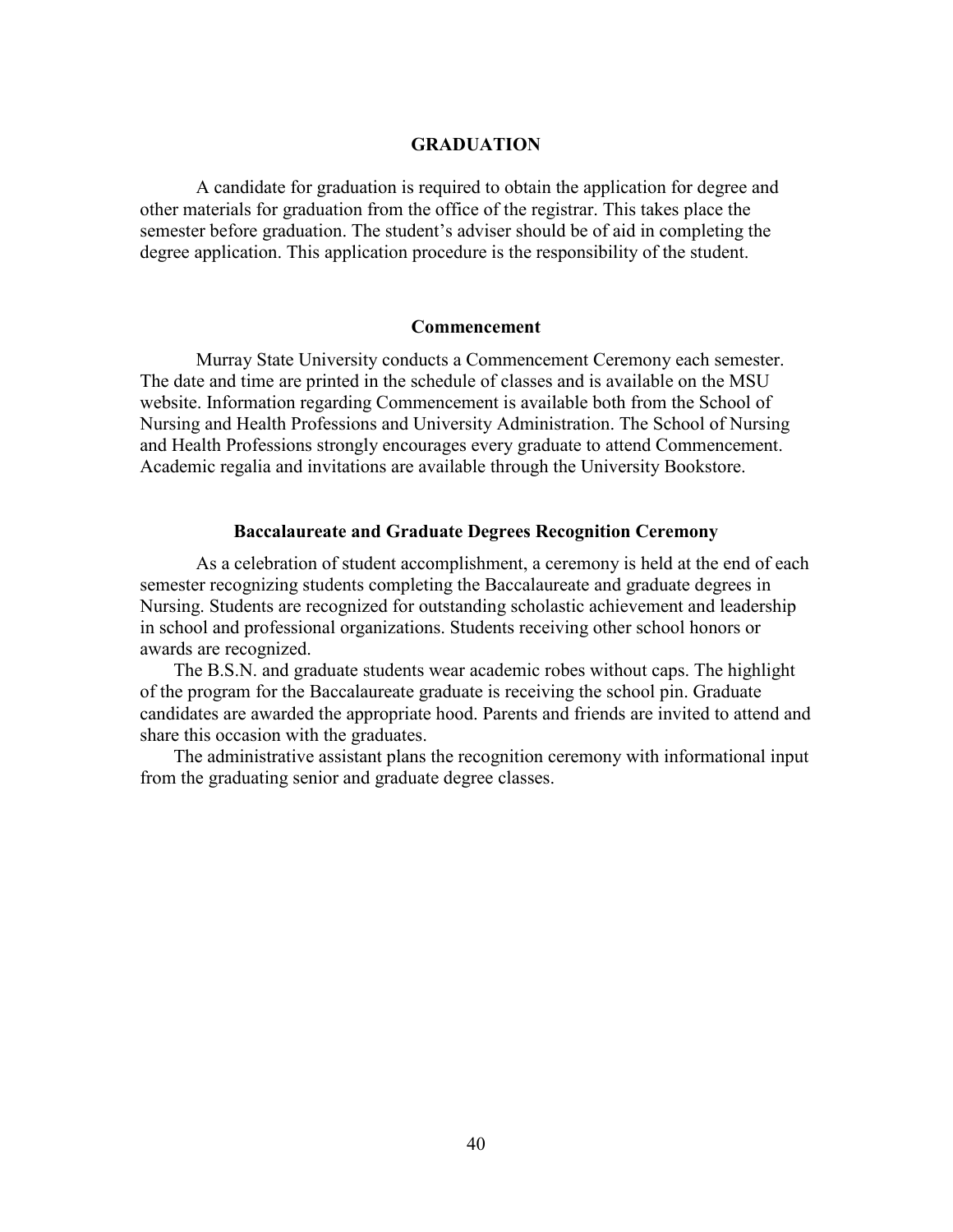## **LICENSING EXAMINATION PROCEDURE**

<span id="page-40-0"></span>Licensure as an RN in any state requires that the applicant sit for and pass the National Council Licensure Examination for Registered Nurses (NCLEX-RN) developed by the National Council of State Boards of Nursing (NCSBN) and administered through Pearson Vue. Information regarding the NCLEX-RN as well as instructions for application and resources available to the candidate can be found at:

<https://www.ncsbn.org/nclex.htm>

The following guidelines will assist with the examination and licensure procedure:

- 1. Obtain National Council Licensure Examination NCLEX-RN booklet from the NCSBN web site. Kentucky Board of Nursing (KBN) licensure forms are available on the KBN website [\(https://kbn.ky.gov/apply/Pages/default.aspx\)](https://kbn.ky.gov/apply/Pages/default.aspx). The NCLEX-RN utilizes a computer adaptive format. The exam is administered by Pearson Vue and is provided at designated sites listed on the NCSBN website.
- 2. If obtaining licensure in a state other than Kentucky, request information from the appropriate state Board of Nursing no later than three (3) months before graduation. Requirements may vary from state to state. Usually, forms are available on their WEB sites.
- 3. Students are responsible for meeting fee payments and following other instructions received in packets. The approximate combined fee for NCLEX-RN and licensure varies from state to state.
- 4. Request and pay for a transcript at the Registrar's Office. A transcript is required by some states. Transcripts can be requested online through the registrar's office at: <https://www.murraystate.edu/academics/RegistrarsOffice/Transcripts/index.aspx> Kentucky does not require a transcript for licensure.
- 5. KBN and many other states require criminal background checks. These forms are available on the KBN or other state board of nursing website.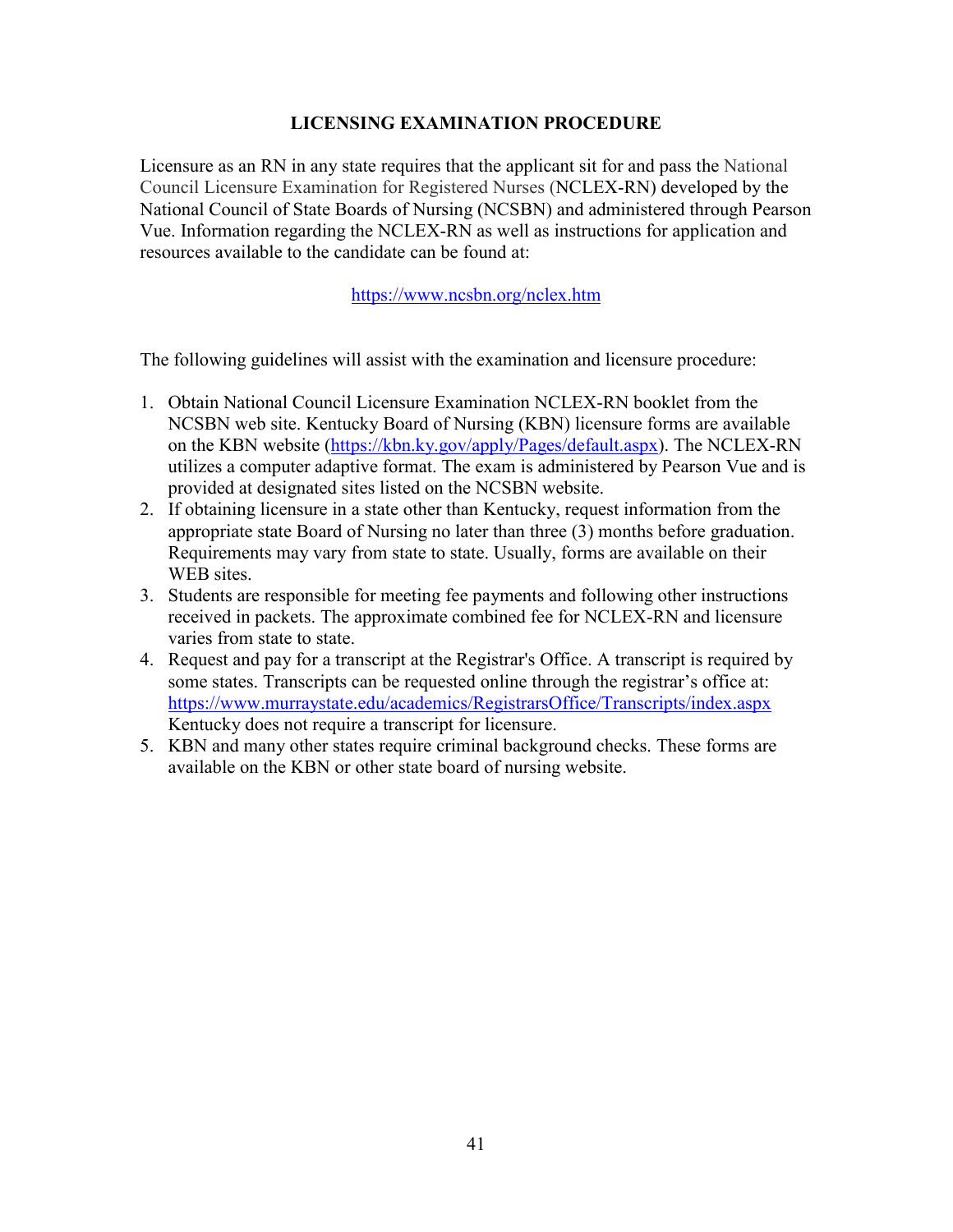## <span id="page-41-0"></span>**APPENDIX A**

## **Applicants for Licensure with Criminal Convictions**

## **MANDATORY REPORTING OF CRIMINAL CONVICTIONS**

<span id="page-41-1"></span>State law requires that licensed individuals report criminal convictions to the Kentucky Board of Nursing within thirty (30) days of the conviction, KRS 314.109. Kentucky Board of Nursing

Administrative Regulation 201 KAR 20:370, application for licensure and registration, also require applicants to report criminal convictions and states what must be submitted when reported. This brochure addresses the most commonly asked questions by individuals with criminal convictions. For additional information, contact the Board office or visit our website.

### **KENTUCKY BOARD OF NURSING**

**312 Whittington Pkwy, Suite 300 Louisville, KY 40222-5172 1-800-305-2042 or 502-429-3300, Ext. 238 or 243 http://kbn.ky.gov**

### **Will KBN verify my criminal history?**

Yes. KBN requires a criminal history search on licensure applicants which may include an FBI fingerprinting analysis. The record search is NOT the official court record. Discrepancies related to criminal convictions or failure to report a criminal conviction will delay the processing of the application.

### **What criminal convictions must I report to KBN?**

The *Kentucky Nursing Laws* require that **ALL** misdemeanor and felony convictions occurring in Kentucky or any other state, regardless of when they occurred, must be reported to the Kentucky Board of Nursing (KBN). Federal and military convictions must also be reported. Effective July 14, 2000, any person licensed by KBN shall, within thirty (30) days of entry of the final judgment, notify KBN in writing of any misdemeanor or felony criminal conviction in this or any other jurisdiction. Upon learning of any failure to notify KBN under this section, KBN may initiate an action for immediate temporary suspension under KRS 314.089 until the person submits the required notification.

### **How do I know whether I've been convicted of a crime?**

You have been convicted if you have pled guilty to, entered an *Alford* plea or *Nolo Contendre* plea, or were found guilty of a criminal offense in any court. You should contact the court to determine whether the conviction was a violation, misdemeanor or felony offense.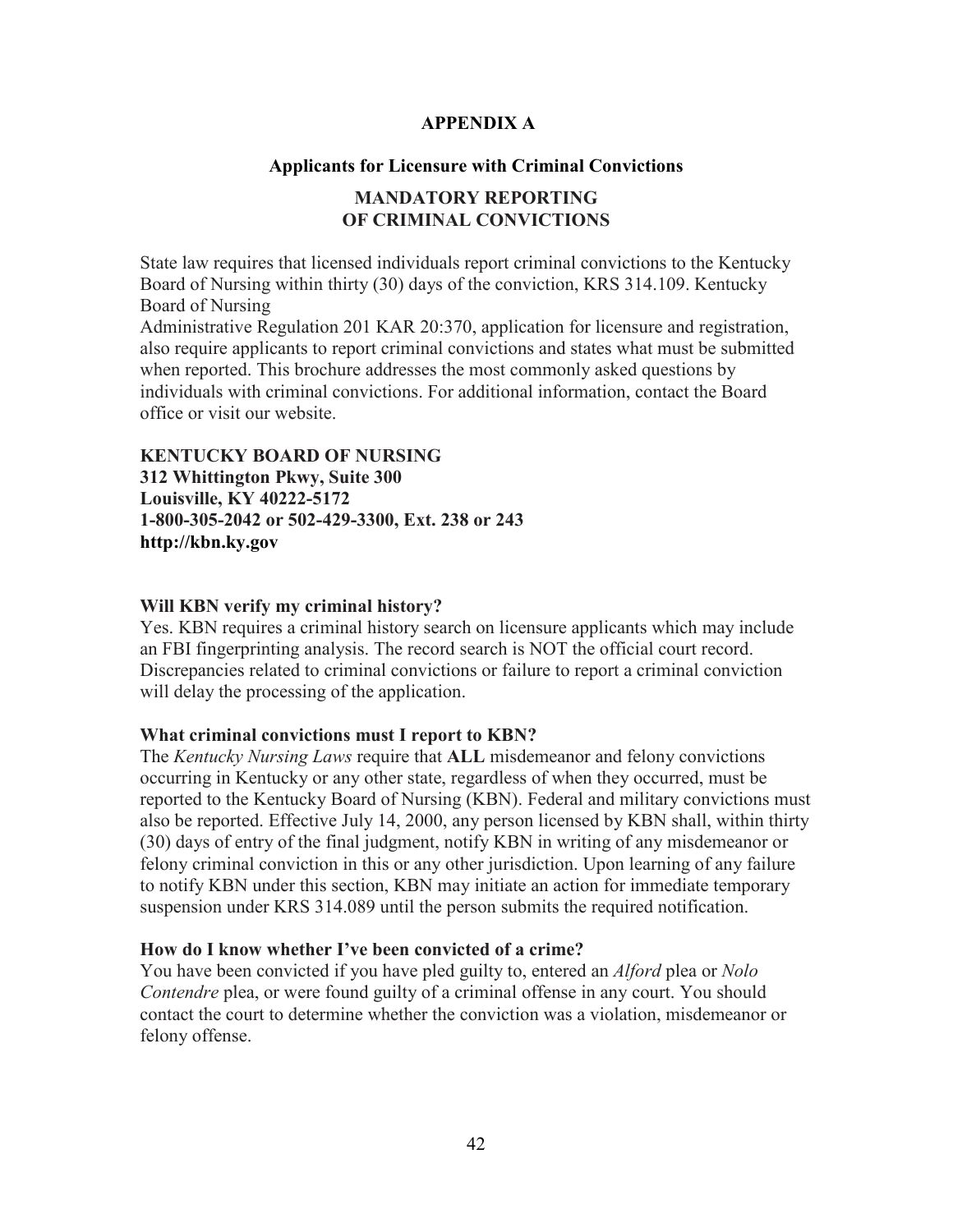## **Will my conviction make me ineligible for a nursing license?**

Not necessarily. The statute states that KBN may take action on criminal convictions that bear directly on an individuals' qualifications or ability to practice nursing. The regulation clarifies that the type of convictions referred to are those that involve dishonesty, substance abuse, sexual offenses, breach of trust, danger to the public safety, or physical harm or endangerment.

### **Can I be denied licensure?**

Yes, KBN can deny a license for criminal conviction(s), or action taken against your license in another state.

### **What if l am denied licensure, what can I do?**

You may request a formal hearing before a KBN panel. Your request must be in writing.

### **What happens if I request a hearing?**

You will be notified of the date, time, and location of the scheduled meeting of a Hearing Panel. You may bring legal counsel.

### **What will the Hearing Panel do?**

The Hearing Panel will consider your request for licensure. After hearing the evidence presented, the panel will make a recommendation to KBN regarding the approval or denial of your application for licensure.

### **Will a denial of licensure be on my permanent nursing record?**

Yes. Denial of licensure is a formal disciplinary action taken by KBN. The denial will be published in the Board's newsletter, the *KBN Connection*, and reported to the National Council of State Boards of Nursing's Disciplinary Data Bank.

## **I need to report my conviction(s) to KBN. What documents do I send to the KBN office?**

You must submit a certified copy of the court record of each misdemeanor or felony conviction in this or any other jurisdiction and a letter of explanation that addresses each conviction, except for traffic-related misdemeanors (other than alcohol-related) or misdemeanors older than five (5) years.

### **When do I send the information to KBN?**

The letter of explanation and certified copy of the court record must accompany your application for licensure. Your application fee is nonrefundable even if your application is denied. You may wish to consider delaying your NCLEX registration with the test service until you know the outcome of the KBN criminal conviction review process.

### **What is the letter of explanation?**

A letter of explanation is a personally written summary of the events that led to your conviction. It gives you the opportunity to tell what happened, and to explain the circumstances that led to your conviction.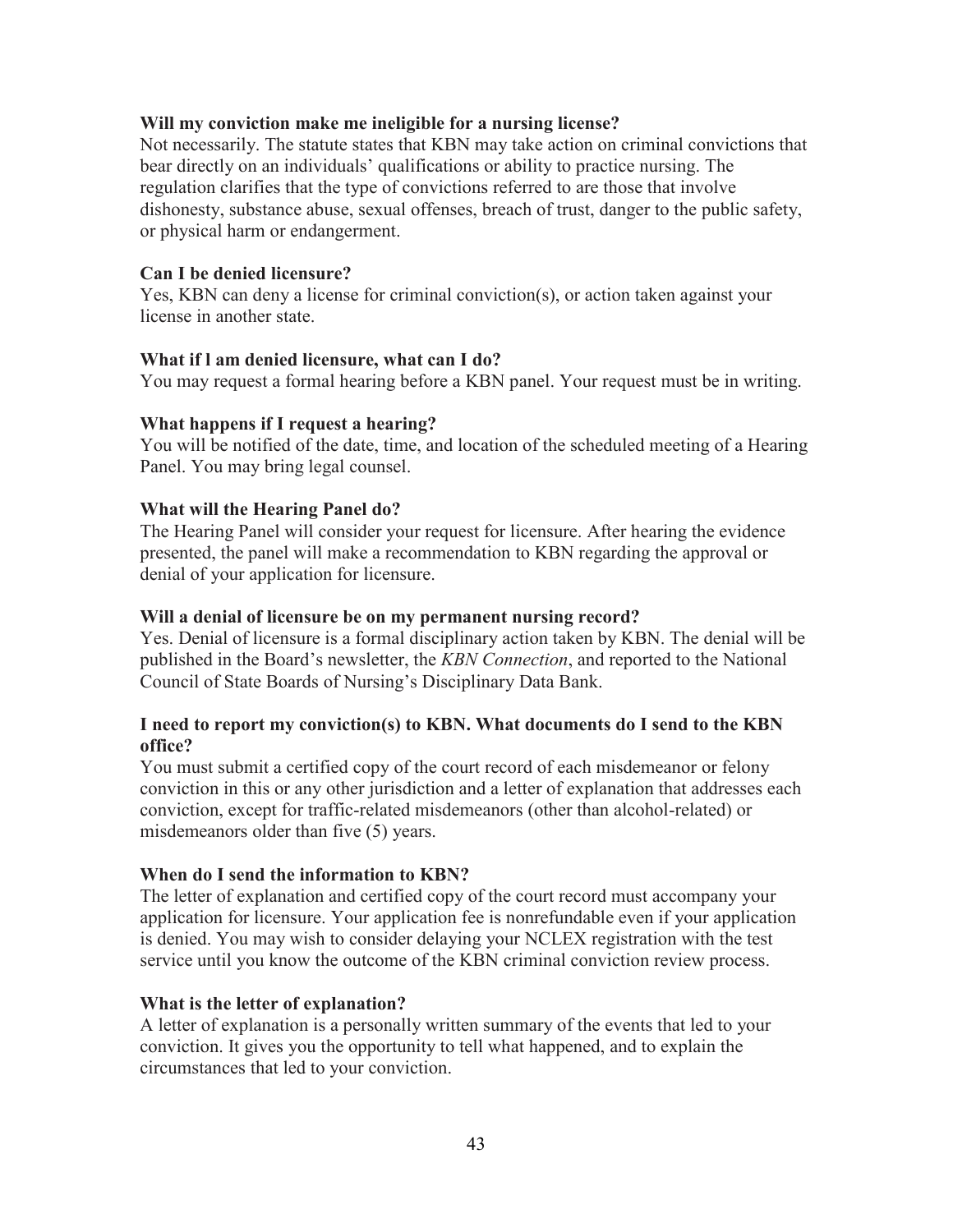## **Where do I get the certified copy of the court record?**

You should contact the court clerk in the county where the conviction occurred to obtain a certified copy of the court record (the court clerk must *certify* the copy for you). The court record should verify the conviction, date of the conviction, and the judgment entered against you.

### **What if the court can't find a record of my conviction?**

If a court record has been "purged" by the court due to a record retention schedule, you may submit a statement from the court to affirm that the physical record no longer exists. This statement will be accepted in lieu of the court record. In addition, some police departments will provide a record of the arrest and disposition.

### **What additional information may be requested from me?**

The most frequently requested information is proof of compliance with a court ordered alcohol education/treatment program or of successful completion of a court ordered probation. KBN may also request that a letter of recommendation be sent.

### **What is a letter of recommendation?**

A letter of recommendation is a letter mailed directly to KBN from a faculty member of a nursing program or a nursing employer to tell why you should be considered for licensure.

### **What if my charge was dismissed?**

You are not required to report charges that have been dismissed by the court.

## **Do I report convictions when I was a juvenile?**

Juvenile convictions that occurred when you were under the age of 18 do not need to be reported unless you were convicted as an adult.

## **Do I report the conviction if it has been expunged?**

You do not need to report convictions that have been removed from your record as a result of a formal court ordered expungement. You must check with the court to make sure it was actually expunged before answering "NO" to the conviction question on your application.

### **Do I report a conviction that has been appealed?**

You should report the conviction to KBN and let KBN know that the case has been appealed.

### **How will my conviction be reviewed?**

There are three methods of criminal conviction review: 1) Staff Member Review; 2) Board Member Review; and 3) Credentials Review Panel. For criminal convictions that meet the criteria for the staff or Board review process, a Board member or KBN staff person will review the application and other information concerning your criminal conviction history. The Board member or staff person will consider the nature of the crime, the circumstances and length of time since the conviction occurred, and whether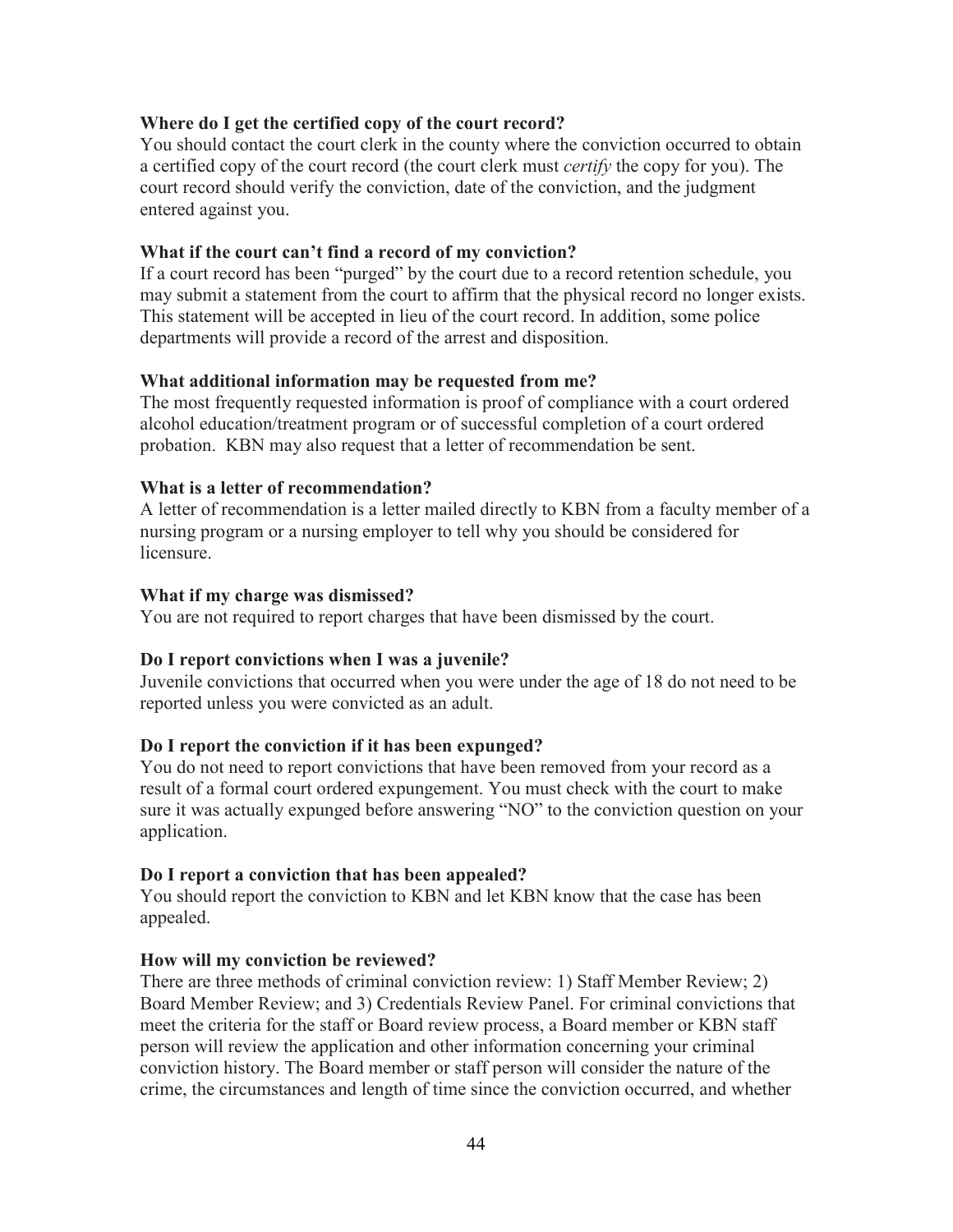the conviction would have a bearing on your ability to practice nursing. A determination will be made to approve your application, request additional information, request a personal interview with you, or refer the matter to the Credentials Review Panel. The Credentials Review Panel is a panel of three Board members that meet monthly. The panel reviews the submitted information and decides to approve the application, request additional information, recommend terms for licensure, or recommend that a hearing be held. It may take up to three or more months to review your information depending upon various factors, including the completeness of the information you submit regarding the conviction. You may be contacted by mail if additional information is needed.

## **When will I be able to sit for the licensure examination?**

You will not be eligible to take the National Council Licensure Examination (NCLEX) until KBN has made a final determination about your conviction. All other requirements for entrance to the examination must also be met prior to testing.

### **When will I receive a temporary work permit?**

If you are applying for licensure by endorsement, you will not be issued a temporary work permit until KBN has made a final determination and all other requirements for the temporary work permit have been met. Temporary work permits are no longer issued for applicants for licensure by examination.

### **What if KBN previously reviewed my conviction?**

You should attach a letter of explanation to the application to alert KBN staff about previous KBN review, and to affirm that you have no additional criminal convictions to report.

**For additional information, call the KBN office at 1-800-305-2042 or 502-429-3300, Ext. 238 or 243, or visit the KBN website at http://kbn.ky.gov**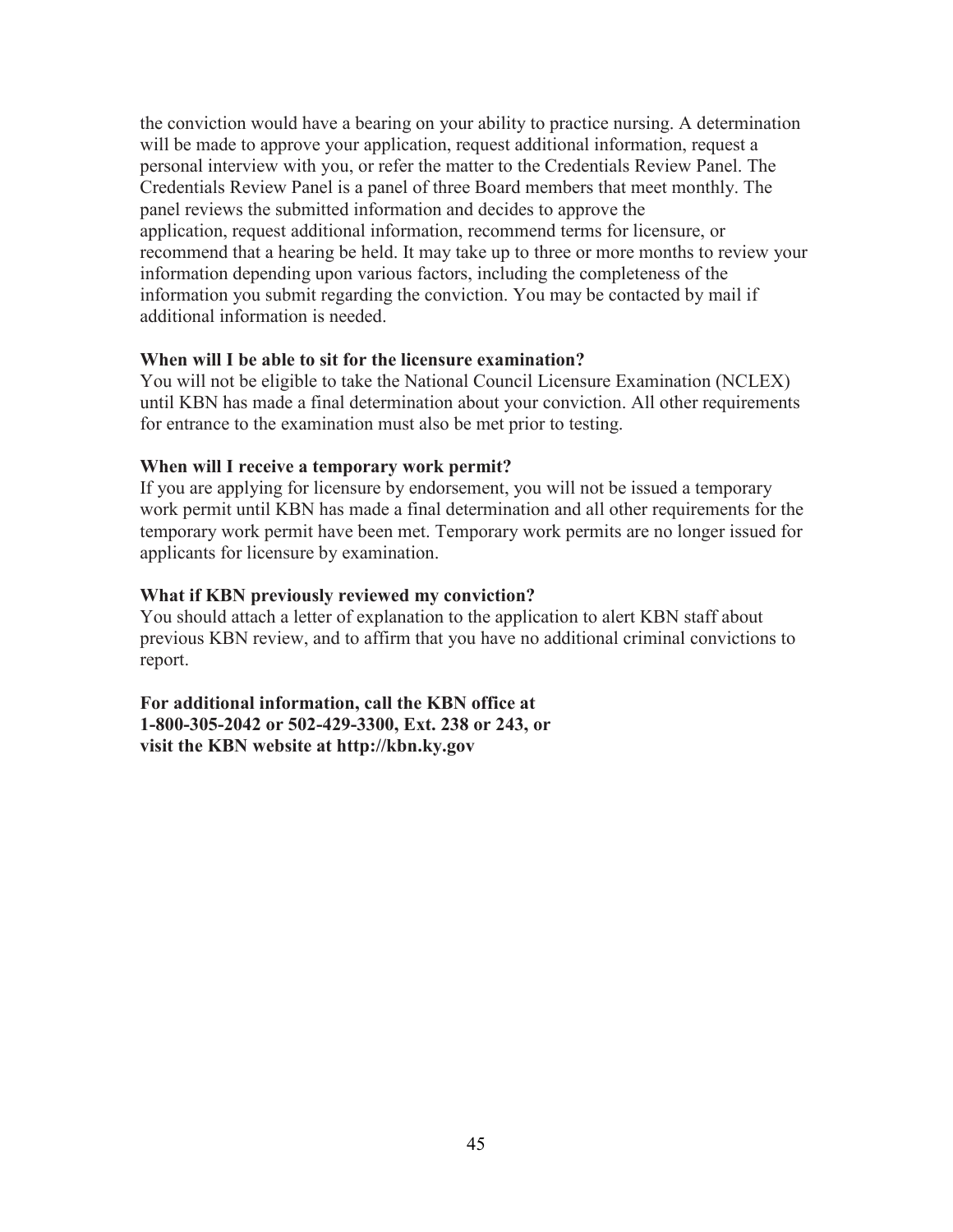## **APPENDIX B**

### **Application for Admission**

## <span id="page-45-1"></span><span id="page-45-0"></span>**MURRAY STATE UNIVERSITY APPLICATION FOR ADMISSION TO NURSING**



**Chairman, Admissions Committee School of Nursing120 Mason Hall Murray State University Murray, KY 42071**

**\*Completed applications are due May 1 for Fall admission and December 1 for Spring Admission. Incomplete or late applications will not be considered for admission.**

| <b>NAME</b>            |              |     |         |  |
|------------------------|--------------|-----|---------|--|
| <b>MAILING ADDRESS</b> |              |     |         |  |
| <b>CITY</b>            | <b>STATE</b> | ZIP | PHONE # |  |
| MSU ID/M#              |              |     |         |  |

To be eligible to apply for admission, it is the student's responsibility to see that the following application and requirements are completed:

- o Current enrollment in Murray State University.
- o Minimum cumulative G.P.A. of 3.0 and 47 credit hours.
- o Completed all prerequisite courses, with a grade of "C" or higher.
- o An understanding that admission is limited and selection is based upon a point system. This point system will include G.P.A and grades for pre-requisite courses. (A rubric can be found on the MSU School of Nursing website.)
- o Written proof of all required immunizations (measles, mumps, rubella, tetanus, diphtheria, and pertussis), varicella vaccine or titer, Hepatitis B vaccine, TB screening, and American Heart Association BLS for Health Care Providers CPR certification.
- o Most recent transcripts from MSU or other institutions on file in the Registrar's office and updated on MyGate.
- o If successfully admitted, students must complete a criminal background check prior and to beginning the program. (This information will be included in the admission letter.)

| Date:                       | Signature:                                                      |
|-----------------------------|-----------------------------------------------------------------|
| Date:                       | Advisor's Signature:                                            |
| Retaking course:<br>Taking: | for change of grade.<br>at the community college this semester. |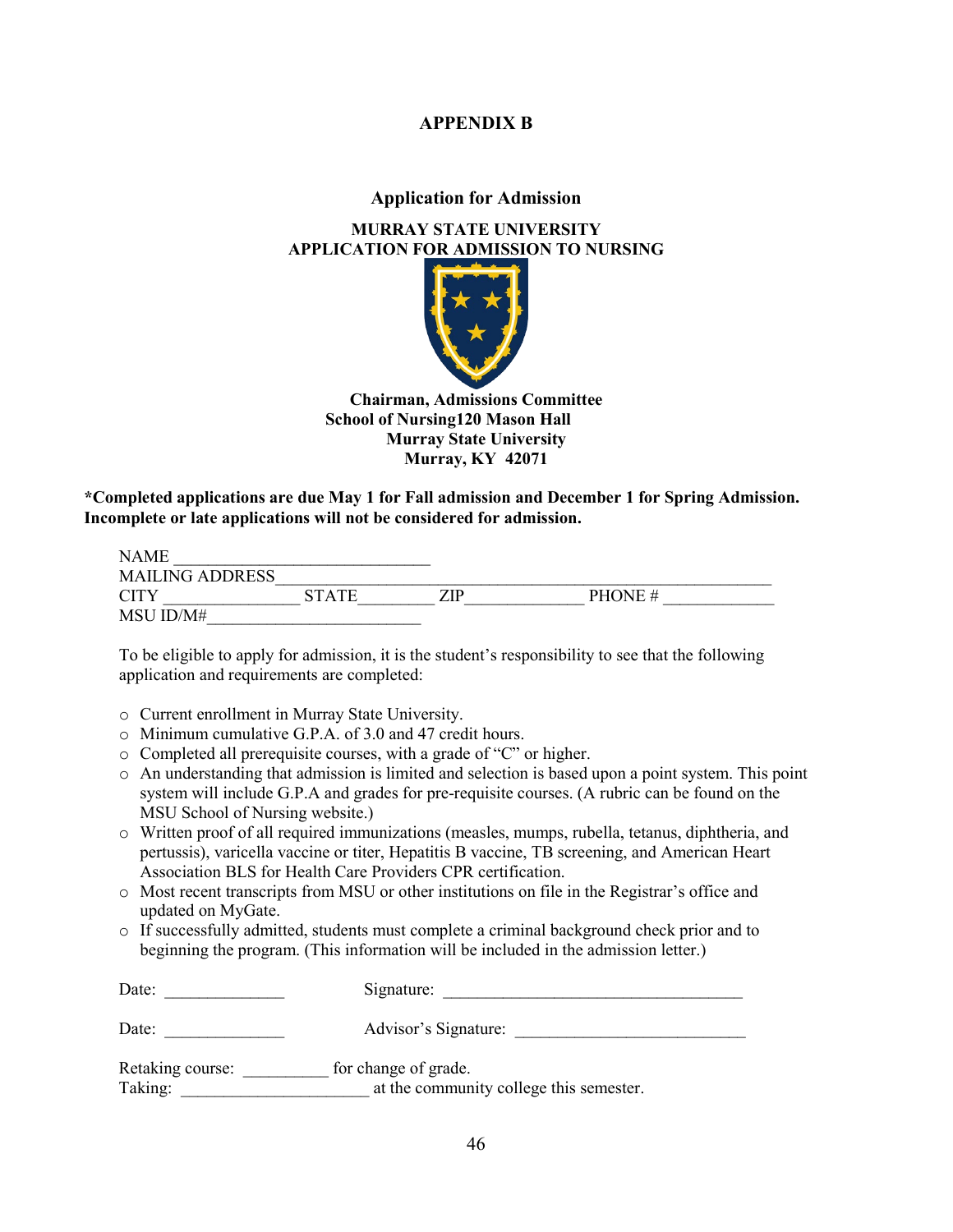| Murray State University School of Nursing |                                                                        |
|-------------------------------------------|------------------------------------------------------------------------|
| Immunization and Health Record for:       |                                                                        |
|                                           | Student:                                                               |
|                                           |                                                                        |
|                                           | Health Care Provider: Name---Please Print                              |
|                                           |                                                                        |
|                                           |                                                                        |
|                                           | Address                                                                |
|                                           | Signature of Provider/Agency                                           |
|                                           |                                                                        |
|                                           | List date and provide documentation of last immunization or titer for: |
|                                           |                                                                        |
|                                           | Varicella ______; _________ or titer                                   |
|                                           |                                                                        |
|                                           |                                                                        |
| Annual                                    |                                                                        |
|                                           |                                                                        |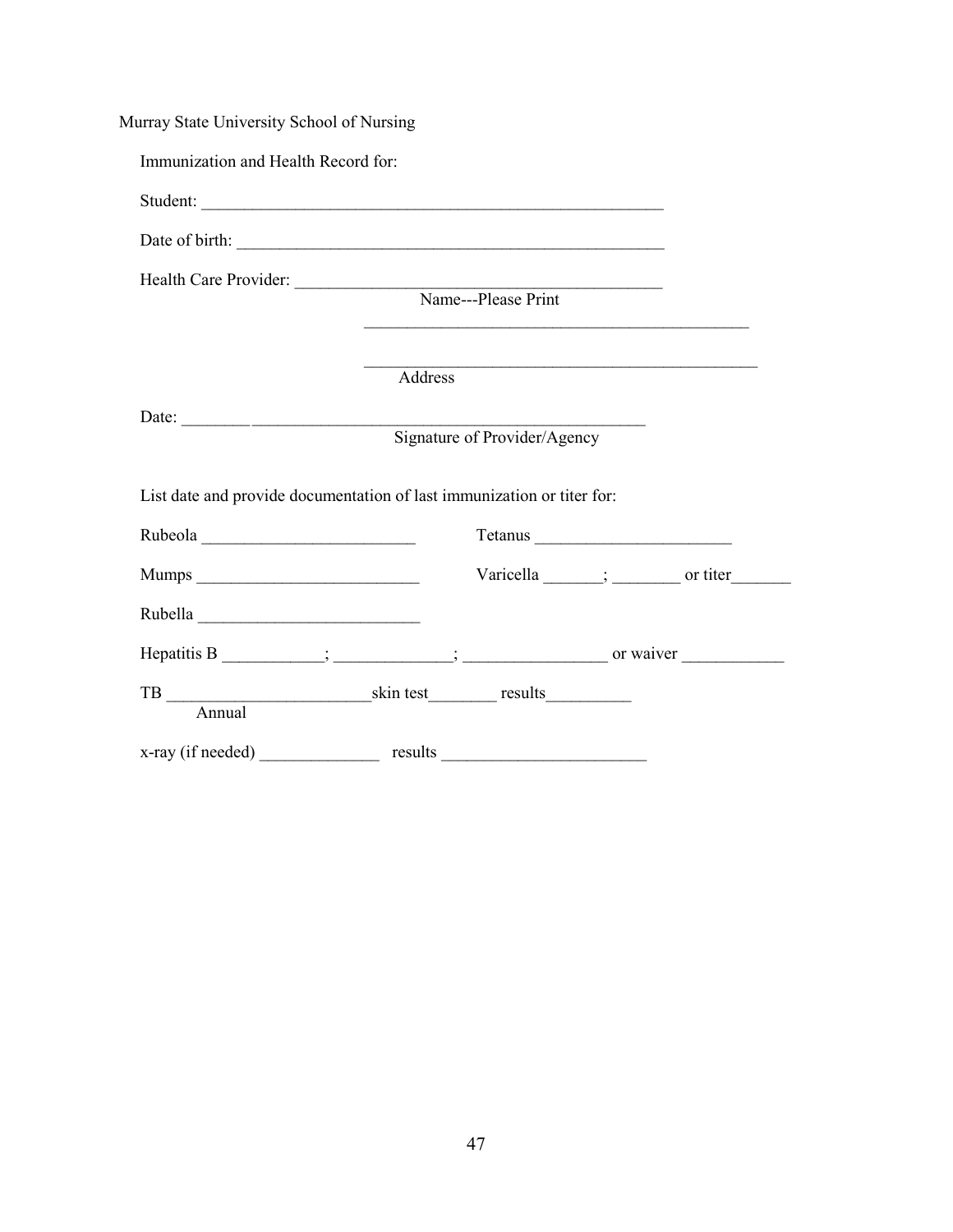# **APPENDIX C**

## **BSN Cost Sheet**

<span id="page-47-0"></span>

|               | 1st                   | 2nd             | 3rd             | 4th             | 5th             | <b>Total</b> |
|---------------|-----------------------|-----------------|-----------------|-----------------|-----------------|--------------|
|               | <b>Semester</b>       | <b>Semester</b> | <b>Semester</b> | <b>Semester</b> | <b>Semester</b> | Program      |
|               |                       |                 |                 |                 |                 | <b>Costs</b> |
| Elsevier      | \$1225.00             | \$1225.00       |                 |                 |                 | \$2450.00    |
| Total         |                       |                 |                 |                 |                 |              |
| Solutions     |                       |                 |                 |                 |                 |              |
| Package       |                       |                 |                 |                 |                 |              |
| (includes)    |                       |                 |                 |                 |                 |              |
| eBooks,       |                       |                 |                 |                 |                 |              |
| HESI codes,   |                       |                 |                 |                 |                 |              |
| <b>NCLEX</b>  |                       |                 |                 |                 |                 |              |
| book, HESI    |                       |                 |                 |                 |                 |              |
| Live NCLEX    |                       |                 |                 |                 |                 |              |
| Review)       |                       |                 |                 |                 |                 |              |
| Books to      | \$100.00              |                 |                 |                 | \$100.00        | \$200.00     |
| purchase      |                       |                 |                 |                 | (NCSBN          |              |
| outside the   |                       |                 |                 |                 | Review          |              |
| Total         |                       |                 |                 |                 | course)         |              |
| Solutions     |                       |                 |                 |                 |                 |              |
| package       |                       |                 |                 |                 |                 |              |
| (APA manual   |                       |                 |                 |                 |                 |              |
| and           |                       |                 |                 |                 |                 |              |
| Assessment    |                       |                 |                 |                 |                 |              |
| pocket        |                       |                 |                 |                 |                 |              |
| companion)    |                       |                 |                 |                 |                 |              |
| Scrubs X2     | \$100.00              |                 |                 |                 |                 | 100.00<br>\$ |
| (varies)      |                       |                 |                 |                 |                 |              |
| Immunizati    | $\mathbb{S}$<br>50.00 |                 | \$50.00         |                 | \$<br>50.00     | \$<br>150.00 |
| ons (varies)  |                       |                 |                 |                 |                 |              |
| CPR (every    | 61.00<br>\$           |                 | \$<br>61.00     |                 | \$<br>61.00     | \$183.00     |
| two years)    |                       |                 |                 |                 |                 |              |
| Name Badge    | \$10.00               |                 |                 |                 |                 | \$10.00      |
|               |                       |                 |                 |                 |                 |              |
| <b>NSO</b>    | \$38.00               |                 | \$38.00         |                 | \$38.00         | \$114.00     |
| Insurance     |                       |                 |                 |                 |                 |              |
| (once a year) |                       |                 |                 |                 |                 |              |
| Background    | 80.00<br>\$           |                 |                 |                 |                 | 80.00<br>\$  |
| Check         |                       |                 |                 |                 |                 |              |
| Stethoscop    | \$75.00               |                 |                 |                 |                 | \$<br>75.00  |
| e (varies)    |                       |                 |                 |                 |                 |              |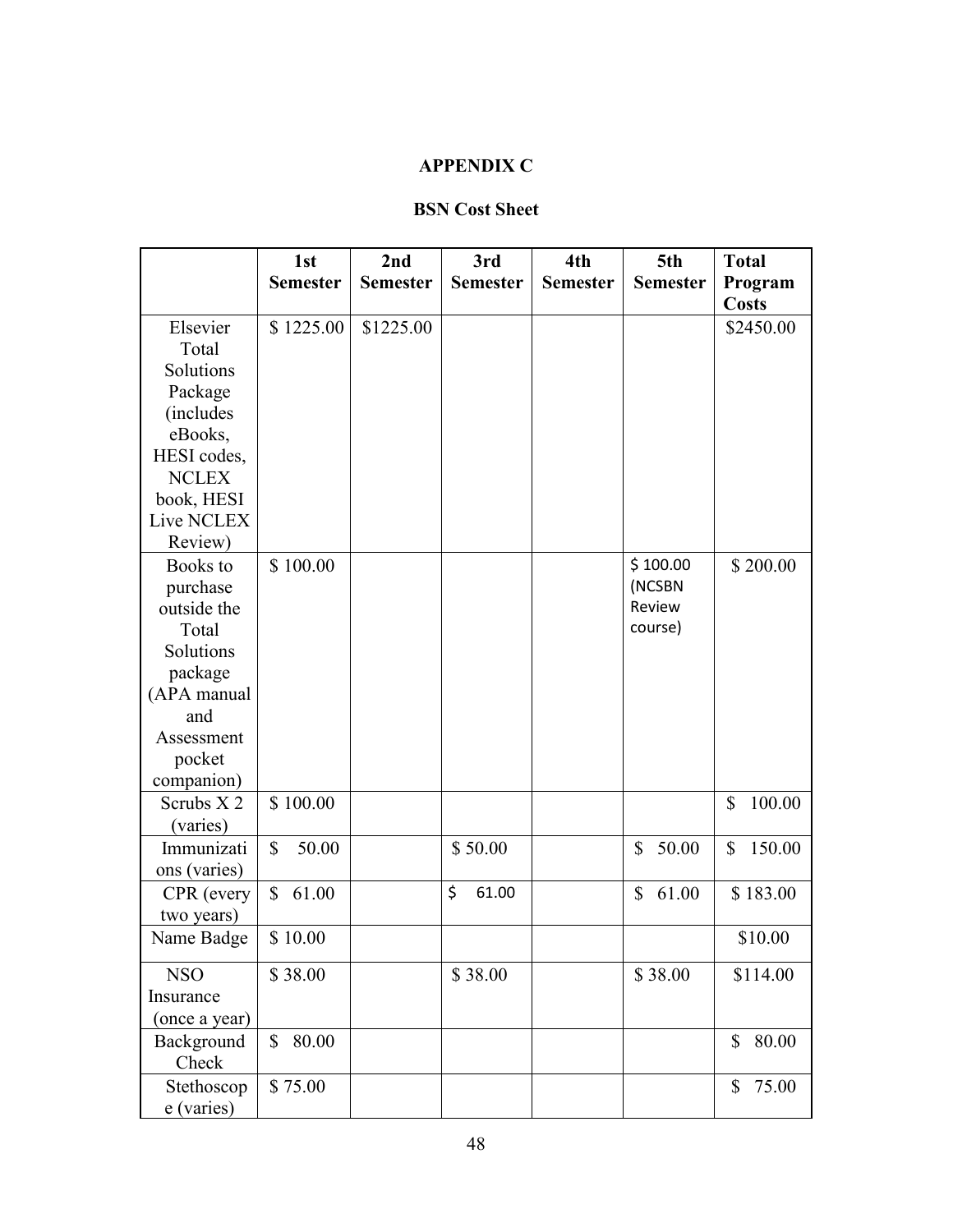| <b>KANS</b>                                                                      | \$30.00                                |             |          |          |                | \$30.00               |
|----------------------------------------------------------------------------------|----------------------------------------|-------------|----------|----------|----------------|-----------------------|
| registration                                                                     |                                        |             |          |          |                |                       |
| NSNA (every<br>year)                                                             | \$35.00                                |             | \$35.00  |          | \$<br>35.00    | \$105.00              |
| Pen Light                                                                        | \$7.00                                 |             |          |          |                | \$7.00                |
| Patches for<br>Scrubs                                                            | \$12.00                                |             |          |          |                | \$12.00               |
| White Lab<br>Coat (varies)                                                       | $\mathbb{S}$<br>$\overline{3}$<br>0.00 |             |          |          |                | \$<br>30.00           |
| <b>NUR 206</b><br>Lab Pack                                                       |                                        | \$100.00    |          |          |                | \$100.00              |
| Clipboard                                                                        |                                        | \$10.00     |          |          |                | \$10.00               |
| White<br>Shoes<br>(varies)                                                       | \$75.00                                |             |          |          |                | \$75.00               |
| Gas for<br>Travel<br>(varies)                                                    |                                        | \$<br>50.00 | \$20.00  | \$100.00 | \$180.00       | \$400.00              |
| Flu Shot<br>(once a year)                                                        | \$30.00                                |             | \$30.00  |          | 30.00<br>\$    | \$90.00               |
| St Jude<br>Hotel                                                                 |                                        |             | \$120.00 |          |                | \$120.00              |
| St Jude Food                                                                     |                                        |             | \$120.00 |          |                | \$120.00              |
| St Jude Gas                                                                      |                                        |             | \$60.00  |          |                | $\mathbb{S}$<br>60.00 |
| Graduation<br>Fee                                                                |                                        |             |          | \$50.00  |                | $\mathbb{S}$<br>50.00 |
| Graduation<br>supplies (ca<br>p, gown,<br>tassel,<br>r<br>esidential<br>college) |                                        |             |          |          | \$52.00        | \$52.00               |
| Composite<br>picture                                                             |                                        |             |          |          | \$20.00        | $\mathbb{S}$<br>20.00 |
| Nursing Pin                                                                      |                                        |             |          |          | \$100-\$500    | $\mathbb{S}$<br>??    |
| Piano Player<br>for pinning                                                      |                                        |             |          |          | \$2            | $\mathbb{S}$<br>2.00  |
| Pinning<br>Invitations<br>(50)                                                   |                                        |             |          |          | \$0.50<br>each | \$ 22                 |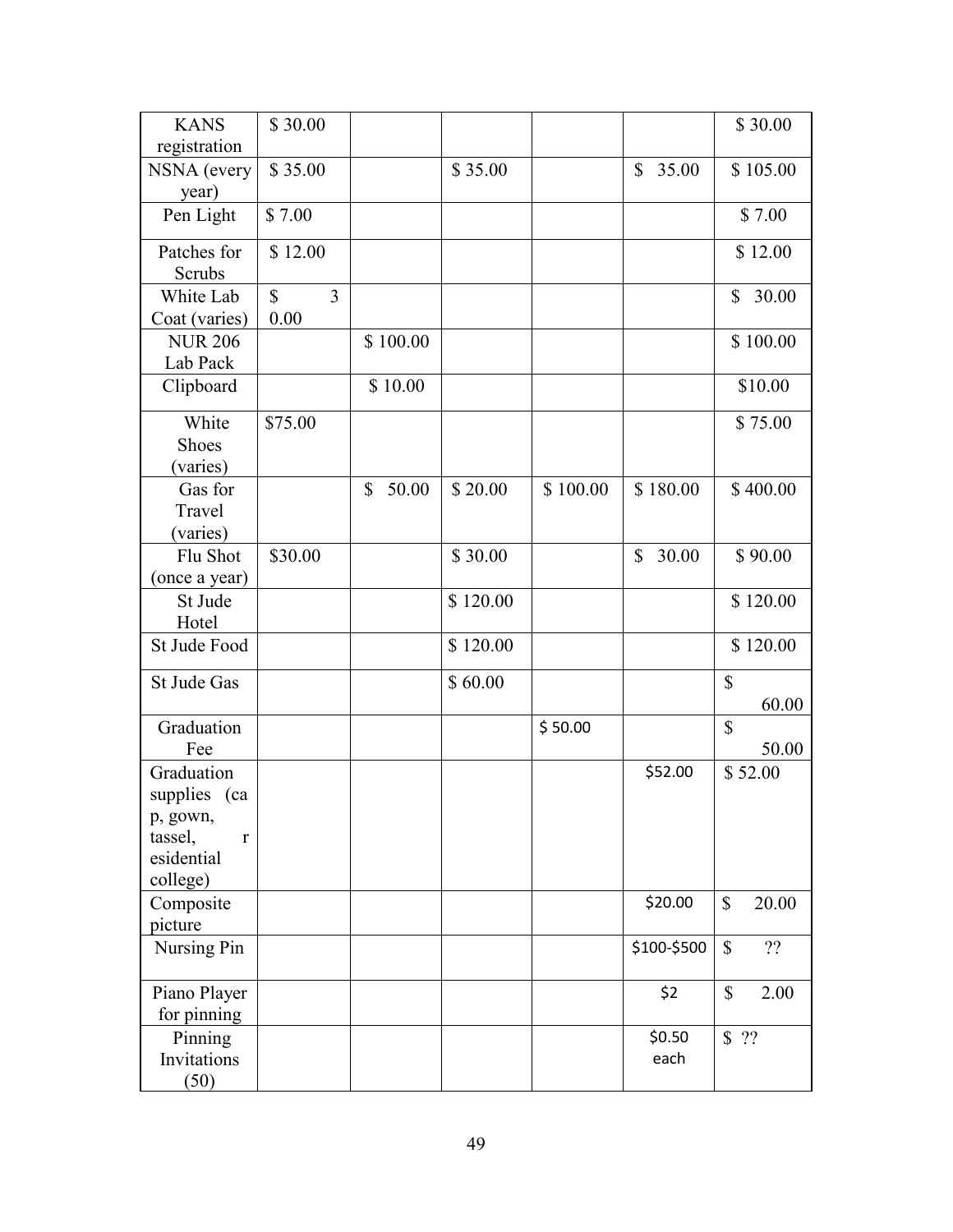| Board of          |          |               | \$126-145 | \$145.00    |
|-------------------|----------|---------------|-----------|-------------|
| Nursing           |          |               |           |             |
| application       |          |               |           |             |
| (varies by        |          |               |           |             |
| state)            |          |               |           |             |
| Jurisprudence     |          |               | \$15      | \$<br>15.00 |
| Exam (varies      |          |               |           |             |
| by state)         |          |               |           |             |
| <b>NCLEX</b> cost |          |               | \$200     | \$200.00    |
| Background        |          |               | \$51.25   | \$51.25     |
| Check             |          |               |           |             |
| (varies by)       |          |               |           |             |
| state)            |          |               |           |             |
| Total***          | \$<br>\$ | $\mathsf{\$}$ | \$<br>\$  | $$5056.25*$ |
|                   |          |               |           |             |

\*Total cost doesn't include the nursing pin or invitations

\*\*\*All prices are approximate and are subject to change

Updated 7/2021